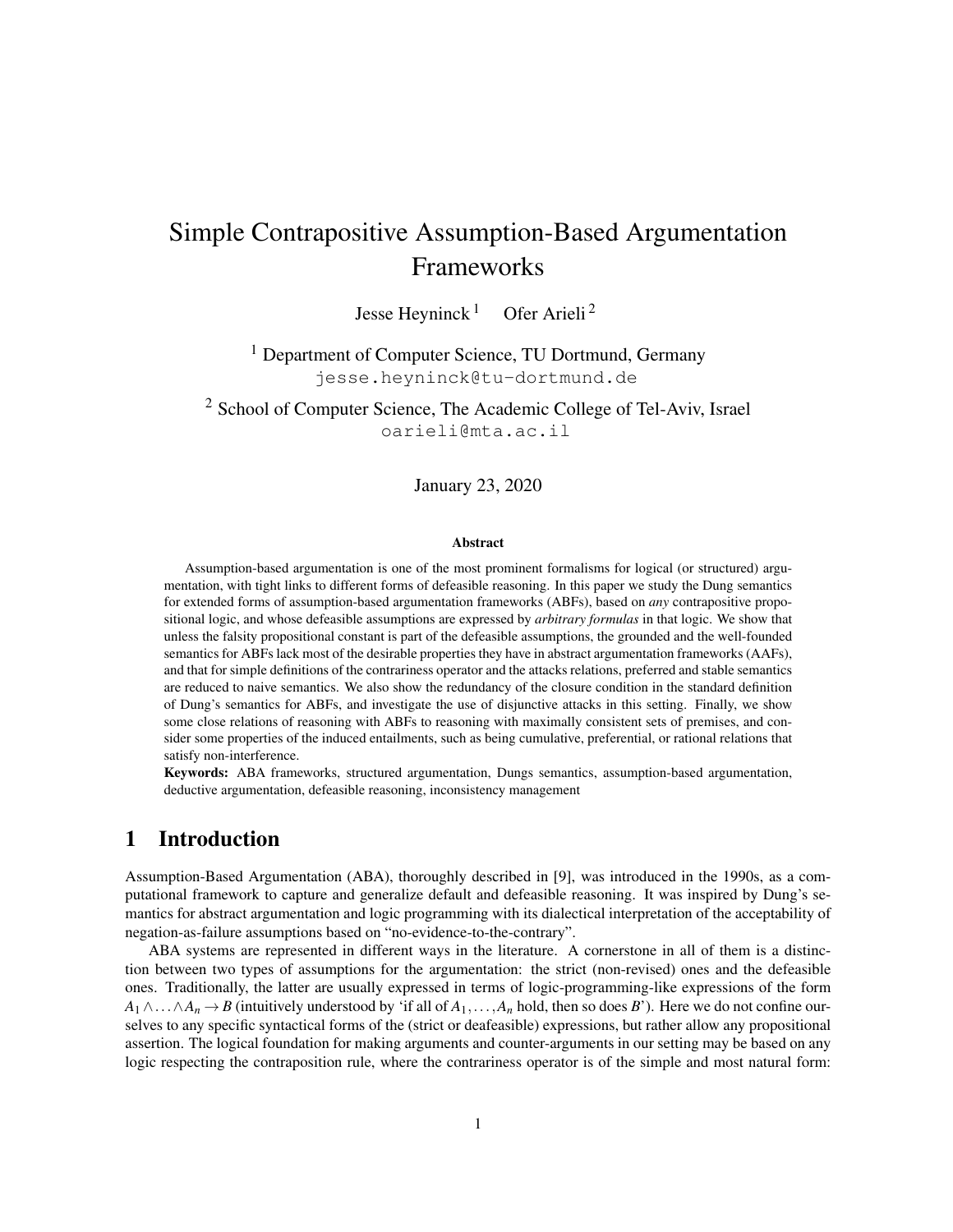the contrary of a formula is its negation. The outcome is what we call *simple contrapositive assumption-based (argumentation) frameworks* (simple contrapositive ABFs, for short).

In this work we investigate the main Dung-style semantics [16] of simple contrapositive ABFs. This includes, among others, the following new findings:

- 1. We show that while non-flat ABFs may not have complete extensions (and so grounded and well-founded extensions may not available for them), simple contrapositive ABFs are non-flat ABFs that always have such extensions.
- 2. We consider the well-founded semantics for ABFs and show that under a simple condition this semantics coincides with the grounded semantics for the same ABFs.
- 3. We identify some conditions, without which the grounded (and the well-founded) semantics of (non-flat) ABFs lose many of their desirable properties that are assured in the context of abstract argumentation frameworks (AAFs).
- 4. We show that at least for the standard form of attack and simple definitions of the contrariness operator, the main types of Dung's semantics reduce to the naive semantics (a phenomenon that is known already for some specific AAFs, see [1, 2, 3]).
- 5. We show that for simple contrapositive ABFs the closure requirement on the frameworks' extensions is in fact redundant. As a consequence, most of the concepts that are related to such ABFs are simplified, and their computation becomes easier.
- 6. We show that as in the case of abstract and logical argumentation frameworks, the Dung's semantics for ABFs is tightly related to reasoning with maximal consistency [27].
- 7. We consider a generalization of the attack relation in ABFs, called disjunctive attacks. The use of these attacks avoids some problems of the grounded semantics under standard attacks (see Item 2 above). The consistency of extensions and correspondence to maximal consistency-based reasoning are preserved under the generalization to disjunctive attacks, which means that some of the long-standing problems that were reported by [11] for other logic-based argumentation formalisms using disjunctive attacks are avoided in our setting.
- 8. We study some of the properties of the entailment relations that are induced by simple contrapositive ABFs. This includes the well-known postulates introduced by Kraus, Lehmann, and Magidor (KLM) [22, 23], and some other properties, such as non-interference [10].

The rest of this paper is organized as follows: in the next section we recall the main notions behind ABFs and introduce simple contrapositive ABFs. Then, in Section 3 we consider the main Dung-style semantics for such ABFs – first the preferred and the stable semantics, and then the grounded and the well-founded semantics. In Section 4 we examine some of the properties of the induced entailment relations, in particular their relations to the base logic, belonging to the KLM-defined families for non-monotonic entailments, and the satisfaction of properties that are related to inconsistency handling such as non-interference. Then we consider two generalizations of our settings: one (Section 5) is related to the removal of the closure requirement in the definition of the semantics, and the other (Section 6) involves extended attack relations, called disjunctive attacks. It is shown that in both cases most of the properties of the semantics and the entailment relations before the generalizations are preserved. In Section 7 we conclude.<sup>1</sup>

<sup>&</sup>lt;sup>1</sup>This paper is a revised and extended version of the papers in [19, 20, 21].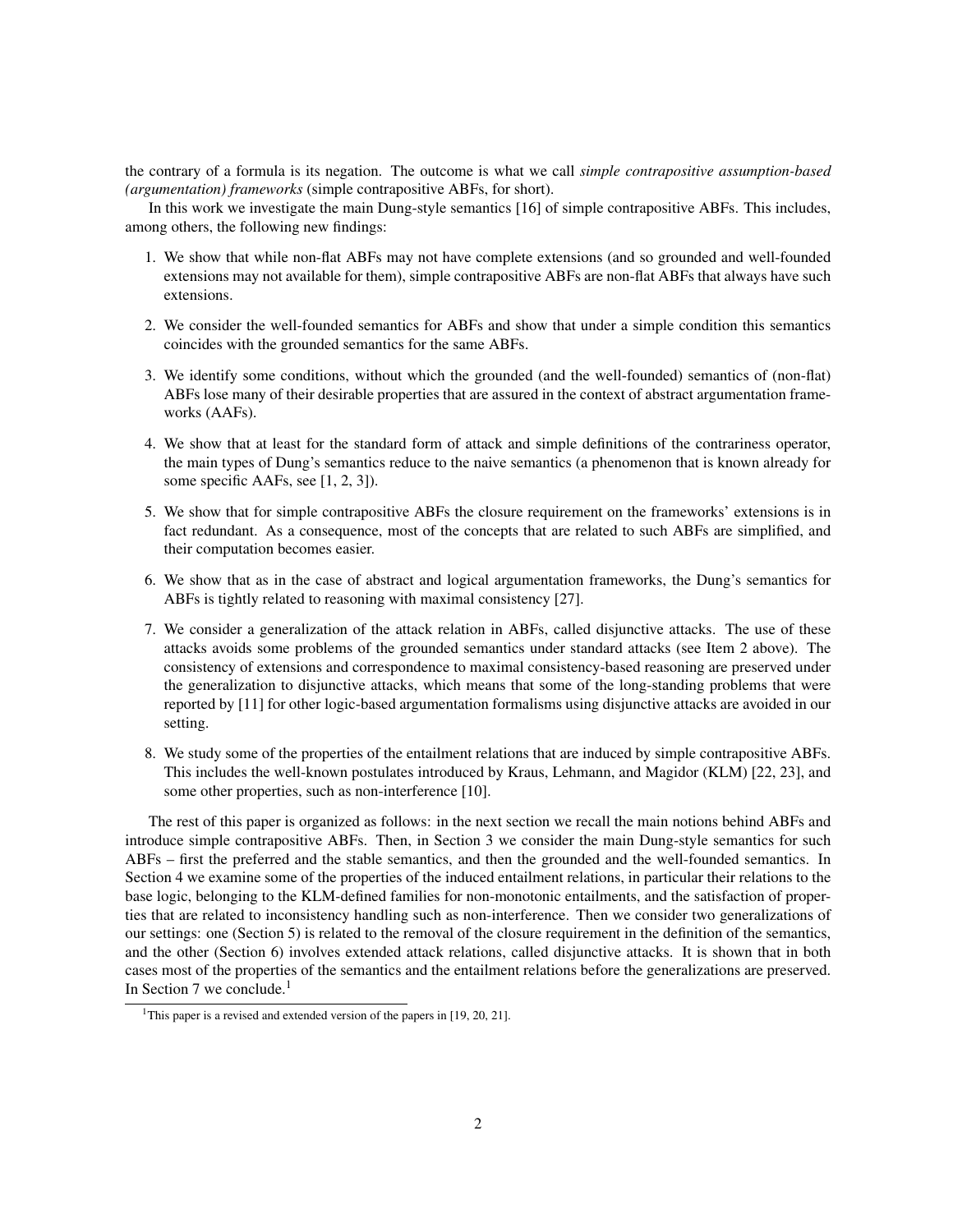# 2 Simple Contrapositive ABFs

We start by some preliminaries, concerning assumption-based argumentation frameworks and their ingredients. We then define what simple contrapositive ABFs are.

In what follows we shall denote by  $\mathscr L$  an arbitrary propositional language. Atomic formulas in  $\mathscr L$  are denoted by *p*,*q*,*r*, compound formulas are denoted by  $\psi$ ,  $\phi$ ,  $\sigma$ , and sets of formulas in  $\mathscr{L}$  are denoted by  $\Gamma$ ,  $\Delta$ ,  $\Theta$  (possibly primed or indexed). The powerset of  $\mathscr L$  is denoted by  $\mathscr D(\mathscr L)$ .

**Definition 1** A *logic* for a language  $\mathcal{L}$  is a pair  $\mathcal{L} = \langle \mathcal{L}, \vdash \rangle$ , where  $\vdash$  is a consequence relation for  $\mathcal{L}$  [29], that is, a binary relation between sets of formulas and formulas in  $\mathscr L$ , satisfying the following conditions:

Reflexivity: if  $\psi \in \Gamma$  then  $\Gamma \vdash \psi$ .

Monotonicity: if  $\Gamma \vdash \psi$  and  $\Gamma \subseteq \Gamma'$ , then  $\Gamma' \vdash \psi$ .

Transitivity: if  $\Gamma \vdash \psi$  and  $\Gamma', \psi \vdash \phi$  then  $\Gamma, \Gamma' \vdash \phi$ .

In addition, we shall assume that  $\mathfrak L$  satisfies the following standard conditions:

Structurality (closure under substitutions): if  $\Gamma \vdash \psi$  then  $\theta(\Gamma) \vdash \theta(\psi)$  for every  $\mathscr L$ -substitution  $\theta$ .

Non-triviality: there are a non-empty set Γ and a formula  $\psi$  such that  $\Gamma \nvdash \psi$ .

The  $\vdash$ -transitive closure of a set  $\Gamma$  of  $\mathscr{L}$ -formulas is  $Cn_{\vdash}(\Gamma) = {\psi \mid \Gamma \vdash \psi}$ . When  $\vdash$  is clear from the context, we will sometimes just write *Cn*(Γ).

**Definition 2** We shall assume that the language  $\mathcal{L}$  contains at least the following connectives and constant:

a  $\vdash$ *-negation*  $\neg$ , satisfying:  $p \nvdash \neg p$  and  $\neg p \nvdash p$  (for every atomic *p*).

a  $\vdash$ -*conjunction*  $\wedge$ , satisfying:  $\Gamma \vdash \psi \wedge \phi$  iff  $\Gamma \vdash \psi$  and  $\Gamma \vdash \phi$ .

a  $\vdash$ *-disjunction*  $\vee$ , satisfying:  $\Gamma$ ,  $\phi \vee \psi \vdash \sigma$  iff  $\Gamma$ ,  $\phi \vdash \sigma$  and  $\Gamma$ ,  $\psi \vdash \sigma$ .

a  $\vdash$ *-implication*  $\supset$ , satisfying:  $\Gamma$ ,  $\phi \vdash \psi$  iff  $\Gamma \vdash \phi \supset \psi$ .

a  $\vdash$ -*falsity* F, satisfying: F  $\vdash \psi$  for every formula  $\psi$ .<sup>2</sup>

We abbreviate  $\{\neg \gamma \mid \gamma \in \Gamma\}$  by  $\neg \Gamma$ , and when  $\Gamma$  is finite we denote by  $\wedge \Gamma$  (respectively, by  $\vee \Gamma$ ), the conjunction (respectively, the disjunction) of all the formulas in Γ. We shall say that  $\Gamma$  is *\\ie -consistent* if  $\Gamma \nvdash$  (otherwise  $\Gamma$  is  $\vdash$ -inconsistent).

**Definition 3** A logic  $\mathcal{L} = (\mathcal{L}, \vdash)$  is *explosive*, if for every  $\mathcal{L}$ -formula  $\psi$  the set  $\{\psi, \neg \psi\}$  is  $\vdash$ -inconsistent.<sup>3</sup> We say that £ is *contrapositive*, if for every  $\Gamma$  and  $\psi$  it holds that  $\Gamma \vdash \neg \psi$  iff either  $\psi = \mathsf{F},^4$  or for every  $\phi \in \Gamma$  we have that  $\Gamma \setminus \{\phi\}, \psi \vdash \neg \phi$ .

Example 1 Perhaps the most notable example of a logic which is both explosive and contrapositive, is classical logic, CL. Intuitionistic logic, the central logic in the family of constructive logics, and standard modal logics are other examples of well-known formalisms having these properties.

The next, simple observation, will be useful in what follows.

<sup>&</sup>lt;sup>2</sup>Note that F is not a standard atomic formula, since  $F \vdash \neg F$ .

<sup>&</sup>lt;sup>3</sup>That is,  $\psi, \neg \psi \vdash F$ . Thus, in explosive logics every formula follows from complementary assumptions.

<sup>&</sup>lt;sup>4</sup>In particular,  $\emptyset \vdash \neg \mathsf{F}.$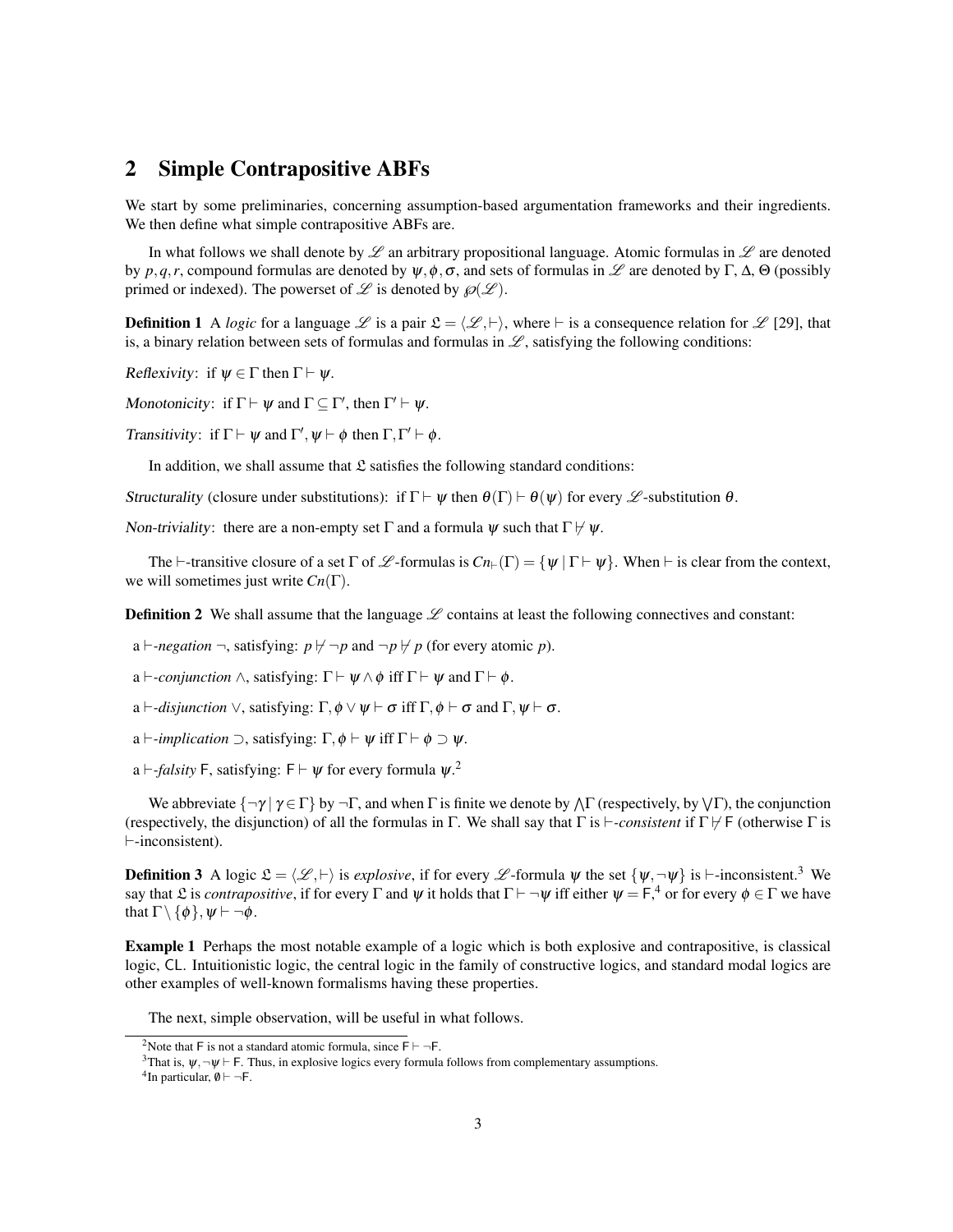**Lemma 1** *Let*  $\mathfrak{L} = \langle \mathcal{L}, \vdash \rangle$  *be an explosive logic. Then*  $\Gamma$  *is*  $\vdash$ *-inconsistent iff both*  $\Gamma \vdash \psi$  *and*  $\Gamma \vdash \neg \psi$ *.* 

**Proof.** If  $\Gamma$  is  $\vdash$ -inconsistent then  $\Gamma \vdash F$ , and since both  $F \vdash \psi$  and  $F \vdash \neg \psi$  we get by transitivity one direction. For the converse, suppose that  $\Gamma \vdash \psi$  and  $\Gamma \vdash \neg \psi$ . Since  $\wedge$  is a  $\vdash$ -conjunction, we get  $\Gamma \vdash \psi \wedge \neg \psi$ . Also, since L is explosive,  $\psi$ ,  $\neg \psi \vdash F$  so by the conjunction properties  $\psi \land \neg \psi \vdash F$ . Thus, by transitivity,  $\Gamma \vdash F$ , and so  $\Gamma$  is  $\Box$ 

We are now ready to define assumption-based argumentation frameworks (ABFs). The next definition is a generalization of the definition from [9].

**Definition 4** An *assumption-based framework* is a tuple  $ABF = \langle \mathfrak{L}, \Gamma, Ab, \sim \rangle$  where:

- $\mathfrak{L} = \langle \mathcal{L}, \vdash \rangle$  is a propositional logic.
- Γ (the *strict assumptions*) and *Ab* (the *candidate/defeasible assumptions*) are distinct (countable) sets of  $\mathscr{L}$ -formulas, where the former is assumed to be  $\vdash$ -consistent and the latter is assumed to be nonempty.
- ∼: *Ab* →  $\mathcal{O}(\mathcal{L})$  is a *contrariness operator*, assigning a finite set of  $\mathcal{L}$ -formulas to every defeasible assumption in *Ab*, such that for every  $\vdash$ -consistent  $\psi \in Ab \setminus \{\mathsf{F}\}$  it holds that  $\psi \not\vdash \bigwedge \sim \psi$  and  $\bigwedge \sim \psi \not\vdash \psi$ .

Note 1 Some remarks on the relations between assumption-based frameworks as in Definition 4 and elsewhere in the literature (e.g., [9, 12, 12]) are in order.

a) An ABF in our setting may be based on *any* propositional logic  $\mathfrak L$  and the strict as well as the candidate assumptions consist of *arbitrary* formulas in the language of that logic. While this is the case also according to the definitions in [9, 12, 12], in practice the ABFs that are investigated in these papers are only those that are based on *atomic* (strict and defeasible) assumptions.

Concerning the contrariness operator, we note that it is not a connective of  $\mathscr{L}$ , as it is restricted only to the candidate assumptions. The conditions on the contrariness operator express the requirement that a formula should not imply, nor it should be implied by, its contrary.

- b) Traditionally, ABFs make use of some set of domain dependent rules as known from e.g. logic programming (i.e., rules of the form  $\phi_1,\ldots,\phi_n\to\phi$ , as in logic programming). It is not difficult to see that our setting also applies to this subclass of ABFs by assuming that the implication  $\supset$  is deductive (i.e., it is an  $\vdash$ implication, see above) and treating such rules as strict premises  $\bigwedge_{i=1}^{n} \phi_i \supset \phi$ . Such a framework is a simple contrapositive ABF if the rules are closed under contraposition. Thus, the traditional definition of ABFs by domain dependent rules can be seen as a special case of ABFs in our setting.
- c) Assumption-based frameworks as defined in this paper can just as well be seen as a special class of ABFs using domain dependent rules. Indeed, given a propositional logic  $\mathcal{L} = \langle \mathcal{L}, \vdash \rangle$ , one may define a domain dependent set of rules  $\mathcal{R}_{\mathfrak{L}}$  as  $\{\phi_1,\ldots,\phi_n \to \phi \mid \phi_1,\ldots,\phi_n \vdash \phi\}$ . Such a translation views ABFs as defined in our paper as a special case of the traditional definition of assumption-based argumentation, and as such ensures that all the results, tools and concepts from assumption-based argumentation can be applied to our study of ABFs.

Defeasible assertions in an ABF may be attacked in the presence of a counter defeasible information. This is described in the next definition.

**Definition 5** Let ABF =  $\langle \mathfrak{L}, \Gamma, A\mathfrak{b}, \sim \rangle$  be an assumption-based framework,  $\Delta, \Theta \subseteq Ab$ , and  $\psi \in Ab$ . We say that ∆ *attacks*  $\psi$  iff  $\Gamma, \Delta \vdash \phi$  for some  $\phi \in \sim \psi$ . Accordingly,  $\Delta$  attacks  $\Theta$  if  $\Delta$  attacks some  $\psi \in \Theta$ .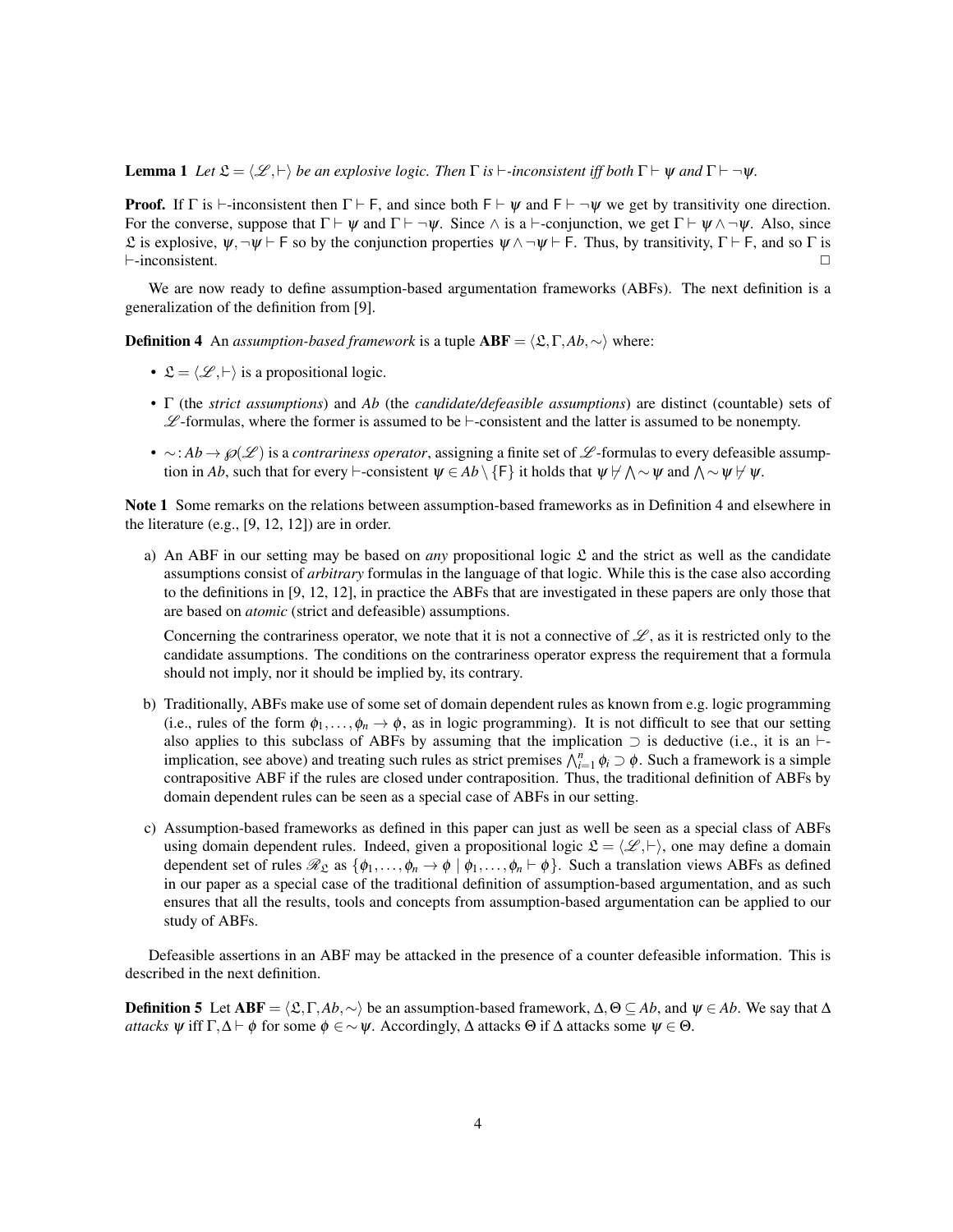

Figure 1: An attack diagram for Example 2

**Example 2** Let  $\mathcal{L} = CL$ ,  $\Gamma = \emptyset$ ,  $Ab = \{p, \neg p, s\}$ , and  $\sim \psi = \{\neg \psi\}$  for every formula  $\psi$ . A corresponding attack diagram is shown in Figure 1.<sup>5</sup>

Note that since in classical logic inconsistent sets of premises imply *any* conclusion, the classically inconsistent set  $\{p, \neg p, s\}$  attacks all the other sets in the diagram (For instance,  $\{p, \neg p, s\}$  attacks  $\{s\}$ , since  $p, \neg p, s \vdash \neg s$ ).

Note 2 In contrast to most of the structured accounts of argumentation (such as ASPIC<sup>+</sup> [24, 25, 26], deductive argumentation [8], DeLP [18] and sequent-based argumentation [4]), in which attacks are defined between individual arguments, in ABA systems attacks are defined between sets of assumptions. This may be viewed a higher level of abstraction, operating on equivalence classes that consist of arguments generated from the same assumptions. (There are some formulations of ABA systems that define attacks on the level of individual arguments, see for instance [17]. However, since attacks are only possible on assumptions, these formulations are equivalent to the standard ones. See also [32].)

Definition 5 gives rise to the following adaptation to ABFs of the usual Dung-style semantics [16] for abstract argumentation frameworks.

**Definition 6** ([9])<sup>6</sup> Let **ABF** =  $\langle \mathfrak{L}, \Gamma, A\mathfrak{b}, \sim \rangle$  be an assumption-based framework, and let ∆ be a set of defeasible assumptions. Below, maximum and minimum are taken with respect to set inclusion. We say that:

- $\Delta$  is *closed* (in **ABF**) if  $\Delta = Ab \cap Cn_{\vdash}(\Gamma \cup \Delta)$ .
- $\Delta$  is *conflict-free* (in **ABF**) iff there is no  $\Delta' \subseteq \Delta$  that attacks some  $\psi \in \Delta$ .
- ∆ is *naive* (in ABF) iff it is closed and maximally conflict-free (i.e., there is no conflict-free and closed  $\Delta' \subseteq Ab$  such that  $\Delta \subsetneq \Delta'$ ).
- $\Delta$  *defends* (in **ABF**) a set  $\Delta' \subseteq Ab$  iff for every closed set  $\Theta$  that attacks  $\Delta'$  there is  $\Delta'' \subseteq \Delta$  that attacks  $\Theta$ .
- $\Delta$  is *admissible* (in **ABF**) iff it is closed, conflict-free, and defends every  $\Delta' \subseteq \Delta$ .
- $\Delta$  is *complete* (in **ABF**) iff it is admissible and contains every  $\Delta' \subseteq Ab$  that it defends.
- $\Delta$  is *well-founded* (in **ABF**) iff  $\Delta = \bigcap \{ \Theta \subseteq Ab \mid \Theta \text{ is complete} \}$ .<sup>7</sup>
- $\Delta$  is *grounded* (in **ABF**) iff it is minimally complete (i.e., no  $\Delta' \subsetneq \Delta$  is complete).
- $\Delta$  is *preferred* (in **ABF**) iff it is maximally admissible (i.e., there is no admissible  $\Delta' \subseteq Ab$  such that  $\Delta \subseteq \Delta'$ ).
- $\Delta$  is *stable* (in **ABF**) iff it is closed, conflict-free, and attacks every  $\psi \in Ab \setminus \Delta$ .

<sup>5</sup>For reasons that will become apparent in the sequel we include in the diagram only *closed sets* (i.e., only subsets ∆ ⊆ *Ab* such that  $\Delta = Ab \cap Cn_{\vdash}(\Gamma \cup \Delta)$  (see Definition 6). Thus, the set  $\{p, \neg p\}$  is omitted from the diagram.

<sup>&</sup>lt;sup>6</sup>To be precise, the naive and grounded semantics were not defined in [9], but as they are very frequently discussed in the context of argumentation-based frameworks, we include here as well their definitions, adjusted to ABA systems.

 $7$ Clearly, the well-founded extension of an ABF is unique.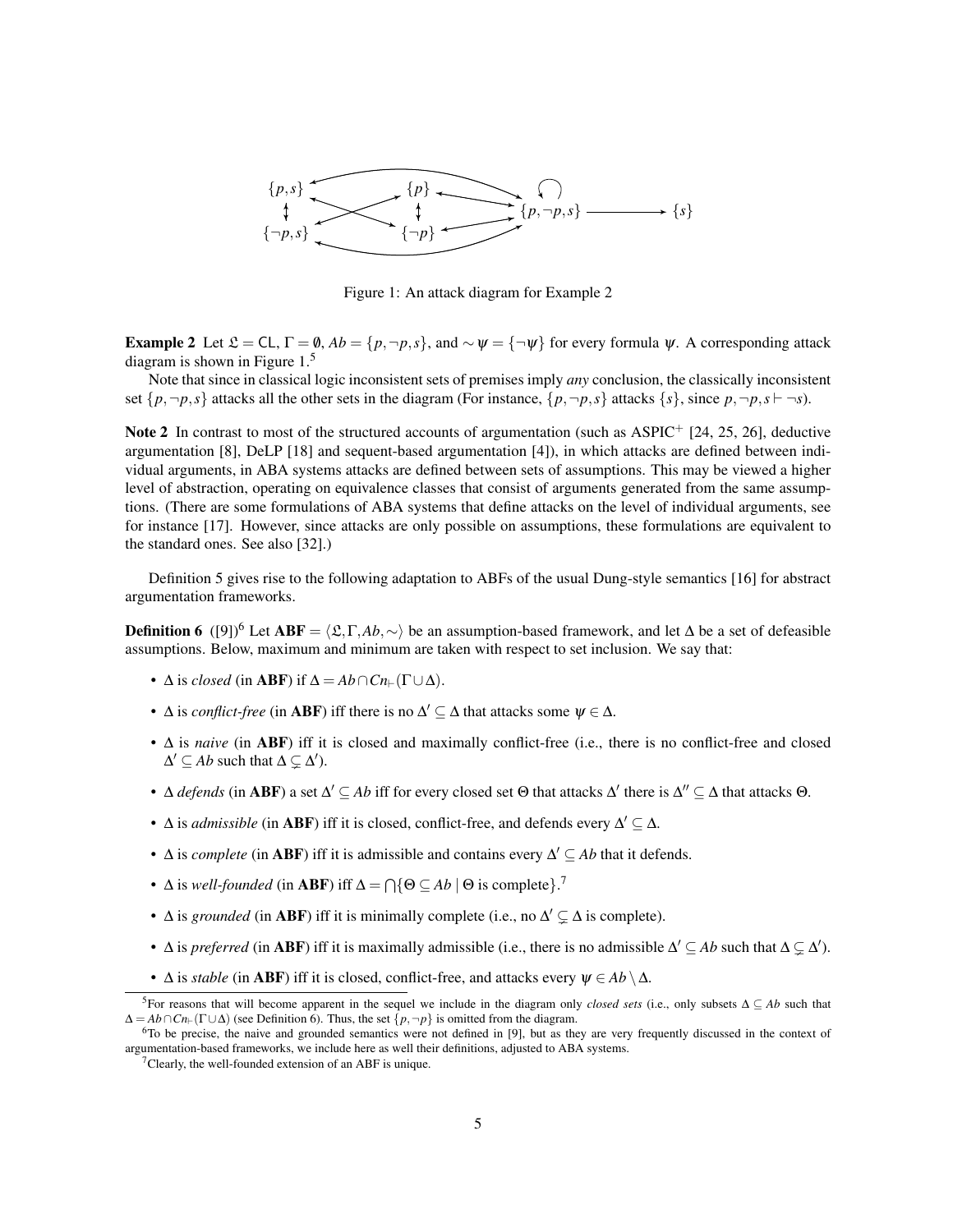Note 3 According to Definition 6, extensions of an ABF are required to be closed. This is a standard requirement for ABFs (see, e.g., [9, 31]). In many works on ABA (e.g., [14, 15, 32]) attention is even restricted to *flat* ABFs, which are frameworks  $ABF = \langle \mathfrak{L}, \Gamma, Ab, \sim \rangle$  for which for no  $\Delta \subseteq Ab$  it holds that  $\Gamma, \Delta \vdash \phi$  for some  $\phi \in Ab \setminus \Delta$ . Notice that in flat ABFs, any set of assumptions is closed. We do not impose such a restriction, but require closeness in agreement with the literature on non-flat ABA, although most other frameworks for structured argumentation (such as ASPIC [25, 26], sequent-based argumentation [4] or argumentation based on classical logic [7]) do not demand extensions to be closed under strict rules. In Section 5 we show under which conditions this requirement can be conservatively given up.

The set of the complete (respectively, the naive, grounded, well-founded, preferred, stable) extensions of ABF is denoted Com(ABF) (respectively, Naive(ABF) Grd(ABF), WF(ABF), Prf(ABF), Stb(ABF)). In what follows we shall denote by Sem(ABF) any of the above-mentioned sets. The entailment relations that are induced from an ABF (with respect to a certain semantics) are defined as follows:

**Definition 7** Given an assumption-based framework  $ABF = \langle \mathcal{L}, \Gamma, Ab, \sim \rangle$  and Sem ∈ {Naive, WF, Grd, Prf, Stb}, we denote:

- **ABF**  $\sim$   $\frac{0}{5}$ <sub>Sem</sub>  $\psi$  iff Γ,  $\Delta$   $\vdash$   $\psi$  for *every*  $\Delta$   $\in$  Sem(**ABF**).
- **ABF**  $\sim$   $\frac{U}{\text{Sem}}$   $\psi$  iff Γ,  $\Delta$   $\vdash$   $\psi$  for *some*  $\Delta$   $\in$  Sem(**ABF**).

Note 4 Unlike standard consequence relations (Definition 1), which are relations between sets of formulas and formulas, the entailments in Definition 7 are relations between ABFs and formulas. This will not cause any confusion in what follows.

**Example 3** Consider again Example 2, where  $\mathcal{L} = CL$ ,  $\Gamma = \emptyset$ , and  $Ab = \{p, \neg p, s\}$  (see also Figure 1). Here, Naive( $\overline{ABF}$ ) = Prf( $\overline{ABF}$ ) = Stb( $\overline{ABF}$ ) = {{ $p,s$ }, {¬ $p,s$ }}, and so  $\overline{ABF}$  | $\sim$   $\overline{\overline{S}_{em}} s$  for every  $* \in \{\cup, \cap\}$  and Sem  $\in$ {Naive,Prf,Stb}.

In the rest of the paper we shall investigate the semantics and entailment relations induced by the following common family of ABFs according to Definitions 6 and 7.

**Definition 8** A *simple contrapositive* ABF is an assumption-based framework  $ABF = \langle \mathfrak{L}, \Gamma, Ab, \sim \rangle$ , where  $\mathfrak{L}$  is an explosive and contrapositive logic, and  $\sim \psi = \{\neg \psi\}.$ 

Since in what follows we consider simple contrapositive ABFs, we shall often denote the contrariness operator by  $\neg$ , to emphasize that this operator is represented by negation of  $\mathfrak{L}$ .

# 3 Characterization Results

In this section we investigate the main types of Dung's semantics for simple contrapositive ABFs. First, we consider the preferred and stable semantics (Section 3.1), and then the grounded and the well-founded semantics (Section 3.2).

## 3.1 Naive, Preferred and Stable Semantics

We start by examining the preferred and the stable semantics of ABFs. First, we show that in simple contrapositive ABFs stable and preferred semantics actually coincide with naive semantics.

**Proposition 1** *Let*  $ABF = \langle \mathcal{L}, \Gamma, Ab, \neg \rangle$  *be a simple contrapositive ABF. Then*  $\Delta \subseteq Ab$  *is naive in* ABF *iff it is a stable extension of* ABF*, iff it is a preferred extension of* ABF*.*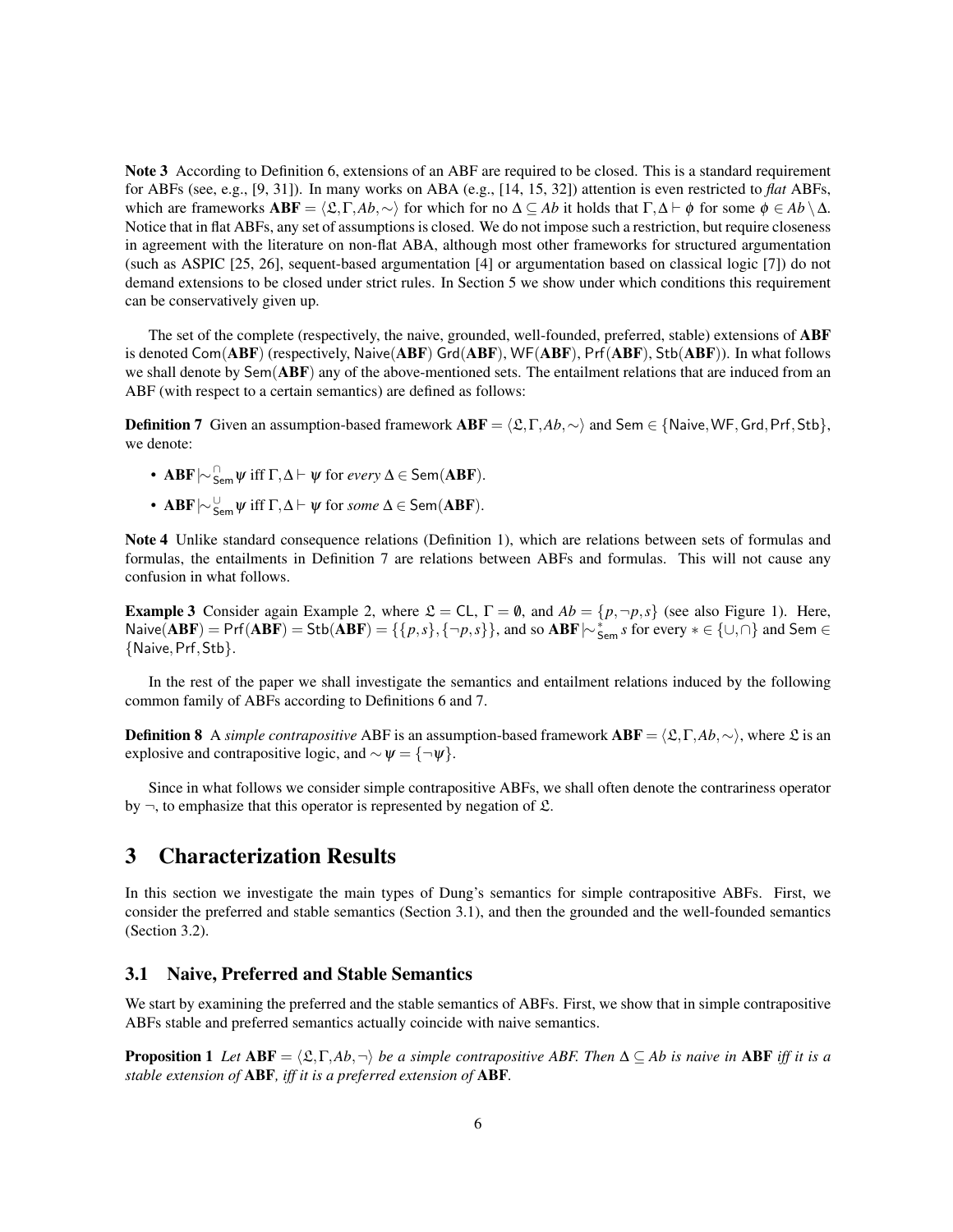**Proof.** We first show that every naive  $\Delta \subseteq Ab$  is a stable extension of **ABF**. Let  $\Delta \subseteq Ab$  be a naive extension of ABF and suppose for a contradiction that it is not stable. Since  $\Delta$  is naive, it is closed, and since it is not stable, there is some  $\psi \in Ab \setminus \Delta$  that is not attacked by  $\Delta$ , that is:  $\Gamma, \Delta \nvdash \neg \psi$ . Now,  $\psi \notin \Delta$  means that either  $\Gamma \cup \Delta \cup \{\psi\}$ is not conflict-free or  $\Delta \cup \{\psi\}$  is not closed, and  $Cn(\Gamma \cup \Delta \cup \{\psi\}) \cap Ab$  is not conflict-free (since  $\Delta$  is maximally conflict-free). In both cases, this means that  $\Gamma, \Delta, \psi \vdash \neg \phi$  for some  $\phi \in \Delta \cup \{\psi\}$ . Suppose first that  $\phi = \psi$ . Then  $\Gamma, \Delta, \psi \vdash \neg \psi$ , and since  $\mathfrak{L}$  is contrapositive, for every  $\sigma \in \Gamma \cup \Delta$ , we have  $(\Gamma \cup \Delta) \setminus {\lbrace \sigma \rbrace}, \psi \vdash \neg \sigma$ .<sup>8</sup> Again, by contraposition this implies that  $\Gamma, \Delta \vdash \neg \psi$ , a contradiction to the assumption that  $\Gamma, \Delta \not\vdash \neg \psi$ . Suppose now that  $\phi \in \Delta$ . Then again since  $\mathfrak L$  is contrapositive,  $\Gamma, \Delta \vdash \neg \psi$ , again a contradiction to the assumption that  $\Gamma, \Delta \not \vdash \neg \psi$ .

Now we show that every stable  $\Delta \subseteq Ab$  is naive in **ABF**. Indeed, suppose that  $\Delta \subseteq Ab$  is stable but not naive in ABF. Then  $\Delta \subseteq \Theta$  for some conflict-free set  $\Theta \subset Ab$ . Let  $\phi \in \Theta \setminus \Delta$ . Since  $\Delta$  is stable, it attacks  $\phi$ , that is  $\Gamma, \Delta' \vdash \neg \phi$  for some  $\Delta' \subseteq \Delta$ . It follows that  $\Delta' \cup \{\phi\}$  is not conflict-free. Since the latter is a subset of  $\Theta$ , we have that Θ cannot be conflict-free either.

Next, we show that every preferred  $\Delta \subseteq Ab$  is naive in **ABF**. Indeed, let  $\Delta \subseteq Ab$  be a preferred extension. Suppose for a contradiction that some strict superset  $\Theta$  of  $\Delta$  is closed and conflict-free. By the first case,  $\Theta$  is stable and consequently admissible, contradicting that  $\Delta$  is preferred.

Finally, to see that every naive extension is preferred, suppose that  $\Delta$  is a naive extension. By the first case,  $\Delta$ is stable. Since every stable extension is preferred [16],  $\Delta$  is preferred.  $\Box$ 

Proposition 1 allow us to show that like abstract argumentation (as well as some other forms of structured argumentation, such as ASPIC [25, 26], sequent-based argumentation [4], and even flat ABFs), preferred/stable extensions are complete, and maximally complete extensions are preferred/stable. This is what we show in the next proposition. This is a significant result, since for arbitrary non-flat ABFs this is not necessarily true (Indeed, in such ABFs preferred extensions always exist while complete extensions do not; See e.g. [12, Examples 2.15 and 2.18]).

**Proposition 2** *Let*  $ABF = \langle \mathcal{L}, \Gamma, Ab, \neg \rangle$  *be a simple contrapositive assumption-based framework. Then:* 

- *a) Any preferred or stable extension of* ABF *is complete.*
- *b) Any maximally complete extension of* ABF *is preferred and stable.*

**Proof.** By Proposition 1 it is sufficient to show the first item for stable extensions. So suppose for a contradiction that Δ is stable, yet some  $A ∈ Ab \Delta$  is defended by Δ. Since  $\Delta$  is stable,  $\Gamma, \Delta \vdash \neg A$ . Since  $\Delta$  defends  $A, \Delta$  attacks itself, a contradiction to  $\Delta$  being conflict-free.

For the second item, suppose that  $\Delta$  is complete and there is no  $\Delta \subsetneq \Delta'$  such that  $\Delta'$  is complete. Since  $\Delta$  is complete, it is also admissible. Suppose towards a contradiction that  $\Delta$  is not preferred, i.e., there is a  $\Delta \subsetneq \Delta'$ such that  $\Delta'$  is admissible. Without a loss of generality, we may assume that such  $\Delta'$  is maximally admissible, and so it is a preferred extension of ABF. By the first item of the proposition,  $\Delta'$  is complete, which contradicts our assumption. It follows that  $\Delta$  is preferred and by Proposition 1 it is also stable.  $□$ 

Next, we show the relation to reasoning with maximal consistent subsets of the premises.

**Definition 9** Let  $ABF = \langle \mathcal{L}, \Gamma, Ab, \sim \rangle$ . A set  $\Delta \subseteq Ab$  is *maximally consistent* in ABF, if

- a)  $\Gamma, \Delta \not\vdash \mathsf{F}$  and
- b)  $\Gamma, \Delta' \vdash F$  for every  $\Delta \subsetneq \Delta' \subseteq Ab$ .

The set of the maximally consistent sets in **ABF** is denoted MCS(**ABF**). Accordingly, we denote:

• **ABF**  $\sim \frac{m}{MCS} \psi$  iff  $\Gamma, \bigcap \text{MCS}(\text{ABF}) \vdash \psi$ .

<sup>&</sup>lt;sup>8</sup>Note that  $\Gamma \cup \Delta$  is not empty, otherwise  $\psi \vdash \neg \psi$ , contradicting the condition on  $\neg$  in Definitions 2 and 4.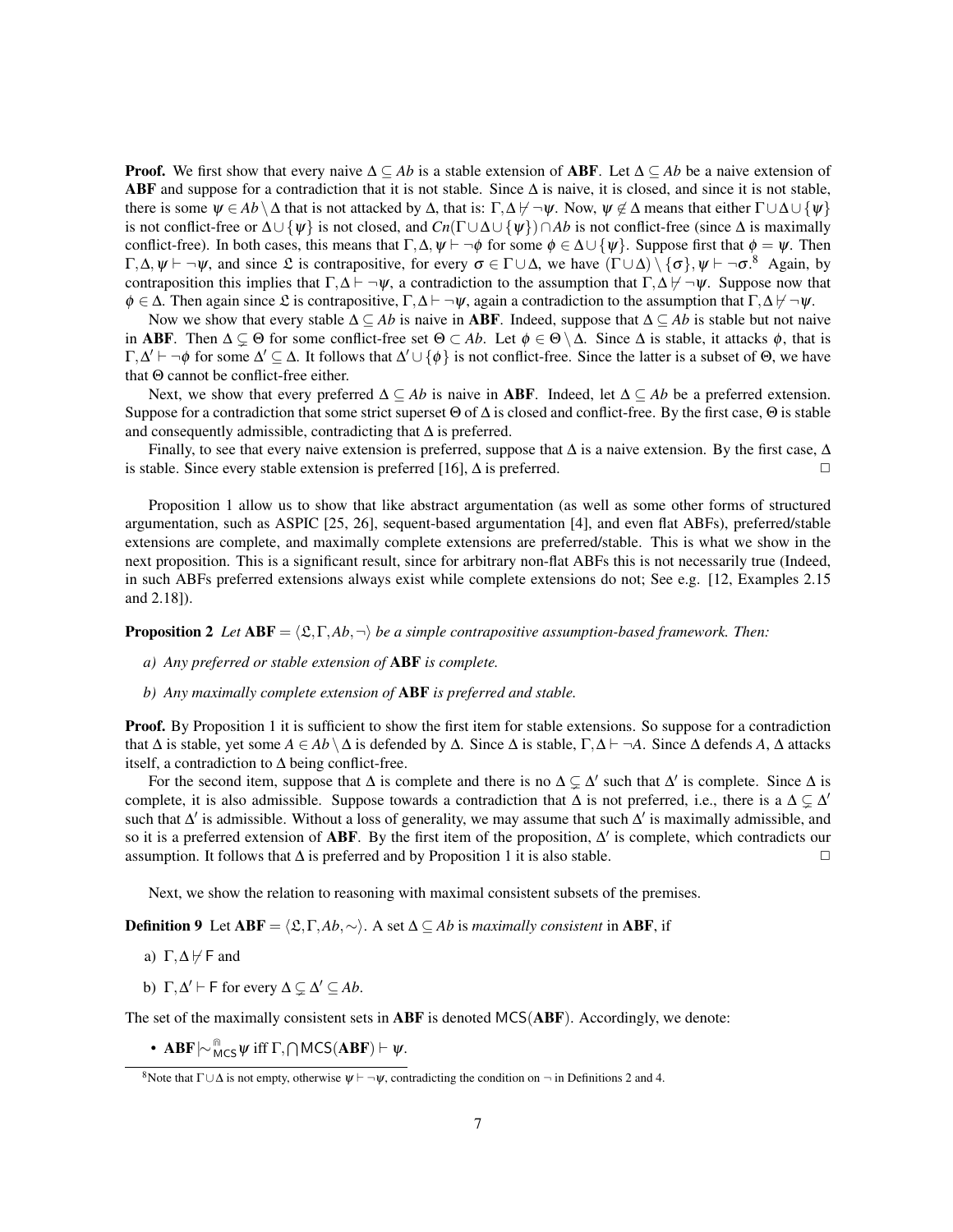- **ABF**  $\sim \bigwedge_{M \subset S} \psi$  iff Γ, Δ  $\vdash$   $\psi$  for *every* Δ  $\in$  MCS(**ABF**).
- **ABF**  $\sim \bigvee_{MCS}^{\cup} \psi$  iff  $\Gamma, \Delta \vdash \psi$  for *some*  $\Delta \in \mathsf{MCS}(\mathbf{ABF})$ .

Note 5 Clearly, if ABF $\sim_{MCS}^{\infty}\psi$  then ABF $\sim_{MCS}^{\cap}\psi$ . To see that the converse does not hold, consider for instance the simple contrapositive ABF where  $\mathcal{L} = CL$ ,  $\Gamma = \{\neg (p \land q), p \supset s, q \supset s\}$  and  $Ab = \{p, q\}$ . Here MCS(ABF) =  $\{\{p\},\{q\}\}\$ and  $\bigcap_{\text{MCS}}(ABF) = \emptyset$ , thus  $ABF \sim \bigcap_{\text{MCS}}^{\cap} S$  but  $ABF \nmid \sim \bigcap_{\text{MCS}}^{\cap} S$ .

**Example 4** Consider again Examples 2, where  $\mathcal{L} = CL$ ,  $\Gamma = \emptyset$ , and  $Ab = \{p, \neg p, s\}$  (see also Figure 1). Here,  $MCS(\overline{ABF}) = \{\{p,s\}, \{\neg p,s\}\}\$ , and so  $ABF \sim_{MCS}^* s$  for every  $* \in \{\cup, \cap, \text{in}\}\$ . Note the similarity to the result in Example 3. As the next theorem and corollary show, this is not a coincidence.

**Theorem 1** *Let*  $ABF = \langle \mathfrak{L}, \Gamma, Ab, \neg \rangle$  *be a simple contrapositive assumption-based framework, and let*  $\Delta \subseteq Ab$ . *Then* ∆ *is a stable extension of* ABF*, iff it is a preferred extension of* ABF*, iff it is naive in* ABF*, iff it is an element in* MCS(ABF)*.*

Proof. Follows from Proposition 1 and the next lemma.

**Lemma 2** *Let*  $ABF = \langle \mathfrak{L}, \Gamma, Ab, \neg \rangle$  *be a simple contrapositive assumption-based framework. Then*  $\Delta \subseteq Ab$  *is naive in* ABF *iff*  $\Delta \in \text{MCS}(ABF)$ *.* 

**Proof.**  $[\Rightarrow]$ : Suppose that  $\Delta \subseteq Ab$  is naive. Then  $\Gamma, \Delta \not\vdash F$ , otherwise since for every  $\psi \in \Delta$  it holds that  $F \vdash \neg \psi$ , by transitivity we get  $\Gamma, \Delta \vdash \neg \psi$ , and so  $\Delta$  cannot be conflict-free. To see the maximality condition in Definition 9, suppose for a contradiction that there is some set  $\Delta'$  that properly contains  $\Delta$  and  $\Gamma, \Delta' \not\vdash F$ . Since  $\Delta$  is naive, either  $\Delta'$  is not conflict-free or  $\Delta'$  is not closed and  $Cn(\Delta' \cup \Gamma) \cap Ab$  is not conflict-free. In both cases, again by transitivity with  $F \vdash \neg \psi$  we get  $\Gamma, \Delta' \vdash \neg \phi$  for some  $\phi \in \Delta'$ . Since by reflexivity  $\Gamma, \Delta' \vdash \phi$ , Lemma 1 implies that  $\Gamma \cup \Delta'$  is  $\vdash$ -inconsistent, a contradiction to  $\Gamma, \Delta' \not\vdash F$ . Thus  $\Delta \in \mathsf{MCS}(\mathbf{ABF})$ .

[⇐]: Suppose that ∆ ∈ MCS(ABF). Then ∆ is obviously conflict-free. Suppose for a contradiction that there is a set  $\Delta'$  that properly contains  $\Delta$  and is still conflict-free. Since  $\Delta$  is a maximal consistent set in ABF,  $\Gamma, \Delta' \vdash F$ . But then  $\Gamma, \Delta' \vdash \neg \phi$  for any  $\phi \in \Delta'$ , thus  $\Delta'$  cannot be conflict-free. Suppose now  $\Delta$  is not closed, i.e.,  $\Gamma \cup \Delta \vdash \phi$  for some  $\phi \in Ab \setminus \Delta$ . Since  $\Delta \in \text{MCS}(ABF)$ ,  $\Gamma, \Delta, \phi \vdash F$  and consequently,  $\Gamma, \Delta \vdash \neg \phi$ . But since  $\Gamma, \Delta \vdash \phi$ , by Lemma 1 we get again that  $\Gamma, \Delta \vdash F$ , contradicting the fact that  $\Gamma, \Delta \not\models F$ .  $\Box$ 

Note 6 Under the definition of the contrary by negation, the assumption that  $\mathfrak L$  is explosive is essential for Lemma 2 (and so also for Theorem 1). To see this, consider a logic for which  $\phi, \neg \phi \nvdash F$  (e.g. Batens' CLuNs, Priest's 3valued LP, or Dunn-Belnap's 4-valued logic). Then for  $ABF = \langle \mathfrak{L}, \theta, \{p, \neg p\}, \neg \rangle$  we have that  $MCS(ABF) =$  $\{\{p, \neg p\}\}\$ , yet  $\{p\}$  attacks  $\{\neg p\}$  and vice versa, i.e., the naive extensions are  $\{p\}$  and  $\{\neg p\}$ .

By Theorem 1 we thus have:

**Corollary 1** *Let*  $ABF = \langle \mathfrak{L}, \Gamma, Ab, \neg \rangle$  *be a simple contrapositive assumption-based framework. Then:* 

- ABF $\mid \sim$   $\cap_{\mathsf{Naive}}^{\cap}$   $\psi$  *iff* ABF $\mid \sim$   $\cap_{\mathsf{Stb}}^{\cap}$   $\psi$  *iff* ABF  $\mid \sim$   $\cap_{\mathsf{MCS}}^{\cap}$   $\psi$ .
- ABF $\hspace{0.1 cm} \sim \hspace{0.1 cm} \big\uplus_{\mathsf{N} \text{aive}} \psi \text{ iff } \text{ABF} \hspace{0.1 cm} \sim \hspace{0.1 cm} \big\uplus_{\mathsf{Prf}} \psi \text{ iff } \text{ABF} \hspace{0.1 cm} \big\uplus_{\mathsf{Stb}} \psi \text{ iff } \text{ABF} \hspace{0.1 cm} \big\uplus_{\mathsf{MCS}} \psi.$

The collapsing of the preferred and stable semantics to naive semantics in simple contrapositive ABFs is not surprising. Similar results for specific AAFs are reported in  $[1]$  and  $[3]$ .<sup>9</sup> Yet, as shown in  $[3]$ , when more expressive languages, and/or attack relations, and/or entailment relations are involved, this phenomenon ceases to hold.

 $9$ See also the survey in [2].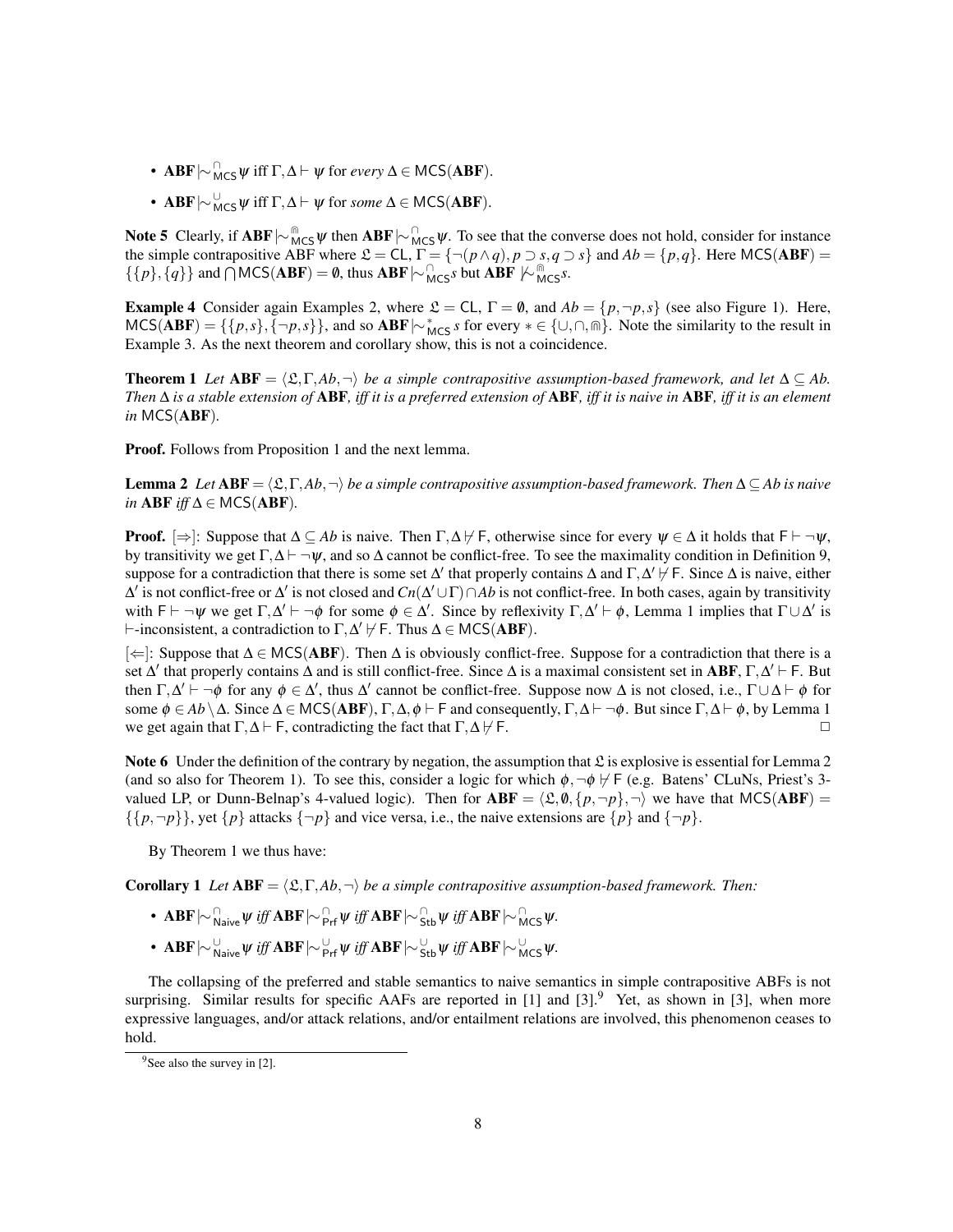## 3.2 The Grounded and the Well-Founded Semantics

We now turn to the more conservative semantics of simple contrapositive ABFs: grounded and well-founded. We start with the general case, in which we show that some of nice properties of these semantics in the context of AAFs are not guaranteed for ABFs. Then we show that by adding a simple condition, namely that  $F \in Ab$ , those properties can be assured also for ABFs.

#### 3.2.1 The General Case

#### A. The Grounded Semantics

The grounded extension in *abstract* argumentation frameworks (AAFs) has many nice properties. For example, it is unique, always exists, and can be built up recursively starting from the set of unattacked arguments. The latter property stems from the following postulate, known as Dung's fundamental lemma (in short, DFL):

**DFL:** If  $\Delta$  is admissible<sup>10</sup> and defends  $\psi$ , then  $\Delta \cup {\psi}$  is also admissible.

These properties of the grounded semantics carry on to flat ABFs.<sup>11</sup>. However, when non-flat ABFs are concerned, and thus also when the ABFs under consideration are contrapositive (not even simple ones), none of these properties is guaranteed anymore.<sup>12</sup> For instance, to see that the DFL fails (and so the usual iterative process for constructing grounded extensions in AAFs may fail for non-flat ABFs), consider the following example:

**Example 5** Let  $\mathcal{L} = CL$  (classical logic),  $\Gamma = \{p \supset \neg s, s \supset \neg r, p \wedge r \supset t\}$ , and  $Ab = \{p, r, s, t\}$ . A fragment of the attack diagram (for singletons only) is shown in Figure 2.

$$
\{r\} \longleftrightarrow \{s\} \longleftrightarrow \{p\} \qquad \{t\}
$$

Figure 2: An attack diagram for Example 5

Note that  $\{p\}$  is admissible and that  $\{p\}$  attacks  $\{s\}$ , which is the only attacker of  $\{r\}$ , thus  $\{p\}$  defends  $\{r\}$ . However,  $\{p, r\}$  is not closed and therefore it is not admissible (while  $\{p, r, t\}$  is admissible).

The next example shows that  $Grd(ABF) \neq \bigcap MCS(ABF)$ , thus an analogue of Theorem 1 does not hold for the grounded semantics

**Example 6** Consider again Examples 2 and 3, where  $\mathcal{L} = CL$ ,  $\Gamma = \emptyset$ , and  $Ab = \{p, \neg p, s\}$  (see also Figure 1). Note that the grounded set of defeasible assumptions is the emptyset, since there are no unattacked arguments. However, here  $\bigcap \text{MCS}(\text{ABF}) = \{s\}$ . The intuitive reason for this behavior is that the inconsistent set  $\{p, \neg p, s\}$ contaminates the argumentation framework, thus keeping *s* out of the grounded set of defeasible assumptions.

The last example also demonstrates the problems of the grounded semantics in handling inconsistencies in ABFs. Indeed, in the presence of an inconsistency the whole argumentation framework may be contaminated, blocking any informative output, such as the innocent bystander *s* in Examples 2 and 6.

Finally, we show that (unlike abstract argumentation) uniqueness is not guaranteed for grounded semantics.

**Example 7** Let L be an explosive logic,  $Ab = \{p, \neg p, q\}$  and  $\Gamma = \{s, s \supset q\}$ . Note that the emptyset is not admissible, since it is not closed (indeed,  $\Gamma \vdash q$ ). Also,  $\{q\}$  is not admissible since  $p, \neg p \vdash \neg q$ . The two minimal complete extensions in this case are  $\{p,q\}$  and  $\{\neg p,q\}$ , thus there is no *unique* grounded extension in this case.

<sup>10</sup>Recall that generally, in structured argumentation frameworks this does not mean that ∆ is closed.

<sup>&</sup>lt;sup>11</sup>Recall (Note 3) that these are ABFs in which no set of assumptions  $\Delta \subseteq Ab$  implies an assumption  $\phi \in Ab \setminus \Delta$ 

<sup>&</sup>lt;sup>12</sup>We note that in [9] and [12] the grounded semantics was not defined for non-flat ABA, but only for flat ABFs. Thus, one may regard this section as an answer to the question: "does it make sense to define the grounded extension also for (the non-flat) simple contrapositive ABFs?". As we show in this section, such a definition is not without problems, but these problems can be easily solved, as shown in Section 3.2.2.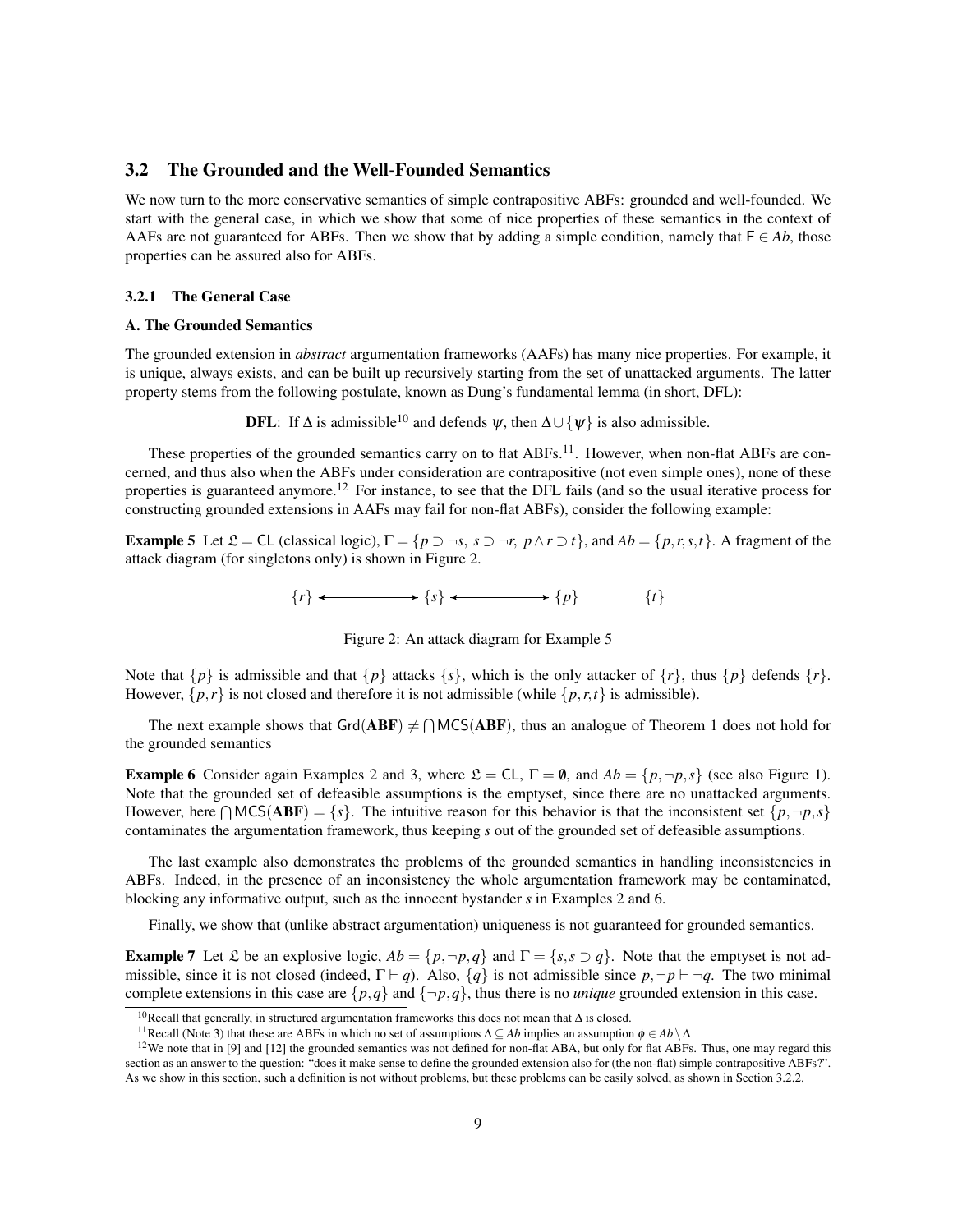#### B. The Well-Founded Semantics

We now consider the well-founded semantics for ABFs. The existence of a well-founded extension for any simple contrapositive ABF follows from the following claim:

Proposition 3 *Any simple contrapositive ABF has a complete extension.*

**Proof.** It is clear from Definition 9 that  $MCS(ABF) \neq \emptyset$  for every ABF. By Theorem 1, then, Stb(ABF)  $\neq \emptyset$ . Since every stable extension is complete (Proposition 2(a)), this concludes the proof.  $\Box$ 

Note 7 As indicated in [12, 12], non-flat ABFs may not have a complete extension (and so well-founded and grounded extensions may not be available for them; See e.g. [12, Example 2.15]). As Proposition 3 shows, this is not the case in simple contrapositive ABFs.

As already noted in Definition 6, the well-founded extension is unique and thus problems like those described in Example 7 for the grounded extension are avoided for the well-founded semantics. However, the next example shows that, as in the case of the grounded semantics, the well-founded extension of **ABF** does not always coincide with  $\bigcap \text{MCS}(\text{ABF})$  (cf. Example 6).<sup>13</sup>

**Example 8** Consider again Examples 2 and 3. We have that  $Com(ABF) = \{0, \{p, s\}, \{\neg p, s\}\}\$ , therefore WF(ABF) = 0. However,  $\bigcap \text{MCS}(\text{ABF}) = \{s\}.$ 

#### 3.2.2 A More Plausible Case

In the previous section we have shown that in the context of contrapositive ABFs (as well as in the context of other non-flat ABFs), the well-founded semantics and the grounded semantics do not have some of the expected properties shared by the same semantics in the context of abstract argumentation frameworks or flat assumptionbased frameworks. In this sections we show that these properties *can* be guaranteed also for simple contrapositive ABFs by requiring that  $F \in Ab$ .<sup>14</sup> To get some intuition why this is the case, let's first observe how the addition of F to *Ab* would change Examples 6 and 8.

**Example 9** Consider the same ABF as of Example 2, except that now F is added to Ab. Note that  $\{p, \neg p\} \vdash F$  and consequently  $\{p, \neg p\}$  is not closed, whereas  $\{p, \neg p, s, F\}$  is. Furthermore,  $\emptyset \vdash \neg F$  and consequently we have the attack diagram, shown in Figure 3. Now the grounded as well as the well-founded set of defeasible assumptions is  $\{s\}$  (cf. Example 6 and 8).



Figure 3: An attack diagram for Example 9

In the rest of this section we therefore assume that  $F \in Ab$ , and check the grounded semantics and the wellfounded semantics in this case.

<sup>&</sup>lt;sup>13</sup>Although this is not necessarily a shortcoming of the well-founded semantics, it deviates from the usual behavior of similar semantics of structured argumentation frameworks that are based on contrapositive logics (see [2]) and related semantics for e.g. logic programming (see [33] where the well-founded semantics does allow to derive *innocent bystanders*, i.e. formulas not involved in any conflict). Furthermore, this behavior also makes for a violation of the rationality postulate of *non-interference* (see Section 4).

<sup>&</sup>lt;sup>14</sup>Intuitively, this means that any inconsistent set of arguments will be attacked by the emptyset and thus it is excluded from any admissible extension.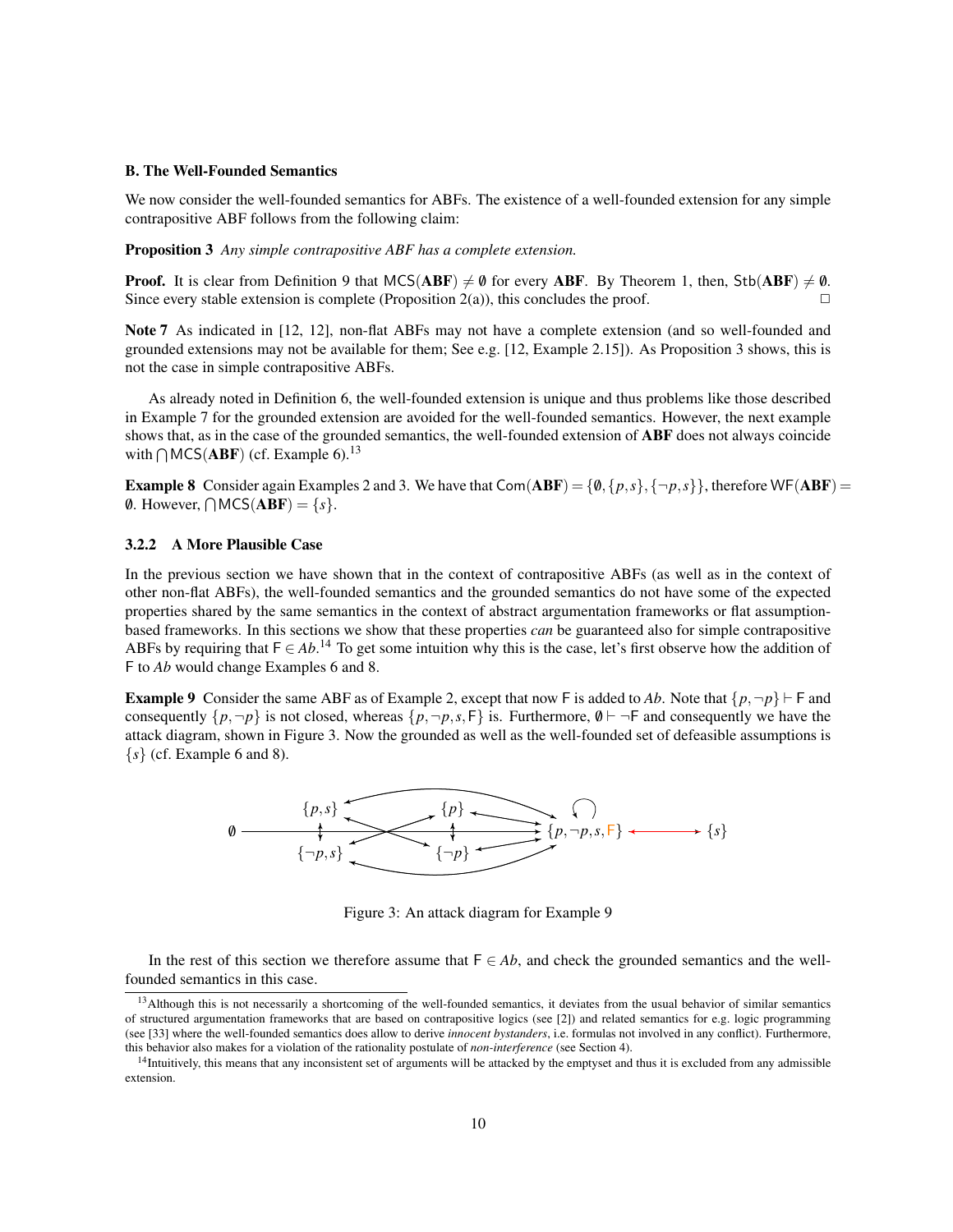#### A. The Grounded Semantics, Revisited

First we show that, despite of the failure of the DFL in simple contrapositive ABFs, when F ∈ *Ab* we can still get the grounded extension by the well-known iterative construction [9, Definition 5.2].

**Definition 10** Let **ABF** =  $\langle \mathcal{L}, \Gamma, Ab, \sim \rangle$  be an assumption-based framework.

- $\mathscr{G}_0$ (**ABF**) consists of all  $\phi \in Ab$  such that no  $\Delta \subseteq Ab$  attacks  $\phi$ .
- $\mathcal{G}_{i+1}(\mathbf{ABF})$  consists of the union of  $\mathcal{G}_i(\mathbf{ABF})$  and all the assumptions that are defended by  $\mathcal{G}_i(\mathbf{ABF})$ .
- $\mathscr{G}(\mathbf{ABF}) = \bigcup_{i \geqslant 0} \mathscr{G}_i(\mathbf{ABF}).$

When **ABF** is clear from the context we will sometimes just write  $\mathscr{G}_0$ ,  $\mathscr{G}_i$  and  $\mathscr{G}$ .

**Theorem 2** *Let* ABF *be a simple contrapositive ABF and suppose that*  $F \in Ab$ *. Then* Grd(ABF) = { $\mathscr{G}$ *}.* 

For the proof of Theorem 2 we first need to show a few lemmas. In all of these lemmas we assume that  $ABF = \langle \mathcal{L}, \vdash, \Gamma, Ab, \neg \rangle$  is a simple contrapositive ABF, and that  $F \in Ab$ .

Lemma 3 *The emptyset defends every formula in Ab that follows from* Γ*.*

**Proof.** Suppose that  $\Gamma \vdash \phi$  and some  $\Theta = Cn(\Theta \cup \Gamma) \cap Ab$  attacks  $\phi$ , i.e.,  $\Gamma, \Theta \vdash \neg \phi$ . By the monotonicity of  $\vdash$  we thus have that  $\Gamma, \Theta \vdash \phi$  and  $\Gamma, \Theta \vdash \neg \phi$ , so by Lemma 1,  $\Gamma, \Theta \vdash F$ . Since  $\Theta$  is closed,  $F \in \Theta$ . But, then since  $\emptyset \vdash \neg F$ ,  $\emptyset$  attacks  $\Theta$ .

**Lemma 4**  $\mathscr{G}_1$ (**ABF**) *is conflict-free.* 

**Proof.** If  $\mathscr{G}_1 = \emptyset$  then it is conflict-free by definition. Suppose for a contradiction that  $\Gamma, \mathscr{G}_1 \vdash \neg \phi$  for some  $\phi \in \mathscr{G}_1$ . Then  $\mathscr{G}_1$  attacks itself, and so  $\mathscr{G}_0$  attacks some  $\delta \in C_n(\mathscr{G}_1 \cup \Gamma) \cap Ab$ , i.e.  $\Gamma, \mathscr{G}_0 \vdash \neg \delta$ . Since  $\mathfrak{L}$  is contrapositive,  $\Gamma_1(\mathscr{G}_0 \setminus \{\psi\}), \delta \vdash \neg \psi$  for any  $\psi \in \mathscr{G}_0$ . But this contradicts the fact that  $\mathscr{G}_0$  contains only unattacked defeasible  $\Box$  assumptions.  $\Box$ 

**Lemma 5**  $\mathscr{G}_2(ABF) = \mathscr{G}_1(ABF)$ .

**Proof.** By Definition 10,  $\mathscr{G}_1(ABF) \subseteq \mathscr{G}_2(ABF)$ . To see that  $\mathscr{G}_2(ABF) \subseteq \mathscr{G}_1(ABF)$  we have to show that every assumption that is defended by  $\mathcal{G}_1$  is also defended by  $\mathcal{G}_0$ . For this, it is enough to show that if  $\mathcal{G}_1$  attacks a closed set  $\Theta$  (i.e.,  $\Theta = Cn(\Gamma \cup \Theta) \cap Ab$ ),  $\mathcal{G}_0$  also attacks  $\Theta$ .

Suppose for a contradiction that  $\Theta = Cn(\Gamma \cup \Theta) \cap Ab$  is attacked by  $\mathscr{G}_1$  but not by  $\mathscr{G}_0$ . This means that  $\Gamma, \mathscr{G}_1 \vdash \neg \phi$ for some  $\phi \in \Theta$ .

Suppose first that  $\Gamma$ ,  $(\mathscr{G}_1 \cup \mathscr{G}_0) \vdash \neg \phi$ . By contraposition, there is some  $\psi \in \mathscr{G}_0$  such that  $\Gamma$ ,  $(\mathscr{G}_0 \cup \mathscr{G}_1) \setminus \psi$ ,  $\phi \vdash \neg \psi$ , contradicting the fact that  $\psi$  is not attacked.

Thus,  $\Gamma_1(\mathscr{G}_1 \setminus \mathscr{G}_0) \vdash \neg \phi$ . Now, by contraposition,  $\Gamma_1(\mathscr{G}_1 \setminus (\mathscr{G}_0 \cup \{\psi\}))$ ,  $\{\phi\} \vdash \neg \psi$  for every  $\psi \in \mathscr{G}_1$ . Let  $\psi_1 \in (\mathscr{G}_1 \setminus (\mathscr{G}_0 \cup \{\psi\}) \cup \{\phi\})$  be such a formula. Since  $\psi_1 \in \mathscr{G}_1 \setminus \mathscr{G}_0$ ,  $\psi_1$  is defended by  $\mathscr{G}_0$ , thus there is a  $\delta \in Cn(\Gamma \cup ((\mathscr{G}_1 \setminus (\mathscr{G}_0 \cup {\psi_1})) \cup {\phi}) \cap Ab$  s.t.  $\Gamma, \mathscr{G}_0 \vdash \neg \delta$ . We consider three possibilities:

• if  $\delta \in \mathscr{G}_1$ , then  $\mathscr{G}_1$  is not conflict-free, contradicting Lemma 4.

• if  $\delta = \phi$ , then  $\mathscr{G}_0$  attacks  $\Theta$ , which contradicts the choice of  $\Theta$ .

• Suppose finally that  $\delta \in C_n(\Gamma \cup (\mathscr{G}_1 \setminus (\mathscr{G}_0 \cup \{\psi_1\})) \cup \{\phi\}) \cap Ab \setminus (\mathscr{G}_1 \setminus (\mathscr{G}_0 \cup \{\psi_1\}) \cup \{\phi\})$ . By contraposition, for every  $\theta \in \mathscr{G}_0$ ,  $\Gamma$ ,  $(\mathscr{G}_0 \setminus {\{\theta\}}), \delta \vdash \neg \theta$ . Since  $\Gamma$ ,  $(\mathscr{G}_1 \setminus (\mathscr{G}_0 \cup {\{\psi_1\}}), \phi) \vdash \delta$ , we have that  $\Gamma$ ,  $\mathscr{G}_1 \vdash \neg \theta$ , contradicting that  $\theta$  is not attacked.

Corollary 2  $\mathscr{G}(ABF) = \mathscr{G}_0(ABF) \cup \mathscr{G}_1(ABF) = \mathscr{G}_1(ABF)$ .

**Proof.** Follows immediately from Lemma 5. ◯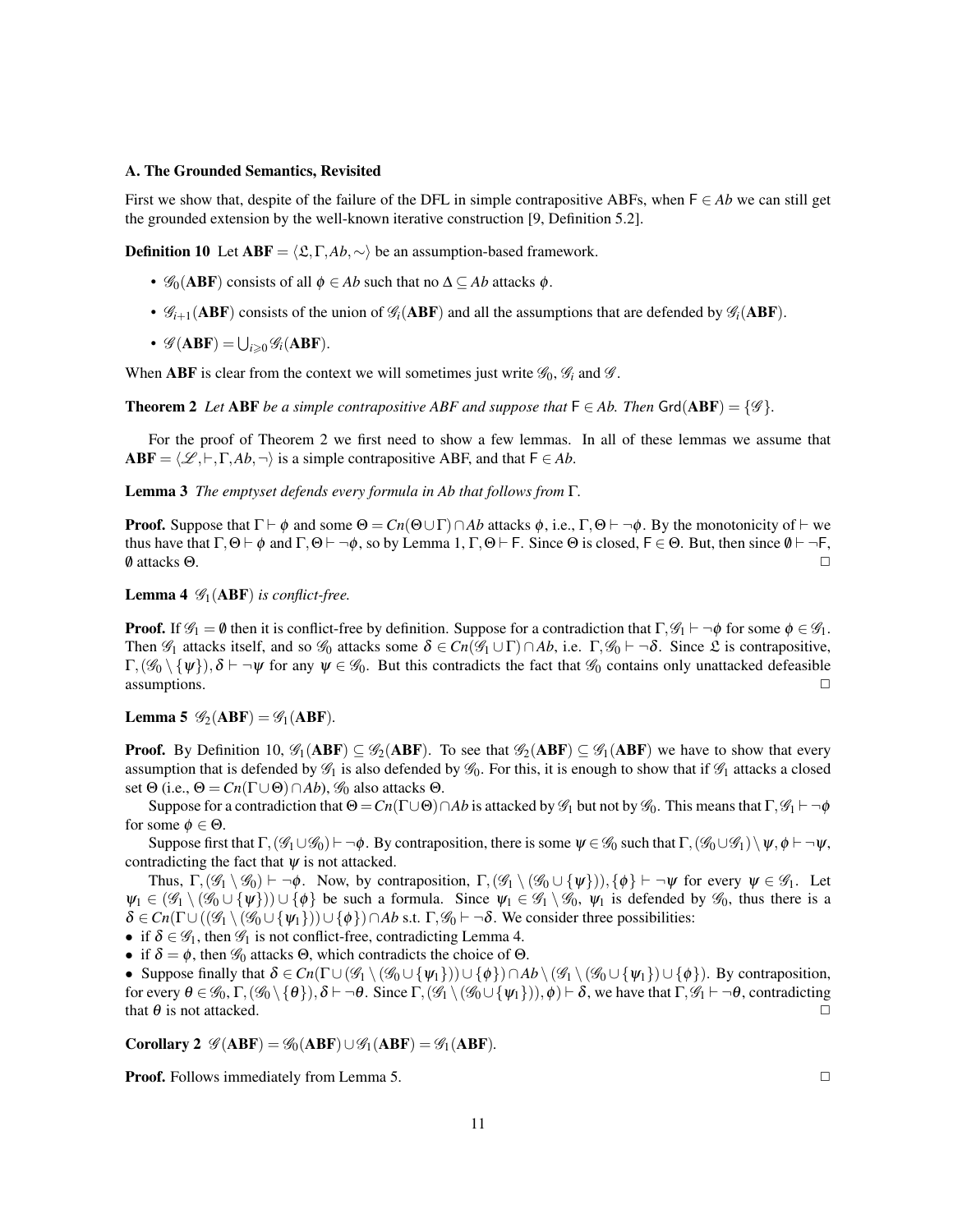#### Lemma 6  $\mathscr G$  is closed.

**Proof.** Suppose for a contradiction that  $\Gamma, \mathscr{G} \vdash \phi$  for some  $\phi \in Ab$  and  $\phi \notin \mathscr{G}$ . In particular,  $\phi \notin \mathscr{G}_0$ , thus there is some  $\Theta \subseteq Ab$  such that  $\Gamma, \Theta \vdash \neg \phi$  and  $\Gamma, \mathscr{G} \not\vdash \neg \theta$  for any  $\theta \in \Theta$  (otherwise  $\mathscr{G}$  attacks  $\Theta$ , thus defends  $\phi$ , contradicting  $\phi \notin \mathscr{G}$ ). Thus,  $\Gamma, \mathscr{G}_1 \not\vdash \neg \theta$  for any  $\theta \in \Theta$  (note that by Corollary 2,  $\mathscr{G} = \mathscr{G}_1$ ). Suppose first that  $\Gamma \vdash \phi$ . Then, by Lemma 3, 0 defends φ, and so also  $\mathcal{G}_0$  defends φ, contradicting the choice of φ. Suppose now that  $\Gamma \vdash \phi$ . Note that for every  $\delta \in \mathscr{G}_1$ ,  $\Gamma, \Theta, \mathscr{G}_1 \setminus {\delta}$   $\vdash \neg \delta$ . Thus, since  $\mathscr{G}_0$  defends  $\delta \in \mathscr{G}_1$ ,  $\Gamma, \mathscr{G}_0 \vdash \neg \lambda$  for some  $\lambda \in C_n(\Gamma \cup \Theta \cup \mathscr{G}_1 \setminus {\delta}) \cap Ab$ . We consider the following possibilities:

- $\lambda \in \Theta$ . This contradicts the assumption that  $\Gamma, \mathscr{G}_1 \not\vdash \neg \theta$  for any  $\theta \in \Theta$ .
- $\lambda \in \mathscr{G}_1$ . This means that  $\mathscr{G}_0$  attacks  $\mathscr{G}_1$ , contradicting  $\mathscr{G}_1$  being conflict free (Lemma 4).
- $\lambda \notin \Theta \cup \mathscr{G}_1$ , implying that  $\Gamma, \Theta, \mathscr{G}_1 \setminus \{\delta\} \vdash \lambda$ . Then since  $\mathfrak{L}$  is contrapositive,  $\Gamma, \Theta, \Delta, \mathscr{G}_0 \setminus \{\xi, \delta\} \vdash \neg \xi$  for any  $\xi \in \mathscr{G}_0$ , contradicting  $\mathscr{G}_0$  containing only unattacked defeasible assumptions.

Now we can show Theorem 2.

**Proof.** It is clear from the construction of G that it is unique and that  $\phi \in \mathcal{G}$  iff  $\phi$  is defended by G. Moreover, by Lemma 4 and Corollary 2,  $\mathscr G$  is conflict-free. By Lemma 6,  $\mathscr G$  is also closed. Thus  $\mathscr G$  it is complete. It remains to show that  $\mathscr G$  is minimal among the complete sets of **ABF**. If  $\mathscr G$  is empty we are done. Otherwise, suppose for a contradiction that there is some complete  $\Delta \subseteq \mathscr{G}$ , and let  $\phi \in \mathscr{G} \setminus \Delta$ . If  $\phi \in \mathscr{G}_0$ , then  $\phi$  has no attackers and consequently  $\phi$  is (vacuously) defended by  $\Delta$ , in which case  $\Delta$  cannot be complete. Thus  $\phi \notin \mathscr{G}_0$  and  $\mathscr{G}_0 \subseteq \Delta$ . Suppose now that  $\phi \in \mathscr{G}_1$ . Then  $\Delta$  defends  $\phi$  since  $\mathscr{G}_0 \subseteq \Delta$ . Again, this contradicts the completeness of  $\Delta$ . Thus,  $\mathscr{G}_1 \subseteq \Delta$ . By Corollary 2,  $\mathscr{G} = \mathscr{G}_1$  and consequently,  $\mathscr{G} \subseteq \Delta$ , contradicting the assumption that  $\Delta \subsetneq \mathscr{G}$ .

The following is the counterpart, for the grounded semantics, of Theorem 1.

**Theorem 3** *Let*  $ABF = \langle \mathfrak{L}, \Gamma, Ab, \neg \rangle$  *be a simple contrapositive assumption-based framework in which*  $F \in Ab$ . *Then*  $\text{Grd}(\text{ABF}) = \{\bigcap \text{MCS}(\text{ABF})\}.$ 

**Proof.** By Theorem 2 it suffices to show that  $\mathscr{G}(ABF) = \bigcap \text{MCS}(ABF)$ .

To see that  $\mathscr{G}(ABF) \subseteq \bigcap {\sf MCS}(ABF)$ , let  $\Theta \in {\sf MCS}(ABF)$ . By Theorem 1,  $\Theta$  is stable, and so  $\mathscr{G}(ABF) \subseteq \Theta$ . (Indeed, suppose otherwise. Then there is  $\psi \in \mathscr{G} \setminus \Theta$ , and since  $\Theta$  is stable, it attacks  $\psi$ . Since  $\psi \in \mathscr{G}$ , by Lemma 5,  $\mathcal{G}_0$  attacks Θ (note that  $\mathcal{G} = \mathcal{G}_1$  by Corollary 2). Since obviously  $\mathcal{G}_0 \subseteq \Theta$ , this contradicts the fact that Θ is conflict-free).

To see that  $\bigcap {\sf MCS}({\bf ABF}) \subseteq \mathscr{G}({\bf ABF})$ , suppose for a contradiction that there is  $\phi \in \bigcap {\sf MCS}({\bf ABF})$  yet  $\phi \notin$  $\mathscr{G}(ABF)$ . By Lemma 5, this means that some  $\Theta = Cn(\Gamma \cup \Theta) \cap Ab$  attacks  $\phi$  but  $\mathscr{G}_0(ABF)$  does not attack  $\Theta$ . Since  $\phi \in \bigcap \text{MCS}(ABF)$ ,  $\Theta \notin \text{MCS}(ABF)$ . Suppose first that  $\Theta \cup \Gamma \vdash F$ . Then  $F \in \Theta$  and consequently  $\mathscr{G}_0(ABF)$ attacks Θ, which is a contradiction. Suppose then that  $\Theta \subsetneq \Theta'$  for some  $\Theta' \in \text{MCS}(ABF)$ . In this case, by monotonicity  $\Theta' \cup \Gamma \vdash \neg \phi$ , thus  $\phi \not\in \Theta'$  (otherwise,  $\Theta' \cup \Gamma \vdash \Gamma$  and so  $\Theta'$  cannot be in MCS(ABF)). This contradicts the assumption that  $\phi \in \bigcap \text{MCS}(\mathbf{ABF})$ .

From Theorems 2 and 3 the following result is obtained (cf. Corollary 1):

**Corollary 3** Let  $ABF = \langle \mathfrak{L}, \Gamma, Ab, \neg \rangle$  be a simple contrapositive assumption-based framework in which  $F \in Ab$ .  $\frac{1}{\pi}$  Then:  $ABF \sim_{Grd}^G \psi$  *iff*  $ABF \sim_{Grd}^G \psi$  *iff*  $ABF \sim_{MCS}^G \psi$ .

**Proof.** The equality of  $\sim_{\text{Grd}}^{\cap}$  and  $\sim_{\text{Grd}}^{\cup}$  follows from Theorem 2, since it shows that under the conditions of the corollary Grd(ABF) is a singleton. The equality of  $\mid \sim \int_{Grd}^{\cap}$  and  $\mid \sim \int_{MCS}^{\cap}$  follows from Theorem 3.

#### B. The Well-Founded Semantics, Revisited

In what follows we show that as in the case of the grounded extension (see Theorems 2 and 3), the correspondence of the well-founded extension to the (intersection of the) maximally consistent sets of assumptions can be guaranteed by requiring that  $F \in Ab$  (cf. Example 8).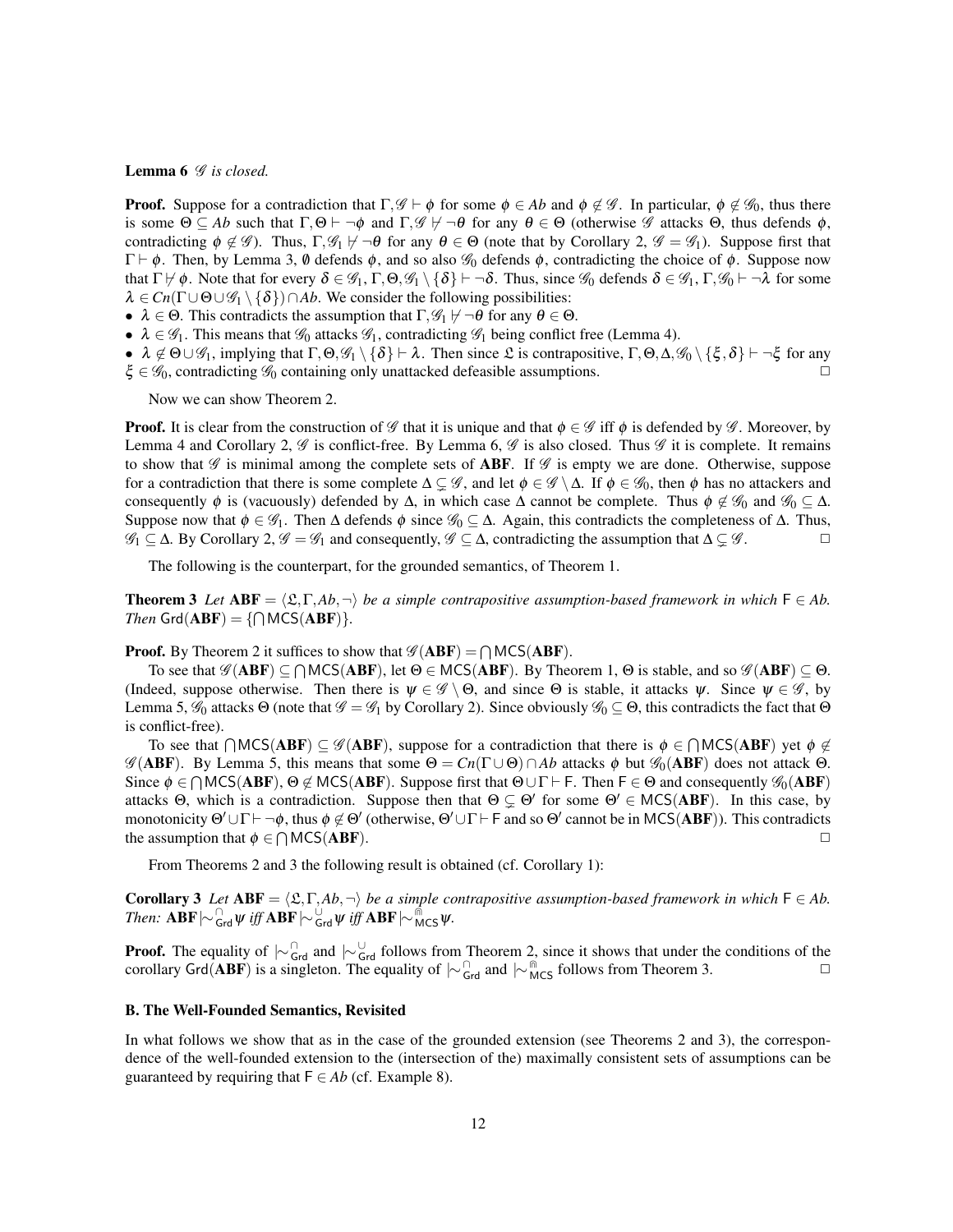**Proposition 4** Let  $ABF = \langle \mathcal{L}, \Gamma, Ab, \neg \rangle$  be a simple contrapositive ABF. If  $F \in Ab$  then  $WF(ABF) = \{\bigcap MCS(ABF)\}$ .

**Proof.** By Theorem 2 and since  $F \in Ab$ , there exists a unique grounded extension for any ABF. From this it follows that  $\bigcup \{Grd(ABF) \subseteq \Delta \}$  for any  $\Delta \in \text{Com}(ABF)$ . This implies that  $\bigcap \text{Com}(ABF) = \bigcup \text{Grd}(ABF)$ , that is:  $WF(ABF) = Grd(ABF).$ 

By Theorem 3 and Proposition 4 we thus have:

**Corollary 4** *Let*  $ABF = \langle \mathcal{L}, \Gamma, Ab, \neg \rangle$  *be a simple contrapositive ABF. If*  $F \in Ab$  *then* WF( $ABF$ ) = Grd( $ABF$ )*.* 

Note 8 In relation to Corollary 4, we note the following:

- a) The fact that (unlike flat ABFs) the grounded semantics and the well-founded semantics may not be the same in non-flat ABFs is already known (see, e.g., [12, Example 2.16]). However, to the best of our knowledge, Corollary 4 is the first one that introduces a condition under which these two semantics coincide in non-flat ABFs.
- b) Examples 7 and 8 show that the condition that  $F \in Ab$  is indeed necessary for the last corollary.

# 4 Properties of the Induced Entailments  $\vdash^\cap_\mathsf{Sem}$  and  $\vdash^\cup_\mathsf{Sem}$

In this section we consider some further properties of the entailment relations introduced in Definition 7, and which are induced from simple contrapositive ABFs. Below, when **ABF**|∼ $\psi$  for some **ABF** =  $\langle \mathfrak{L}, \Gamma, Ab, \neg \rangle$  (where |∼ is a relation defined in Definition 7), we shall just write  $\Gamma, Ab \sim \psi$ .<sup>15</sup>

## 4.1 Relations to the Base Logic

First, we note the following relations between  $\sim$  and the consequence relation  $\vdash$  of the base logic:

**Proposition 5** If  $\Gamma \cup Ab$  is  $\vdash$ -consistent then for every relation  $\sim$  in Definition 7,  $\Gamma, Ab \sim \psi$  iff  $\Gamma, Ab \vdash \psi$ .<sup>16</sup>

**Proof.** When  $\Gamma \cup Ab$  is  $\vdash$ -consistent, WF(ABF) = Grd(ABF) = Prf(ABF) = Stb(ABF) = {*Ab*}, so the claim  $\Box$  immediately follows from Definition 7.

Proposition 6 *For every relation*  $\sim$  *in Definition* 7 *it holds that:* 

- *• If*  $\Gamma$ *,Ab*  $\sim$   $\psi$  *then*  $\Gamma$ *,Ab*  $\vdash$   $\psi$ *.*
- *If*  $\vdash$  ψ *then*  $\Gamma$ *,Ab*  $\sim$  ψ *for every*  $\Gamma$  *and Ab.*

**Proof.** For the first item, note that if  $\Gamma$ , $Ab \sim \psi$  then there is at least one subset  $\Delta \subseteq Ab$  for which  $\Gamma$ , $\Delta \vdash \psi$ . By the monotonicity of  $\vdash$ , then,  $\Gamma$ *,Ab*  $\vdash$   $\psi$ . For the second item, note that if  $\vdash \psi$ , then for *every*  $\Delta \subseteq Ab$  it holds that  $Γ, Δ ⊢ ψ$ , thus  $Γ, Ab \sim ψ$ .

<sup>&</sup>lt;sup>15</sup>Note that this writing is somewhat ambiguous, since, e.g. when Γ,*Ab*, φ are the premises, φ may be either a strict or a defeasible assumption. Yet, we chose this notation because usually it won't make a difference whether  $\phi$  is a strict or a defeasible assumption, so this notation covers both cases. When it does make a difference, we shall indicate this explicitly.

<sup>16</sup>Note, in particular, that skeptical and credulous reasoning coincide in this case.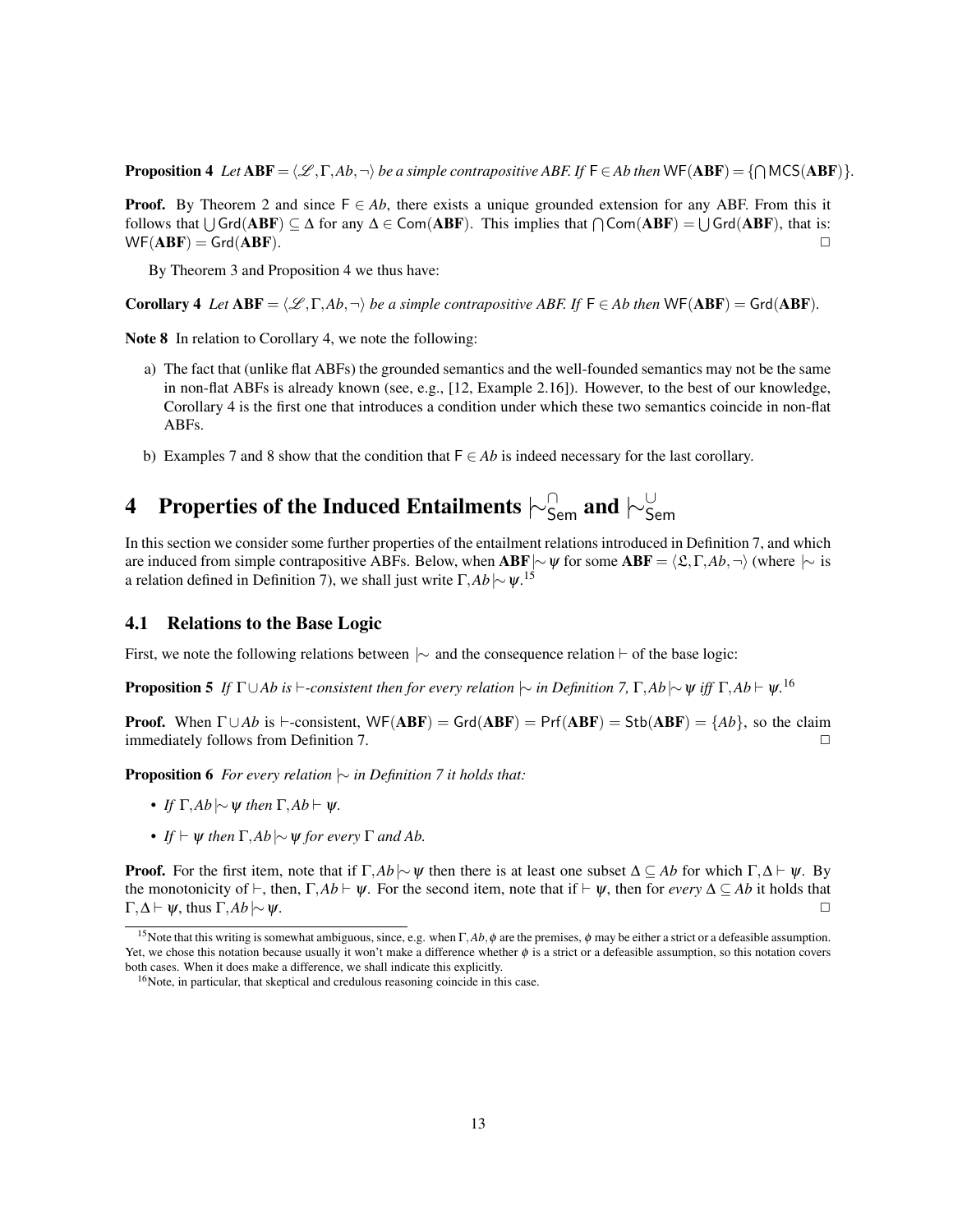## 4.2 Cumulativity, Preferentiality and Rationality

Next, we consider the entailments in Definition 7 in the context of the reasoning patterns introduced by Kraus, Lehmann and Magidor in [22] and [23].

Definition 11 A relation |∼ between ABFs and formulas in their languages is called *cumulative*, if the following conditions are satisfied:

- Cautious Reflexivity (CR): For every  $\vdash$ -consistent formula  $\psi$  it holds that  $\psi \sim \psi$ .
- Cautious Monotonicity (CM): If  $\Gamma$ *,Ab*  $\sim$  φ and  $\Gamma$ *,Ab*  $\sim$  ψ then  $\Gamma$ *,Ab*, φ  $\sim$  ψ.
- *Cautious Cut* (CC): If Γ, $Ab \sim \phi$  and Γ, $Ab, \phi \sim \psi$  then Γ, $Ab \sim \psi$ .
- Left Logical Equivalence (LLE): If  $\phi \vdash \psi$  and  $\psi \vdash \phi$  then  $\Gamma, Ab, \phi \models \phi$  iff  $\Gamma, Ab, \psi \models \rho$ .
- Right Weakening (RW): If  $\phi \vdash \psi$  and  $\Gamma$ *, Ab*  $\sim \phi$  then  $\Gamma$ *, Ab*  $\sim \psi$ *.*

A cumulative relation is called *preferential*, if it satisfies the following condition:

• Distribution (OR): If  $\Gamma$ *,Ab*, $\phi \sim \rho$  and  $\Gamma$ *,Ab*, $\psi \sim \rho$  then  $\Gamma$ *,Ab*, $\phi \vee \psi \sim \rho$ .

A cumulative entailment is called *rational*, if it satisfies the following condition:<sup>17</sup>

• Rational Monotonicity (RM): If  $\Gamma$ *,Ab*  $\sim \rho$  and  $\Gamma$ *,Ab*  $\sim \sim \psi$  then  $\Gamma$ *,Ab*,  $\psi \sim \rho$ .

**Theorem 4** *Let*  $ABF = \langle \mathcal{L}, \Gamma, Ab, \neg \rangle$  *be a simple contrapositive ABF. Then*  $\sim$ <sup> $\cap$ </sup><sub>Sem</sub> *is preferential for* Sem ∈ {Naive,Prf,Stb}*.*

**Proof.** We show preferentiality for  $\sim_{\text{Sem}}^{\cap}$  where Sem ∈ {Naive, Prf, Stb}, based on Corollary 1. In the proofs below, when  $ABF = \langle \mathfrak{L}, \Gamma, Ab, \neg \rangle$ , we shall sometimes write MCS( $\Gamma, Ab$ ) instead of MCS( $ABF$ ).

- CR: This property holds by Proposition 5 and the reflexivity of  $\vdash$  (thus  $\psi \vdash \psi$ ).<sup>18</sup>
- CM: Since  $\Gamma$ ,  $Ab \sim_{\text{sem}}^{\cap} \psi$ , by Corollary 1 we have that  $\Gamma$ ,  $\Delta \vdash \psi$  for every  $\Delta \in \text{MCS}(\Gamma, Ab)$ , and so, by monotonicity, (\*) Γ,  $\Delta$ ,  $\phi \vdash \psi$  for every  $\Delta \in \text{MCS}(\Gamma, Ab)$ . Also, since  $\Gamma$ ,  $Ab \models_{\text{sem}}^{\cap} \phi$ , we have that  $\Gamma$ ,  $\Delta \vdash \phi$  for every  $\Delta \in$  $MCS(\Gamma, Ab)$ , thus  $(**)$   $MCS(\Gamma, Ab, \phi) = {\{\Delta \cup {\{\phi}\}} \mid \Delta \in MCS(\Gamma, Ab)\}.$  By  $(*)$  and  $(**)$ , then,  $\Gamma, \Delta' \vdash \psi$  for every  $\Delta' \in \text{MCS}(\Gamma, Ab, \phi)$ , and by Corollary 1 again  $\Gamma, Ab, \phi \models_{sem}^{\cap} \psi$ .
- CC: Suppose that  $\Gamma$ , $Ab \sim_{\text{Sem}}^{\cap} \phi$ . By Corollary 1 we have that,  $(*) \Gamma$ , $\Delta \vdash \phi$  for every  $\Delta \in \text{MCS}(ABF)$ . Let  $ABF' =$  $\langle \mathscr{L}, \Gamma, Ab \cup \{\phi\}, \neg \rangle$  or  $ABF' = \langle \mathscr{L}, \Gamma \cup \{\phi\}, Ab, \neg \rangle$ . ]Then, in the first case, MCS( $ABF'$ ) = { $\Delta \cup \{\phi\}$  |  $\Delta \in$ MCS(ABF)}, and since  $\Gamma$ ,  $Ab$ ,  $\phi$   $\sim$   $\Gamma_{\text{Sem}}^{\cap}$   $\psi$ , by Corollary 1 we have in both cases that  $(**) \Gamma$ ,  $\Delta$ ,  $\phi \vdash \psi$  for every  $\Delta \in \text{MCS}(ABF)$ . Thus, by Transitivity on (\*) and (\*\*) we have that  $\Gamma, \Delta \vdash \psi$  for every  $\Delta \in \text{MCS}(ABF)$ , and by Corollary 1,  $\Gamma$ *, Ab*  $\sim \psi$ .
- LLE: Suppose that  $\Gamma$ , *Ab*  $\sim_{\text{sem}}^{\cap} \psi$ . By Corollary 1 we have that  $\Gamma$ ,  $\Delta \vdash \psi$  for every  $\Delta \in \text{MCS}(ABF)$ . Thus, by transitivity with  $\psi \vdash \phi$ , it holds that  $\Gamma, \Delta \vdash \phi$  for every  $\Delta \in \text{MCS}(ABF)$ . By Corollary 1 again,  $\Gamma, Ab \,\sim_{\text{sem}}^{\cap} \phi$ . The converse is dual.
- RW: Suppose that  $\Gamma$ , $Ab \sim_{\text{sem}}^{\cap} \phi$ . By Corollary 1 we have that  $\Gamma$ , $\Delta \vdash \phi$  for every  $\Delta \in \text{MCS}(ABF)$ . By transitivity with  $\phi \vdash \psi$  we get that  $\Gamma, \Delta \vdash \psi$  for every  $\Delta \in \text{MCS}(ABF)$ , and by Corollary 1 again,  $\Gamma, Ab \sim_{\text{sem}}^{\Gamma} \psi$ .

 $17$ Notice that we do not require rational entailment to be preferential, but merely cumulative.

<sup>&</sup>lt;sup>18</sup>If  $\psi$  is a strict assumption, this property can be strengthened as follows: Γ $\sim \psi$  for every  $\psi \in \Gamma$ . Note that this strengthening ceases to hold for defeasible assumptions: if  $Ab = \{F, p, \neg p\}$  then  $Ab \nvDash_{sem}^{\cap} p$  and  $Ab \nvDash_{sem}^{\cap} \neg p$ .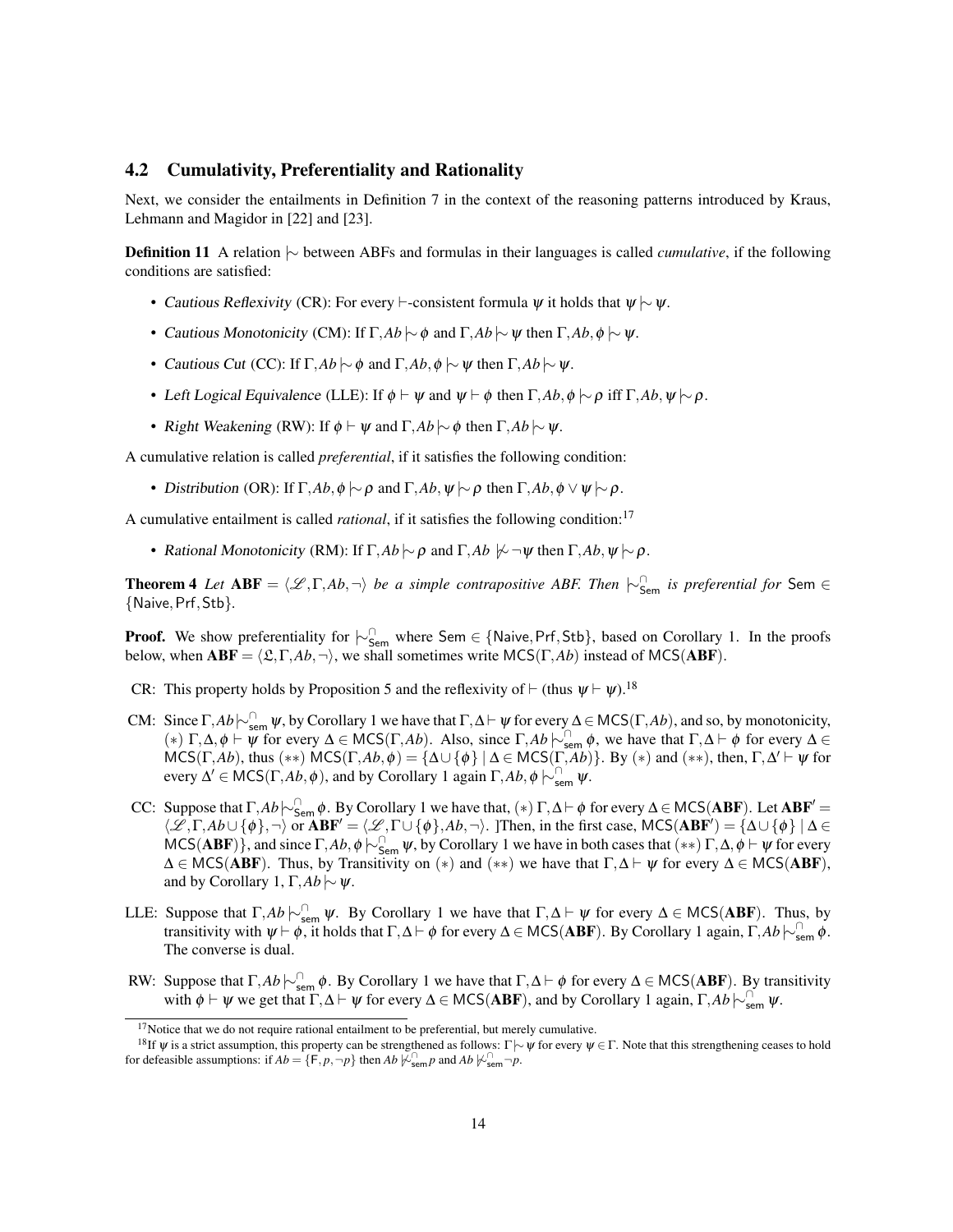OR: We first show the case where the primary formulas  $\psi$ ,  $\phi$ , and  $\psi$ ,  $\phi \lor \psi$  are defeasible. For  $\lambda \in \{\phi, \psi, \phi \lor \psi\}$  $\psi$ } we denote  $ABF^{\lambda} = \langle \mathcal{L}, \Gamma, Ab \cup \{\lambda\}, \neg \rangle$ . Suppose for a contradiction that  $ABF^{\phi} \sim \rho$  and  $ABF^{\psi} \sim \rho$ , however  $ABF^{\phi\vee\psi}$  | $\sim \rho$ . By Corollary 1, there is some  $\Delta \in \mathsf{MCS}(\Gamma, Ab, \psi \vee \phi)$  such that  $\Gamma, \Delta \nvdash \rho$ . We consider two cases:

• If  $\psi \lor \phi \not\in \Delta$ , then  $\Delta \in \text{MCS}(\Gamma, Ab)$  and so in particular  $\Delta$  is a consistent subset of  $\Gamma \cup Ab \cup \{\psi\}$ . We show that it is a maximally consistent set of the latter. Indeed, for every  $\delta \in Ab \setminus \Delta$  the set  $\Gamma, \Delta \cup \{\delta\}$  is not consistent, otherwise  $\Delta \notin \text{MCS}(\Gamma, Ab)$ . Moreover,  $\Delta \cup \{\psi\}$  is not consistent either, otherwise  $\Gamma, \Delta, \psi \nvdash F$ , and since  $\vee$  is a disjunction, by Definition 2 we have that  $\Gamma, \Delta, \phi \vee \psi \nvdash F$ , thus  $\Delta \cup {\phi \vee \psi}$  is a consistent subset of  $\Gamma \cup Ab \cup \{\phi \vee \psi\}$  that properly includes  $\Delta$ , contradicting that  $\Delta \in \text{MCS}(\Gamma, Ab, \phi \vee \psi)$ . It follows, then, that  $\Delta \in \text{MCS}(\Gamma, Ab, \psi)$ . By Corollary 1, this contradicts the assumption that  $\Gamma, Ab, \psi \models_{\text{sem}}^{\cap} \rho$ .

• If  $\Delta = \Delta' \cup {\psi \vee \phi}$  where  $\Delta'$  is some consistent subset of  $\Gamma \cup Ab$ , then  $\Delta', \psi \vee \phi \nvdash \rho$  and since  $\vee$  is a disjunction, by Definition 2 we have that either  $\Delta', \psi \not\vdash \rho$  or  $\Delta', \phi \not\vdash \rho$ . Thus, either  $\Delta' \cup \{\psi\}$  is not maximally consistent in  $\Gamma \cup Ab \cup \{\psi\}$  or  $\Delta' \cup \{\phi\}$  is not maximally consistent in  $\Gamma \cup Ab \cup \{\phi\}$  (otherwise, by Corollary 1 we get a contradiction to one of the assumptions). Without loss of generality, suppose the former. Then  $\Delta' \in \text{MCS}(\Gamma, Ab, \psi)$ , and so, by Corollary 1,  $\Gamma, Ab, \psi \not\sim_{\text{sem}}^{\cap} \rho$ , a contradiction again.

We now show the case where the primary formulas are strict. For  $\lambda \in \{\phi, \psi, \phi \vee \psi\}$  we denote  $ABF^{\lambda} =$  $\langle \mathcal{L}, \Gamma \cup \{\lambda\}, Ab, \neg \rangle$ . Suppose towards a contradiction that  $ABF^{\phi} \sim \rho$  and  $ABF^{\psi} \sim \rho$ , but  $ABF^{\phi \vee \psi} \not\sim \rho$ . By Corollary 1, there is some  $\Delta \in \text{MCS}(\Gamma \cup \{\psi \lor \phi\}, Ab)$  such that  $\Gamma \cup \{\psi \lor \phi\}, \Delta \nvdash \rho$ . We show that this implies that  $\Delta$  ∈ MCS( $\Gamma$ ∪ { $\phi$ }, $Ab$ ) or  $\Delta$  ∈ MCS( $\Gamma$ ∪ { $\psi$ }, $Ab$ ), contradicting the assumption that  $ABF^\phi \sim \rho$ and  $ABF^{\psi} \sim \rho$ . Indeed, by Definition 2,  $\Gamma \cup {\psi \lor \phi}, \Delta \nvdash F$  implies that  $\Gamma \cup {\psi}, \Delta \nvdash F$  or  $\Gamma \cup {\phi}, \Delta \nvdash F$ . Without loss of generality, suppose the former. If  $\Delta \notin \mathsf{MCS}(\Gamma \cup \{\psi\}, Ab)$ , there is a  $\Delta' \in \mathsf{MCS}(\Gamma \cup \{\psi\}, Ab)$ such that  $\Delta'\supseteq\Delta$ . For this  $\Delta'$ , still  $\Gamma\cup\{\psi\}, \Delta'\not\models \mathsf{F}$ . By Definition 2 again, this means that  $\Gamma\cup\{\psi\vee\phi\}, \Delta'\not\models \mathsf{F}$ , contradicting the assumption that  $\Delta \in \text{MCS}(\Gamma \cup \{\psi \lor \phi\}, Ab)$ . Thus,  $\Delta \in \text{MCS}(\Gamma \cup \{\psi\}, Ab)$ .

Unlike  $\vdash_{\mathsf{Sem}}^{\cap}$ , the credulous entailments  $\vdash_{\mathsf{Sem}}^{\cup}$  are *not* preferential, since they do not satisfy the postulate OR. This is shown in the next example.

Example 10 Let  $\mathfrak{L} = CL$ ,  $\Gamma = \emptyset$ , and  $Ab = \{r \wedge (q \supset p), \neg r \wedge (\neg q \supset p)\}\)$ . Then  $Ab, q \sim p$  and  $Ab, \neg q \sim p$  but *Ab*, *q*  $\sqrt{\ }$   $\sim$  *p* for every entailment  $| \sim$  of the form  $| \sim \frac{1}{5}$  where Sem ∈ {Naive, Prf, Stb}.

As the next proposition shows, the entailments  $\vdash_{Sem}^{\cup}$  for Sem ∈ {Naive, Prf, Stb} are still cumulative.

**Theorem 5** *Let*  $ABF = \langle \mathcal{L}, \Gamma, Ab, \neg \rangle$  *be a simple contrapositive ABF. Then*  $\sim^{\cup}_{Sem}$  *is cumulative for every* Sem ∈ {Naive,Prf,Stb}*.*

**Proof.** Similar to that of Theorem 4. ◯

We now turn to the grounded and well-founded semantics.

**Theorem 6** *Let*  $ABF = \langle \mathcal{L}, \Gamma, Ab, \neg \rangle$  *be a simple contrapositive ABF where*  $F \in Ab$ . Then  $\sim_{Sem}^{\cap}$  *is preferential for* Sem  $\in$  {WF, Grd}.

**Proof.** It is rather a simple exercise to modify the proof of Theorem 4 to a proof of Theorem 6 for Sem = Grd, using Corollary 3 instead of Corollary 1. Then, by Corollary 4 we get also the case where Sem = WF. We therefore show only CM for  $\sim_{\text{Grd}}^{\cap}$ , leaving the other cases to the reader.

Since  $\Gamma$ , *Ab*  $\sim$ <sub>Grd</sub>  $\psi$ , by Corollary 3 we have that  $\Gamma$ , ∩MCS( $\Gamma$ , *Ab*)  $\vdash \psi$ , and so, by monotonicity, we have that (\*)  $\Gamma$ ,∩MCS( $\Gamma$ ,*Ab*), $\phi \vdash \psi$ . Also, since  $\Gamma$ ,*Ab*  $\sim_{\text{Grd}}^{\cap} \phi$ , by Corollary 3 it holds that  $\Gamma$ ,∩MCS( $\Gamma$ ,*Ab*)  $\vdash \phi$ , which implies that  $\phi \in \bigcap MCS(\Gamma, Ab, \phi)$  (since, by monotonicity,  $\Gamma, \Theta \vdash \phi$  for every  $\Theta \in MCS(\Gamma, Ab)$ ), and so (\*\*) ∩ MCS(Γ,Ab)  $\cup$  { $\phi$ } ⊆ ∩MCS(Γ,Ab, $\phi$ ). Now, by (\*), (\*\*), and monotonicity, Γ,∩MCS(Γ,Ab, $\phi$ )  $\vdash \psi$ . Thus, by Corollary 3 again,  $\Gamma$ , *Ab*,  $\phi \sim_{Grd}^{\Gamma} \psi$ .  $\Box$   $\Box$   $\Box$   $\Box$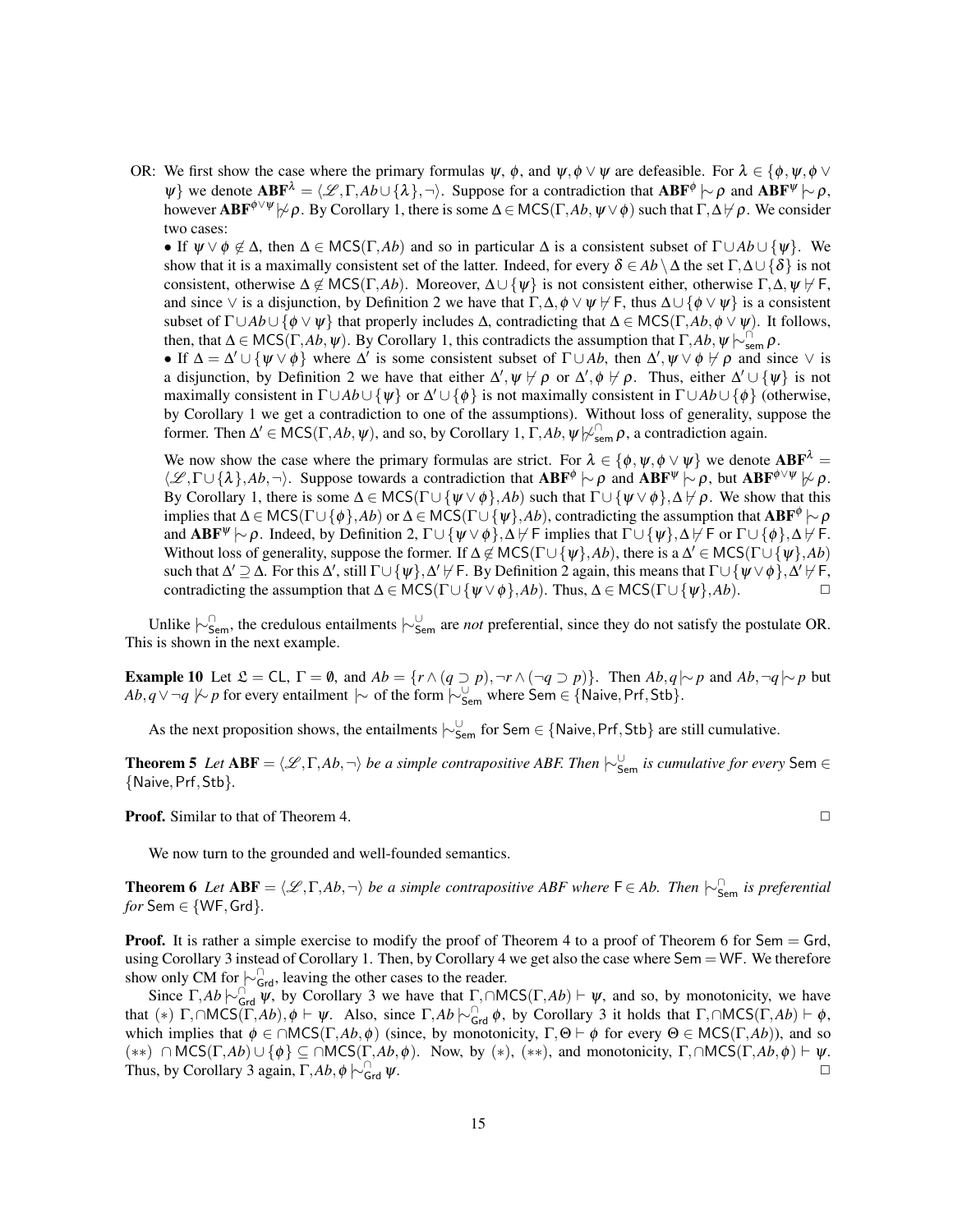Note 9 By Theorem 2, if  $F \in Ab$  then  $\sim_{Grd}^{\cup} = \sim_{Grd}^{\cap}$ , and so, by Theorem 6,  $\sim_{Grd}^{\cup}$  is preferential. Similarly, by Corollary 4,  $\vdash_{\mathsf{WF}}^{\cup}$  is preferential.

We now turn to rationality. The next example shows that RM does not hold for skeptical entailments based on the naive, preferred and stable semantics, as well as for the grounded and well-founded semantics when  $\mathsf{F} \notin Ab$ :

**Example 11 ([28])** Let  $ABF = \langle CL, \emptyset, Ab, \neg \rangle$  be a simple contrapositive assumption-based framework in which  $Ab = \{r, p \wedge q \wedge \neg r, (p \wedge r) \supset \neg q, \neg p \wedge q\}.$  By Theorem 1, when Sem  $\in \{\text{Naive}, \text{Prf}, \text{Stb}\}\$ we can just consider  $MCS(ABF) = \{ \{r, (p \wedge r) \supset \neg q, \neg p \wedge q \}, \{ p \wedge q \wedge \neg r, (p \wedge r) \supset \neg q \} \}.$  Note that none of the two elements of  $MCS(ABF)$  implies  $\neg p$ , while both of them imply *q*.

Now, consider  $ABF' = \langle CL, \emptyset, Ab \cup \{p\}, \neg\rangle$ . We get:  $MCS(ABF') = \{\{r, (p \wedge r) \supset \neg q, \neg p \wedge q\}, \{p \wedge q \wedge \neg r, (p \wedge q) \wedge q\} \wedge q\}$  $(r) \supset \neg q, p\}, \{r, p, (p \wedge r) \supset \neg q\}\}.$  Since  $\{r, p, (p \wedge r) \supset \neg q\}$   $\forall$  c<sub>L</sub> q<sub>2</sub> we have that  $\emptyset$ , Ab,  $p \not\downarrow_{\mathsf{Sem}}^{\mathbb{C}} q$  for every Sem  $\in$ {Naive,Prf,Stb}. Thus, rational monotonicity does not hold for |∼<sup>∩</sup> Sem for such Sem.

Note, further, that in this example MCS(ABF) also coincides with the grounded extensions of MCS(ABF) and the minimally complete subsets of *Ab*. Thus, this example shows that RM is not satisfied also for  $\vdash_{\mathsf{Grd}}^{\cap}$  and  $\vdash_{\mathsf{WF}}^{\cap}$ .

The next example considers rationality of entailments based on the grounded and well-founded semantics when  $F \in Ab$ .

**Example 12** Let  $ABF = \langle CL, \Gamma, Ab, \neg \rangle$  be a simple contrapositive assumption-based framework in which  $\Gamma =$  $\{\neg(p \land q \land s), \neg(p \land r)\}\$  and  $Ab = \{p, q, r, F\}$ . By Theorem 3 we can just consider  $\bigcap {\sf MCS}({\bf ABF}) = \{q\}$  (since  $MCS(ABF) = \{\{p,q\}, \{r,q\}\}\$ . We thus have that  $\Gamma, \bigcap MCS(ABF) \vdash q$  and  $\Gamma, \bigcap MCS(ABF) \not\vdash \neg s$ .

Now, consider the framework  $ABF' = \langle CL, \Gamma, Ab \cup \{s\}, \neg \rangle$ . We get:  $MCS(ABF') = \{\{p,q\}, \{r,q,s\}, \{s,p\}\}\$ and thus  $\bigcap \text{MCS}(\mathbf{ABF}') = \emptyset$ , so now  $\bigcap \text{MCS}(\mathbf{ABF}') \not\vdash q$ .

It follows that rational monotonicity does not hold for  $\sim_{\text{Grd}}^{\cap} = \sim_{\text{Grd}}^{\cup} = \sim_{\text{WF}}^{\cap} = \sim_{\text{WF}}^{\cup}$  even if  $\mathsf{F} \in Ab$ .

Note 10 The results in Theorems 4, 6, and Examples 11, 12 resemble similar results for other formalisms. For instance, in [5, 6] is it shown that reasoning with (preferred) maximally consistent subsets of a knowledge-base yields, under classical logic, preferential but not rational relations.

For the credulous entailments based on the naive, preferred and stable semantics, however, RM does hold:

**Proposition 7** *Let*  $ABF = \langle \mathcal{L}, \Gamma, Ab, \neg \rangle$  *be a simple contrapositive ABF. Then*  $\vdash_{Sem}^{\cup}$  *satisfies RM for* Sem ∈ {Naive,Prf,Stb}*.*

**Proof.** By Theorem 1 it suffices to show that if  $\Delta \in \text{MCS}(\Gamma, Ab)$  and  $\Delta \vdash \phi$  and  $\Delta \not\models \neg \psi$ , there is a  $\Theta \in$  $MCS(\Gamma, Ab, \psi)$  s.t.  $\Theta \vdash \phi$ . Indeed, suppose that  $\Delta \in MCS(\Gamma, Ab)$  and  $\Delta \vdash \phi$  and  $\Delta \not \vdash \neg \psi$ . Suppose for a contradiction that  $\Delta, \psi \vdash F$ . This means that  $\Delta, \psi \vdash \neg \psi$ , so by contraposition for any  $\delta \in \Delta$  it holds that  $\Delta \setminus \{\delta\}, \psi \vdash$  $\neg \delta$ . Again, by contraposition,  $\Delta \vdash \neg \psi$ , contradicting the assumption. Thus,  $\Delta \cup {\psi}$  is consistent. Since  $\Delta \in \text{MCS}(\Gamma, Ab)$ , necessarily  $\Delta \cup \{\psi\} \in \text{MCS}(\Gamma, Ab, \psi)$ . Since  $\Delta \vdash \phi$ , by monotonicity,  $\Delta, \psi \vdash \phi$ .

## 4.3 Non-Interference

The following is an adaptation to ABFs of the property of non-interference (NI), introduced in [10]. It assures a proper handling of contradictory assumptions.

**Definition 12** Given a logic  $\mathcal{L} = \langle \mathcal{L}, \vdash \rangle$ , let  $\Gamma_i$  ( $i = 1, 2$ ) be two sets of countable  $\mathcal{L}$ -formulas, and let ABF<sub>i</sub> =  $\langle \mathfrak{L}, \Gamma_i, Ab_i, \sim_i \rangle$  (*i* = 1, 2) be two ABFs based on  $\mathfrak{L}$ .

- We denote by Atoms( $\Gamma_i$ ) ( $i = 1, 2$ ) the set of all atoms occurring in  $\Gamma_i$ .
- We say that  $\Gamma_1$  and  $\Gamma_2$  are *syntactically disjoint* if Atoms( $\Gamma_1$ ) ∩ Atoms( $\Gamma_2$ ) = 0.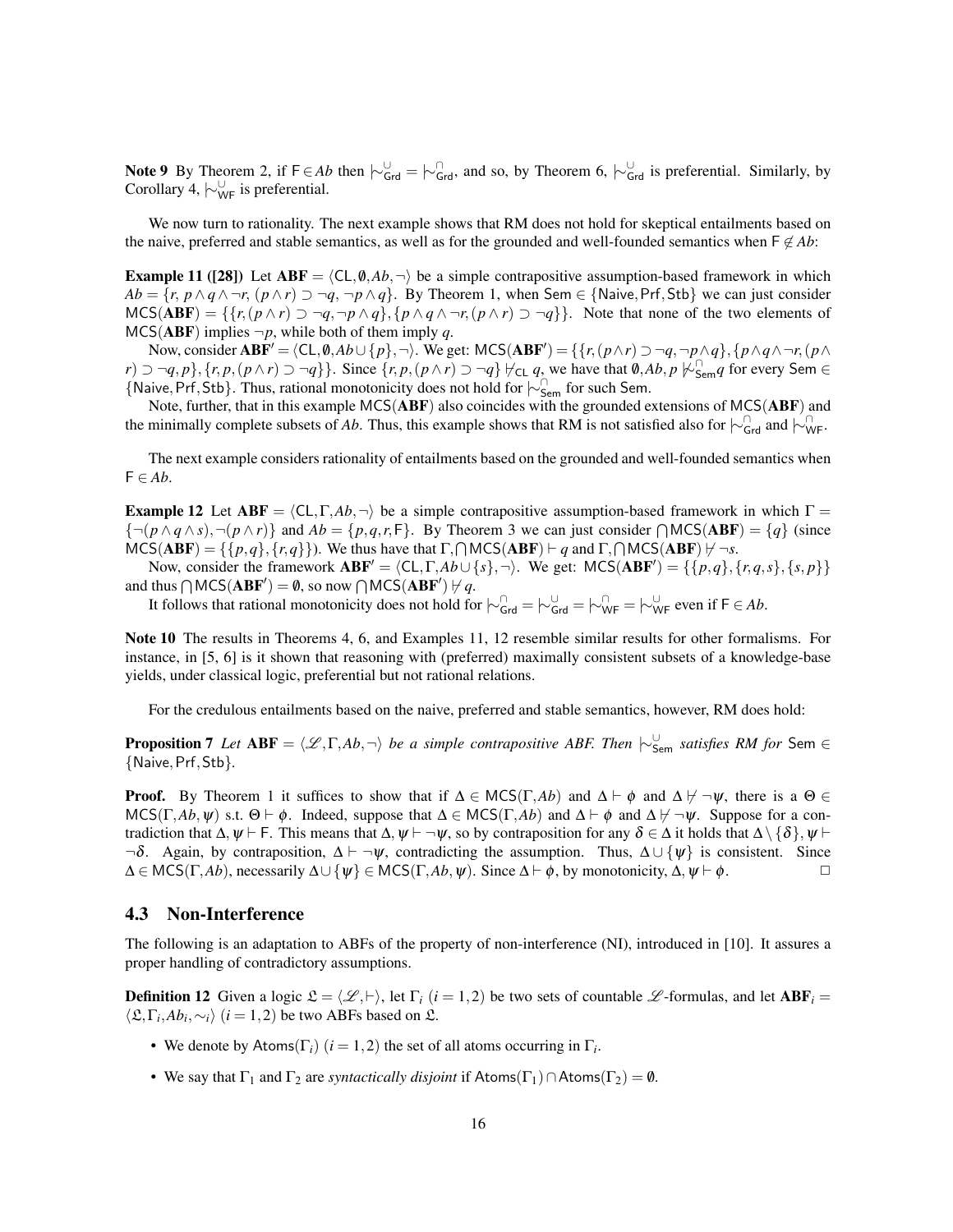- **ABF**<sub>1</sub> and **ABF**<sub>2</sub> are *syntactically disjoint* if so are  $\Gamma_1 \cup Ab_1$  and  $\Gamma_2 \cup Ab_2$ .
- We denote:  $\mathbf{ABF}_1 \cup \mathbf{ABF}_2 = \langle \mathfrak{L}, \Gamma_1 \cup \Gamma_2, Ab_1 \cup Ab_2, \sim_1 \cup \sim_2 \rangle$ .

An entailment |∼ satisfies *non-interference*, if for every two syntactically disjoint assumption-based frameworks  $ABF_1 = \langle \mathfrak{L},\Gamma_1,Ab_1,\sim_1 \rangle$  and  $ABF_2 = \langle \mathfrak{L},\Gamma_2,Ab_2,\sim_2 \rangle$  where  $\Gamma_1 \cup \Gamma_2$  is consistent, it holds that  $ABF_1 \sim \psi$  iff  $ABF_1 \cup$  $\mathbf{ABF}_2 \sim \psi$  for every  $\mathscr{L}$ -formula  $\psi$  such that Atoms( $\psi$ ) ⊆ Atoms( $\Gamma_1 \cup Ab_1$ ).

Theorem 7 *For* Sem ∈ {Naive, Prf, Stb}, *both*  $\sim_{\text{Sem}}^{\cup}$  and  $\sim_{\text{Sem}}^{\cap}$  satisfy non-interference with respect to simple *contrapositive assumption-based frameworks.*

**Proof.** By Theorem 1 and the fact that if  $ABF_1$  and  $ABF_2$  are syntactically disjoint, then MCS( $ABF_1 \cup ABF_2$ ) =  $\{\Delta_1 \cup \Delta_2 \mid \Delta_1 \in \text{MCS}(\mathbf{ABF}_1), \Delta_2 \in \text{MCS}(\mathbf{ABF}_2)\}.$ 

As the next example shows, non-interference is not satisfied with respect to  $|_V$ <sub>Grd</sub> (either for  $|_V$ <sub>Grd</sub> =  $|_V$ <sup>∩</sup><sub>Grd</sub> or  $|\sim_{\text{Grd}} = |\sim_{\text{Grd}}^{\cup}$  and  $|\sim_{\text{WF}}$ .

**Example 13** Consider the syntactically disjoint simple contrapositive frameworks  $ABF_1 = \langle CL, \emptyset, \{s\}, \neg \rangle$  and  $ABF_2 = \langle CL, \emptyset, \{p, \neg p\}, \neg \rangle$ . Clearly,  $ABF_1 \sim_{Grd} s$ , but by Example 6,  $ABF_1 \cup ABF_2 \not\sim_{Grd} s$ . The same holds for  $|∼_{WF}$ .

Again, the addition of F to *Ab* guarantees non-interference for  $|~\sim$ <sub>Grd</sub> and  $|~\sim$ <sub>WF</sub>:

Theorem 8  $|∼_{Grd}$  *and*  $|∼_{WF}$  *satisfy non-interference with respect to simple contrapositive ABFs in which*  $F ∈ Ab$ .

**Proof.** By Theorem 3 and the fact that if  $ABF_1$  and  $ABF_2$  are syntactically disjoint, then  $\bigcap {\sf MCS}(ABF_1 \cup ABF_2)$  =  $\bigcap \text{MCS}(\text{ABF}_1) \cup \bigcap \text{MCS}(\text{ABF}_2)$ . Thus, by Corollary 4, non-interference holds also for  $\big| \sim_{\text{WF}}$ .

Table 1 summarizes the results of this section. An asterisk indicates that the property holds only for ABFs in which F ∈ *Ab*. Cells with a gray background indicate that the relevant properties *do not hold* (and contain references to counterexamples). The other cells contain references to the proofs of the relevant properties.

| Entailment                                                                                     |           |           |                  | Cumulativity Preferentiality Rationality Non-Interference |
|------------------------------------------------------------------------------------------------|-----------|-----------|------------------|-----------------------------------------------------------|
| $\sim_{\text{Naive}}^{\cap} = \sim_{\text{Prf}}^{\cap} = \sim_{\text{Stb}}^{\cap}$ Thm 4       |           | Thm 4     | Ex <sub>11</sub> | Thm 7                                                     |
| $\sim_{\mathsf{Naive}}^{\cup} = \sim_{\mathsf{Prf}}^{\cup} = \sim_{\mathsf{Stb}}^{\cup}$ Thm 5 |           | Ex10      | Prop 7           | Thm 7                                                     |
| $\sim_{\mathsf{Grd}} = \sim_{\mathsf{WF}}$                                                     | Thm $6^*$ | Thm $6^*$ | $Ex 12^*$        | Thm $8^*$                                                 |

Table 1: Properties of  $\vdash_{\mathsf{Sem}}^{\cap}$  and  $\vdash_{\mathsf{Sem}}^{\cup}$ 

# 5 Lifting the Closure Requirement

According to Definition 6, extensions of an ABF are required to be closed. This is a standard requirement for ABFs (see, e.g., [9, 13, 31]). In this section we show that in fact the closure condition is not necessary for simple contrapositive ABFs.

**Definition 13** Let  $ABF = \langle \mathcal{L}, \Gamma, Ab, \sim \rangle$  be an assumption-based framework, a let  $\Delta \subseteq Ab$ . We say that:

- $\Delta$  is *weakly admissible* (in **ABF**) iff it is conflict-free, and defends every  $\Delta' \subseteq \Delta$ ,
- $\Delta$  is *weakly complete* (in **ABF**) iff it is weakly admissible and contains every  $\Delta' \subseteq Ab$  that it defends.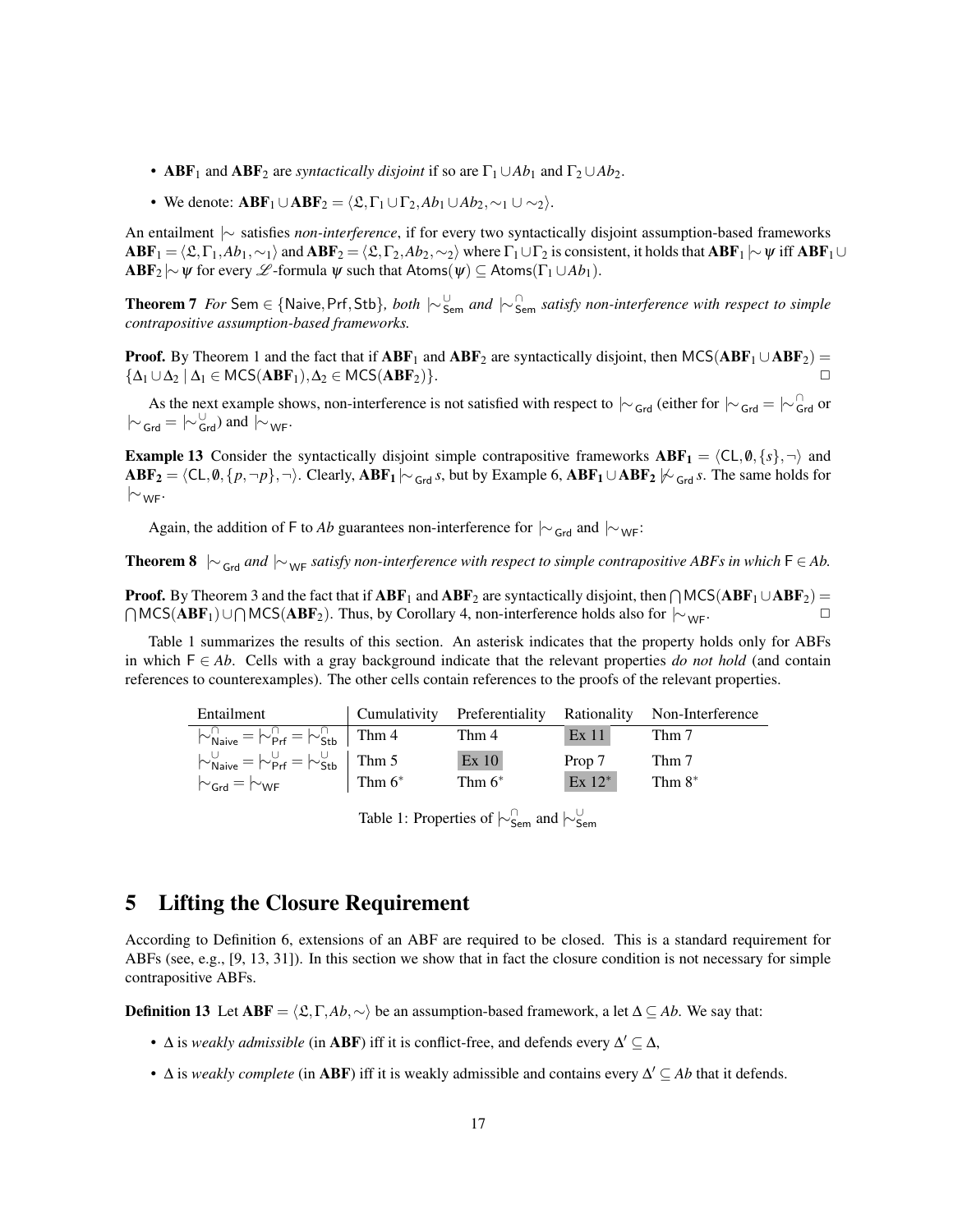Weak admissibility (respectively, weak completeness) is thus admissibility (respectively, completeness) without the closure requirement.

Below, we fix a simple contrapositive argumentation framework  $ABF = \langle \mathfrak{L}, \Gamma, Ab, \neg \rangle$ . First, we show that closure is redundant in the definition of stable extensions for ABF.

**Proposition 8** *If*  $\Delta \subset Ab$  *is conflict-free and attacks every*  $\psi \in Ab \setminus \Delta$  *then it is closed.* 

**Proof.** Suppose that  $\Delta$  is conflict-free and attacks every  $\psi \in Ab \setminus \Delta$ , yet  $\Gamma, \Delta \vdash \phi$  for some  $\phi \in Ab \setminus \Delta$ . In this case  $\Gamma, \Delta \vdash \neg \phi$ , and by Lemma 1, Γ, $\Delta \vdash$  F. By the property of F and transitivity, Γ, $\Delta \vdash \neg \delta$  for every  $\delta \in \Delta$ , thus  $\Delta$  is not conflict-free – a contradiction.

By Proposition8 the following corollary immediately follows.

**Corollary 5** *A set*  $\Delta \subseteq Ab$  *is stable iff it is conflict-free and attacks every*  $\psi \in Ab \setminus \Delta$ *.* 

Next we show that closure is redundant for naive semantics as well.

**Proposition 9** *If*  $\Delta \subseteq Ab$  *is maximally conflict-free, it is closed.* 

**Proof.** Suppose that  $\Delta$  is maximally conflict-free and  $\Gamma$ ,  $\Delta \vdash \phi$ . Suppose for a contradiction that  $\phi \in Ab \setminus \Delta$ . Since  $\Delta$  is maximally conflict-free, this means that  $\Gamma, \Delta, \phi \vdash \neg \psi$  for some  $\psi \in \Delta \cup \{\phi\}$ . Suppose first that  $\psi = \phi$ .<sup>19</sup> Then  $\Gamma, \Delta, \phi \vdash \neg \phi$  and by transitivity  $\Gamma, \Delta \vdash \neg \phi$ . In this case, then,  $\Gamma, \Delta \vdash \phi$  and  $\Gamma, \Delta \vdash \neg \phi$ , thus  $\Gamma, \Delta \vdash F$  (by Lemma 1), which implies, by the property of F and transitivity, that  $\Gamma, \Delta \vdash \neg \delta$  for every  $\delta \in \Delta$ . Thus  $\Delta$  is not conflict-free – a contradiction. Suppose now that  $\psi \in \Delta$ . Then by contraposition,  $\Gamma, \Delta \vdash \neg \phi$ , and the same arguments as in the previous case lead to a contradiction.

The next corollary immediately follows from the last proposition.

**Corollary 6**  $\Delta \subseteq Ab$  *is naive iff it is maximally conflict-free.* 

We now turn to preferential semantics. For this (Proposition 10 and Corollary 7), we first need the following lemma:

**Lemma 7** *A maximal conflict-free*  $\Delta$  *attacks every*  $\phi \in Ab \setminus \Delta$ *.* 

**Proof.** Suppose that  $\Delta$  is maximally conflict-free and let  $\phi \in Ab \setminus \Delta$ . Since  $\Delta$  is maximally conflict-free,  $\Gamma, \Delta, \phi \vdash$  $\neg \psi$  for some  $\psi \in \Delta \cup {\phi}$ . Either when  $\psi = \phi$  or  $\psi \in \Delta$ , as in to the proof of Proposition 9 we get  $\Gamma, \Delta \vdash \neg \phi$ .  $\Box$ 

Proposition 10 *If* ∆ *is maximal weakly admissible then it is closed.*

**Proof.** By Proposition 9 it suffices to show that a maximal weakly admissible set is maximally conflict-free. Indeed, suppose for a contradiction that  $\Delta$  is maximal weakly admissible, yet for some  $\phi \in Ab \setminus \Delta$ , the set  $\Delta \cup \{\phi\}$ is still conflict-free. Then  $\Delta \subset \Theta$  for some maximally conflict-free  $\Theta$ . By Lemma 7,  $\Theta$  attacks every  $\psi \in Ab \setminus \Theta$ . This means that  $\Theta$  is weakly admissible, contradicting the assumption that  $\Delta$  is maximal weakly admissible.  $\Box$ 

We thus get the following corollary:

Corollary 7 *A set*  $\Delta ⊆$  *Ab is preferred iff it is maximal weakly admissible.* 

<sup>&</sup>lt;sup>19</sup>Note that this assumption implies in particular that  $\Delta \neq \emptyset$ . Otherwise, the assumption that  $\Gamma, \Delta \vdash \phi$  means that  $\Gamma \vdash \phi$ , and  $\Gamma, \Delta, \phi \vdash \neg \psi$ with the assumption that  $\psi = \phi$  implies that  $\Gamma, \phi \vdash \neg \phi$ , so by transitivity with  $\Gamma \vdash \phi$  we get  $\Gamma \vdash \neg \phi$ . This means, together with  $\Gamma \vdash \phi$ , that  $\Gamma$  is not consistent (recall Lemma 1) – a contradiction.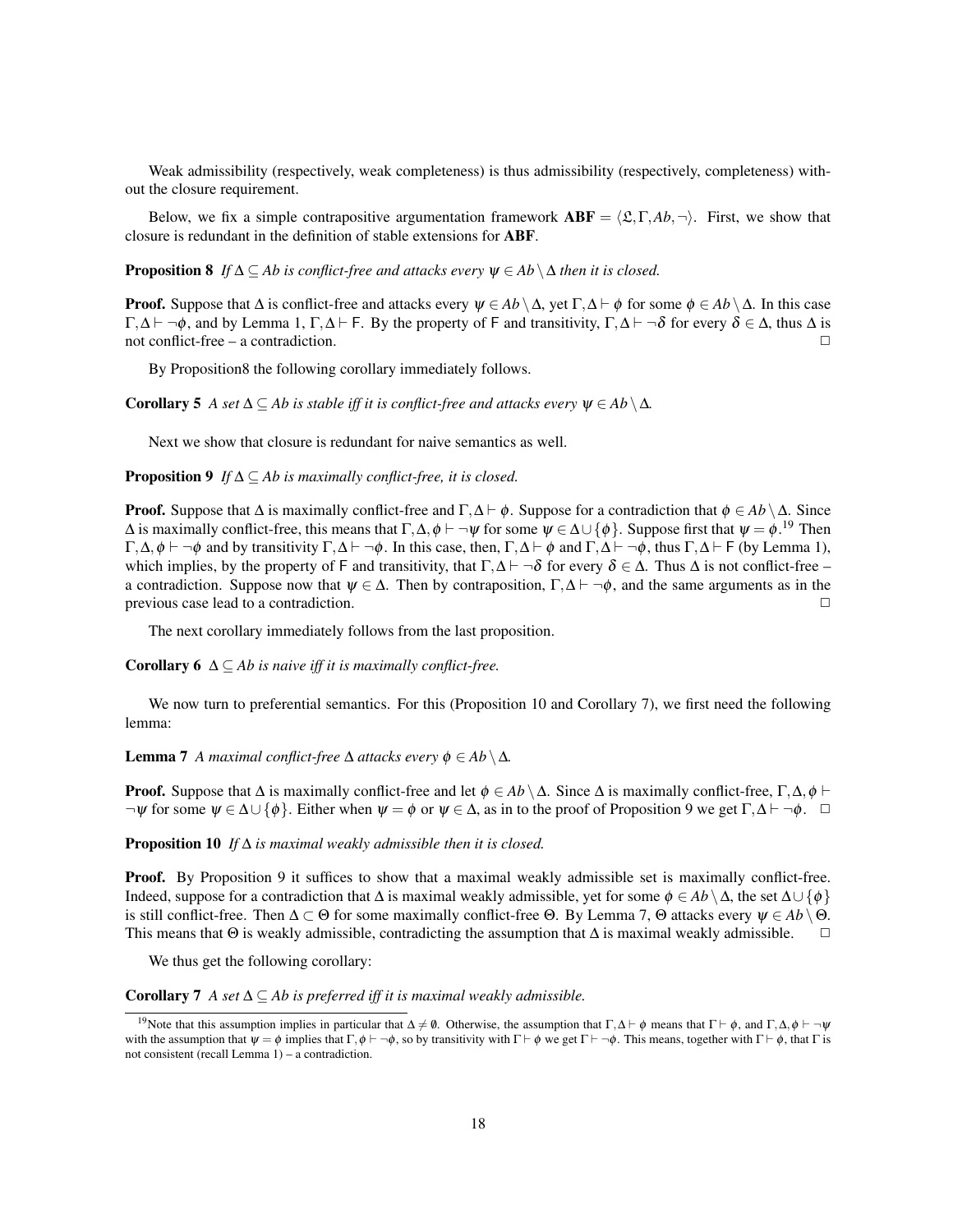**Proof.** By Proposition 10, since it implies that a set is maximal weakly admissible iff it is maximally admissible  $\Box$ 

Finally, we consider the grounded and the well-founded semantics. First, we note that when  $\mathsf{F} \notin Ab$  the closure condition is not superfluous. To see this, let  $\Gamma = \{s, s \supset q\}$ ,  $Ab = \{p, \neg p, q\}$ , and let classical logic be the base logic. Without the closure requirement, the emptyset is minimally complete in *Ab*.<sup>20</sup> However, the closure requirement excludes the emptyset from being a complete extension in this case, since it is not closed (indeed,  $\Gamma \vdash q$ ).

When  $F \in Ab$  the closure condition *is* superfluous:

**Proposition 11** *If*  $F \in Ab$ , a set  $\Delta \subset Ab$  is grounded and well-founded iff it is minimal weakly complete.

**Proof.** When  $F \in Ab$ , we know by Lemma 6 that the grounded extension is closed. By Corollary 4, so is the well-founded extension. ✷

# 6 Using Disjunctive Attacks

In this section we extend the pointed attacks in Definition 5 to disjunctive ones. First (Section 6.1) we motivate this generalization and provide some intuition for it. Then (Sections 6.2 and 6.3), we examine Dung semantics under this generalization, and finally (Section 6.4) we show that the properties of the induced entailments are preserved under this generalization.

## 6.1 Motivation and Intuition

The following definition is a conservative extension of the definition of (pointed) attacks (see Definition 5).

**Definition 14** Let  $ABF = \langle \mathcal{L}, \Gamma, Ab, \neg \rangle$  be a simple contrapositive ABF. We say that a set  $\Delta \subseteq Ab$  *attacks* a set  $\Theta \subseteq Ab$  if there is a finite subset  $\Theta' \subseteq \Theta$  such that  $\Gamma, \Delta \vdash \bigvee \neg \Theta'$ .

Note 11 When the ABF is not simple (that is, when the contrariness operator is defined by sets of formulas), disjunctive attacks may be defined as follows: we let  $\sim \theta' = \{\sim v \mid v \in \theta'\}$  and say that a set  $\Delta \subseteq Ab$  attacks a set  $Θ ⊆ Ab$  if there is a finite subset  $Θ' ⊆ Θ$  such that  $Γ, Δ ⊢ ∨<sub>θ'∈Θ'</sub> ∨<sub>σ'∈Σ'⊆∼θ' σ'</sub>$ .

The next example demonstrates the differences between 'standard' (pointed) attacks and disjunctive attacks.

**Example 14** Let  $\mathcal{L} = CL$ ,  $\Gamma = \emptyset$ , and  $Ab = \{p, \neg p, s\}$ . A corresponding attack diagram is shown in Figure 4,<sup>21</sup> where the strict lines represent standard attacks (Definition 5), and the dashed lines represent attacks that are applicable only according to the disjunctive version of attacks (Definition 14).



Figure 4: An attack diagram for Example 14.

Note that the 'contaminating' set  $\{p, \neg p, s\}$  attacks the set  $\{s\}$ . However, when disjunctive attacks are allowed the attacking set  $\{p, \neg p, s\}$  is counter-attacked by the emptyset (since  $\emptyset \vdash \neg p \lor \neg \neg p$ ), thus  $\{s\}$  is defended by  $\emptyset$ (which is not the case when only 'standard' attacks are allowed, cf. Example 2).

<sup>&</sup>lt;sup>20</sup>In particular, it does not defend *q* from the attack  $p, \neg p \vdash \neg q$ .

<sup>&</sup>lt;sup>21</sup> Again, we refer only to closed sets, thus the set  $\{p, \neg p\}$  does not appear in the diagram.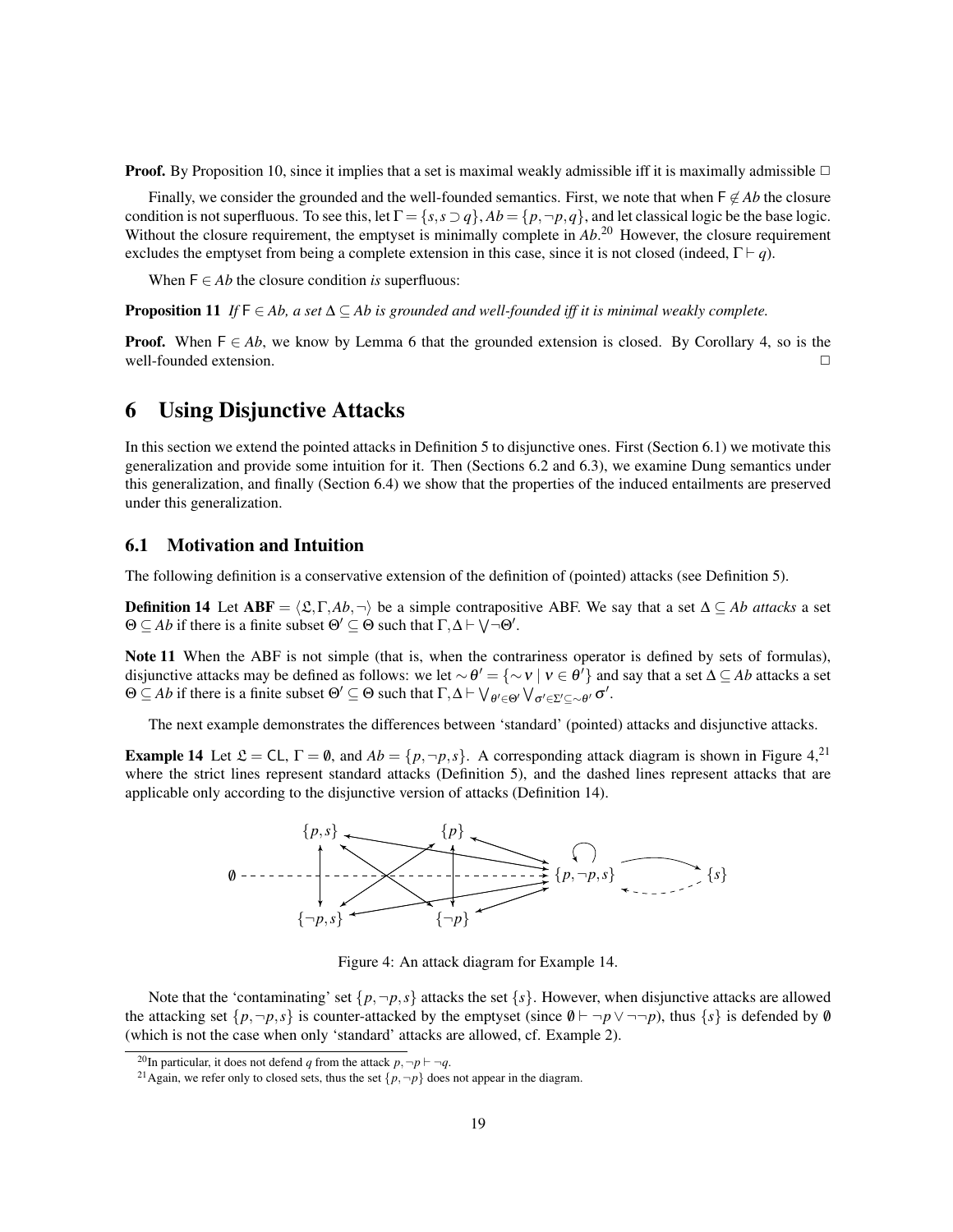In what follows we again fix some simple contrapositive assumption-based argumentation framework  $ABF =$  $\langle \mathfrak{L}, \Gamma, Ab, \neg \rangle$ , this time with disjunctive attacks as in Definition 14. We further assume that the base logic  $\mathfrak L$  respects the following de-Morgan rules:

(\*) de-Morgan I:  $\forall \neg \Delta \vdash \neg \land \Delta$ , de-Morgan II:  $\neg \land \Delta \vdash \forall \neg \Delta$ .

One benefit of using disjunctive attacks is that the notion of defense in Definition 6 can be independent of closed sets (see also Section 5). Indeed, the following definition is the same as Definition 6, but without any reference to closed sets.

**Definition 15** We say that  $\Delta$  *purely defends*  $\Delta' \subseteq Ab$  iff for every  $\Theta$  that attacks  $\Delta'$ , there is some  $\Delta'' \subseteq \Delta$  that attacks Θ.

Proposition 12 *When disjunctive attacks are used, the notions of defense and pure defense coincide.*

Proof. Clearly, pure defense implies defense, since if a set is capable of counter-attacking any attacker of its subset, then in particular it is capable of attacking any attacker of its subset, which is closed. The converse follows from the following lemma:

**Lemma 8** Let  $ABF = \langle \mathcal{L}, \Gamma, Ab, \neg \rangle$  *be a simple contrapositive ABF with disjunctive attacks. If* ∆ *attacks Cn*(Θ∪ Γ)∩*Ab, then it attacks* Θ*.*

**Proof.** Suppose that  $\Delta$  attacks  $Cn(\Theta \cup \Gamma) \cap Ab$ , i.e., there is some  $\Theta' \subseteq Cn(\Theta \cup \Gamma) \cap Ab$  such that  $\Gamma, \Delta \vdash \bigvee \neg \Theta'$ . By de-Morgan I,  $\Gamma, \Delta \vdash \neg \wedge \Theta'$ . By the definition of conjunction,  $\Gamma, \wedge \Delta \vdash \neg \wedge \Theta'$ . By contraposition,  $\Gamma, \wedge \Theta' \vdash \neg \wedge \Delta$ . Since  $\Theta' \subseteq Cn(\Theta \cup \Gamma) \cap Ab$ , we know that  $\Gamma, \Theta \vdash \Lambda \Theta'$  and thus by transitivity and the definition of conjunction,  $\Gamma, \Lambda$ Θ  $\vdash \neg \Lambda$ Δ. By contraposition,  $\Gamma, \Lambda$ Δ  $\vdash \neg \Lambda$ Θ. By de-Morgan II,  $\Gamma, \Lambda$ Δ  $\vdash$   $\lor \neg \Theta$  and by the definition of conjunction,  $\Gamma, \Delta \vdash \bigvee \neg \Theta$  which implies that  $\Delta$  attacks  $\Theta$ .

It remains to show the following simple, technical lemma:

Lemma 9 Γ,  $\wedge \Delta \vdash \psi$  *iff* Γ,  $\Delta \vdash \psi$ .

**Proof.** Suppose first that  $\Gamma, \Lambda \Delta \vdash \psi$ . By reflexivity,  $\Gamma, \Delta \vdash \delta$  for any  $\delta \in \Delta$ , thus, since  $\wedge$  is a conjunction,  $\Gamma, \Delta \vdash \Lambda \Delta$ . By transitivity,  $\Gamma, \Delta \vdash \psi$ . For the converse, suppose that  $\Gamma, \Delta \vdash \psi$ . By reflexivity,  $\Gamma, \Delta \vdash \Delta \Delta$ , thus by definition of conjunction,  $\Gamma, \Lambda \Delta \vdash \delta$  for any  $\delta \in \Delta$ . By transitivity (applied  $|\Delta|$ -times),  $\Gamma, \Lambda \Delta \vdash \psi$ .

This concludes the proof of Proposition 12.  $\Box$ 

Note 12 To see that the condition of having disjunctive attacks is indeed necessary for Proposition 12, consider again Example 14. As indicated in that example, when only standard attacks are used,  $\{s\}$  cannot be purely defended from the attacking set  $\{p, \neg p\}$ . On the other hand,  $\{s\}$  *is* defended according to Definition 6, simply because any attacker of  $\{s\}$  not containing F is not closed (e.g.,  $\{p, \neg p\}$  is not closed since  $\{p, \neg p\} \vdash F$ ).<sup>22</sup>

## 6.2 Naive, Preferred and Stable Semantics with Disjunctive Attacks

We now consider Dung's semantics for ABFs with disjunctive attacks. In this section we treat naive, preferred, and stable semantics. In the next section we turn to the grounded and well-founded semantics, in which case another benefit of using disjunctive attacks will become evident (see, e.g., Example 15).

The main results of this section is that, again,when disjunctive attacks are involved:

a) preferential and stable semantics are reducible to naive semantics, and

 $22$ This is exactly the reason why the restriction to closed sets is imposed when standard attacks are used, while for disjunctive attacks this is not necessary.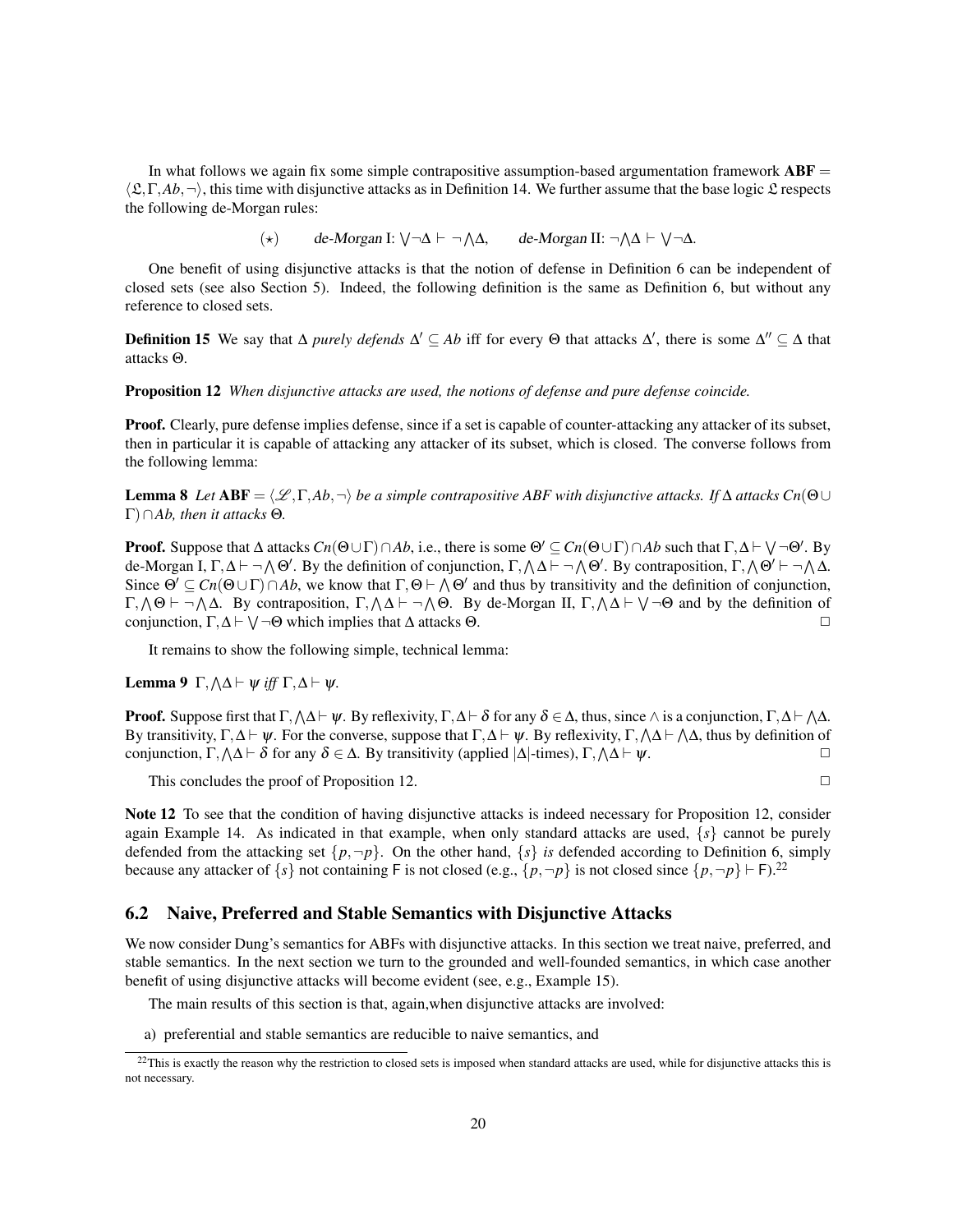b) the correspondence to reasoning with maximally consistent subsets is preserved.

To show these results we first indicate that also when switching to the more generalized (i.e., disjunctive) attacks, the closure requirement in the definitions of naive, preferred, and stable extensions (Definition 6) remains redundant. Namely:

**Proposition 13** *For a set*  $\Delta \subseteq Ab$ *, we have:* 

- *1.*  $\Delta$  *is stable iff it is conflict-free in* **ABF** *and attacks every*  $\psi \in Ab \setminus \Delta$ *.*
- *2.* ∆ *is naive iff it is maximally conflict-free in* ABF*.*
- *3.* ∆ *is preferred iff it is maximal weakly admissible in* ABF*.*

The proofs of Items 1–3 above are similar to those of Corollaries 5–7 (respectively) in Section 5, except that instead of the fact that Γ,  $\Delta$ ,  $\psi$   $\vdash$   $\neg \psi$  implies Γ,  $\Delta$   $\vdash$   $\neg \psi$  (when  $\Delta \neq \emptyset$ ), we use the following adjustment to disjunctive attacks:

**Lemma 10** If  $\Gamma, \Delta, \psi \vdash \bigvee \neg \Delta'$  for some  $\Delta' \subseteq \Delta \cup \{\psi\}$ , then  $\Gamma, \Delta \vdash \neg \psi$ .

Proof. First, we show the following lemma:

Lemma 11  $\Gamma, \Delta \vdash \neg \phi$  *iff*  $\Gamma, \phi \vdash \bigvee \neg \Delta$ .

**Proof.** Suppose that  $\Gamma, \Delta \vdash \neg \phi$ . Then by Lemma 9 we have that  $\Gamma, \Delta \vdash \neg \phi$ . By contraposition,  $\Gamma, \phi \vdash \neg \Delta \Delta$ . By de-Morgan II and transitivity,  $\Gamma, \phi \vdash \bigvee \neg \Delta$ . Conversely: if  $\Gamma, \phi \vdash \bigvee \neg \Delta$  then by de-Morgan I and transitivity,  $\Gamma, \phi \vdash \neg \wedge \Delta$ . By contraposition  $\Gamma, \wedge \Delta \vdash \neg \phi$ , and by Lemma 9 we get,  $\Gamma, \Delta \vdash \neg \phi$ .

Back to the proof of Lemma 10: Suppose that  $\Gamma, \Delta, \psi \vdash \bigvee \neg \Delta'$  for some  $\Delta' \subseteq \Delta \cup \{\psi\}$ . By Lemma 11 and since  $\Delta' \subseteq \Delta \cup \{\psi\}$ , we get that  $\Gamma, \Delta \vdash \neg \psi$ .

We now show (see Proposition 14 below) that when disjunctive attacks are incorporated in simple contrapositive ABFs, preferential and stable semantics collapse to naive semantics (just as in the case of standard attacks, cf. Proposition 1). For the proof of this result we first need the following two lemmas.

**Lemma 12** *If*  $\Delta$  *is maximally conflict-free it attacks every*  $\psi \in Ab \setminus \Delta$ *.* 

**Proof.** Suppose that  $\Delta$  is maximally conflict-free and  $\psi \in Ab \setminus \Delta$ . Since  $\Delta$  is maximally conflict-free,  $\Gamma, \Delta, \psi \vdash$  $\bigvee \neg \Delta'$  for some  $\Delta' \subseteq \Delta \cup \{\psi\}$ . By Lemma 10,  $\Gamma, \Delta \vdash \neg \psi$ .

Lemma 13 *If* ∆ *is maximal weakly admissible then it is also maximally conflict-free.*

**Proof.** Suppose that  $\Delta$  is maximal weakly admissible, yet for some  $\phi \in Ab\setminus \Delta$  the set  $\Delta \cup \{\phi\}$  is conflict-free. Then there is a proper superset  $\Theta$  of  $\Delta$  that is maximally conflict-free. By Lemma 12,  $\Theta$  attacks every  $\psi \in Ab \setminus \Theta$ . This means that  $\Theta$  is weakly admissible, contradicting the assumption that  $\Delta$  is maximal weakly admissible.  $\Box$ 

Proposition 14 *A set* ∆ ⊆ *Ab is naive in* ABF *iff it is stable, iff it is preferred.*

Proof. By Lemma 12, together with Items 1 and 2 in Proposition 13, a naive set in *Ab* is also stable. By Items 1 and 3 of Proposition 13, a stable extension is also preferred (Indeed, a stable extension ∆ is conflict-free, thus every attacker of  $\Delta$  contains an argument in  $Ab \setminus \Delta$ , and the latter is attacked by  $\Delta$ , since  $\Delta$  is stable thus attacks every element in  $Ab \setminus \Delta$ ). Finally, by Lemma 13 together with Items 2 and 3, in Proposition 13, a preferred extension is also naive.  $\Box$ 

We now show the relation to maximally consistent sets.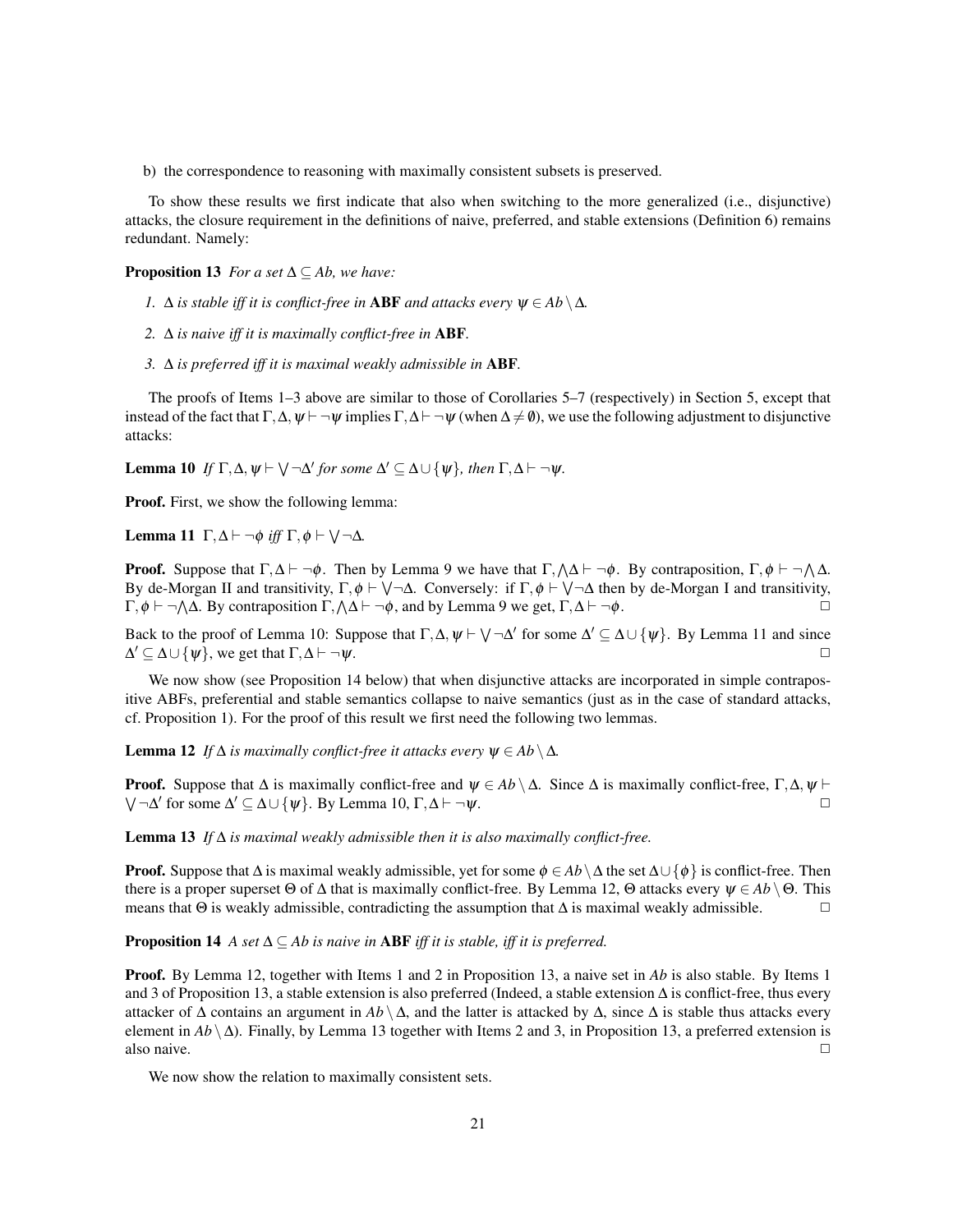#### **Proposition 15**  $\Delta$  *is naive in* ABF *iff it is in* MCS(ABF).

**Proof.**  $\Rightarrow$ : Let  $\Delta$  be a naive set in *Ab*. Suppose for a contradiction that  $\Gamma, \Delta \vdash F$ . By the property of F and transitivity, this means that  $\Gamma, \Delta \vdash \bigvee \neg \Delta'$  for any  $\Delta' \subseteq \Delta$ , contradicting the conflict-freeness of  $\Delta$ . Thus  $\Delta$  is consistent. To see that  $\Delta$  is maximally consistent in ABF, note that since  $\Delta$  maximally conflict-free, for every proper superset  $\Delta'$  of  $\Delta$  there is some Θ  $\subseteq$   $\Delta'$  such that Γ, $\Delta' \vdash \forall \neg \Theta$ . By de-Morgan I and transitivity, then, Γ, $\Delta' \vdash \neg \Lambda \Theta$ . On the other hand,  $\Theta \subseteq \Delta'$ , and so  $\Gamma, \Delta' \vdash \Lambda \Theta$ . By Lemma 1, then,  $\Gamma, \Delta' \vdash F$ . Thus,  $\Delta$  is maximally consistent in ABF. [ $\Leftarrow$ ]: Let  $\Delta \in \text{MCS}(ABF)$  and suppose for a contradiction that  $\Gamma, \Delta \vdash \bigvee \neg \Delta'$  for some  $\Delta' \subseteq \Delta$ . Again, by de-Morgan condition and transitivity we get on one hand that  $\Gamma$ ,  $\Delta \vdash \neg \Lambda \Delta'$ , and since  $\Delta' \subseteq \Delta$ , by reflexivity we get on the other hand that  $\Gamma, \Delta \vdash \Lambda \Delta$ , which together contradict the assumption that  $\Gamma, \Delta \not\vdash F$ . Thus  $\Delta$  is conflict-free. To see that  $\Delta$ is maximally conflict-free, suppose for a contradiction that  $\Delta \cup {\phi}$  is conflict-free for some  $\phi \in Ab \setminus \Delta$ . Since  $\Delta$ is maximally consistent,  $\Gamma, \Delta, \phi \vdash F$ , thus by the property of F and transitivity,  $\Gamma, \Delta, \phi \vdash \neg \delta$  for every  $\delta \in \Delta \cup \{\phi\}$ , contradicting the assumption that  $\Delta \cup {\phi}$  is conflict-free.  $\Box$ 

By Propositions 14 and 15 we have the following counterpart of Theorem 1:

**Theorem 9** Let  $\mathfrak L$  *be a logic in which de-Morgan's rules in*  $(\star)$  *are satisfied, and let* ABF =  $\langle \mathfrak L, \Gamma, Ab, \neg \rangle$  *be a simple contrapositive ABF with disjunctive attacks. Then* ∆ *is a stable extension of* ABF*, iff it is a preferred extension of* ABF*, iff it is naive in* ABF*, iff it is an element in* MCS(ABF)*.*

## 6.3 Grounded and Well-Founded Semantics with Disjunctive Attacks

We now turn to the use of disjunctive attacks with the grounded and the well-founded semantics. The next example helps to appreciate the role of disjunctive attacks in such cases.

**Example 15** Recall Examples 2, 6, and 14 (together with, respectively, Figures 1 and 4), in which  $\mathcal{L} = CL$ ,  $\Gamma = \emptyset$ , and  $Ab = \{p, \neg p, s\}$ . As indicated in these examples, when only standard attacks are allowed, the grounded extension is the emptyset, while when disjunctive attacks are allowed the grounded and the well-founded extension are both the set  $\{s\}$  (which is defended by the emptyset). As *s* should not be contaminated by the inconsistency about *p* and  $\neg p$ , having {*s*} as the grounded extension makes much more sense in this case, and – what is more – it holds that  $Grd(ABF) = WF(ABF) = \{\{\}\} = \{\{\Box MCS(ABF)\}\}\$  (see also Theorems 10 and 11 below).

In what follows we shall show that the grounded extension (which, as we shall show, is also the well-founded extension) is well-behaved for disjunctive attacks, even without requiring that  $F \in Ab$  (cf. Theorem 2).

**Theorem 10** Let  $\mathcal{L}$  be a logic in which de-Morgan's rules in  $(\star)$  are satisfied. If **ABF** is a simple contrapositive *ABF with disjunctive attacks, then*  $\mathsf{Grd}(\mathbf{ABF}) = \{\mathscr{G}\}.^{23}$ 

The proof of Theorem 10 is similar to that of Theorem 2, with some adjustments to disjunctive attacks. In the sequel we shall use the notations of Definition 10. Again, we first need a few lemmas. In what follows we suppose that  $ABF = \langle \mathcal{L}, \Gamma, Ab, \neg \rangle$  is a simple contrapositive ABF with disjunctive attacks and that  $\Delta \subseteq Ab$ .

**Lemma 14** Let  $\mathfrak L$  be a logic that satisfies the two de-Morgan rules. If  $\Delta \vdash \bigvee \neg (\Theta \cup \Delta')$  and  $\Delta' \subseteq \Delta$  then  $\Delta \vdash \bigvee \neg \Theta$ .

**Proof.** Suppose  $\Delta \vdash \bigvee \neg (\Theta \cup \Delta')$ . By de-Morgan I,  $\Delta \vdash \neg \bigwedge (\Theta \cup \Delta')$ . By Lemma 11, de-Morgan I and transitivity,  $\Lambda(\Theta \cup \Delta')$   $\vdash \neg \Lambda \Delta$ . By the definition of conjunction and transitivity,  $\Lambda \Theta, \Delta' \vdash \neg \Lambda \Delta$ . By Lemma 11,  $\Delta', \Lambda \Delta \vdash$  $\neg \wedge \Theta$ . Since  $\Delta' \subseteq \Delta$ , by the definition of conjunction and transitivity,  $\Delta \vdash \neg \wedge \Theta$ . By de-Morgan II,  $\Delta \vdash \vee \neg \Theta$ .  $\Box$ 

Lemma 15  $\mathcal{G}_0$ (ABF) *is (disjunctively) unattacked.* 

<sup>&</sup>lt;sup>23</sup>Recall that  $\mathscr G$  is defined in Definition 10.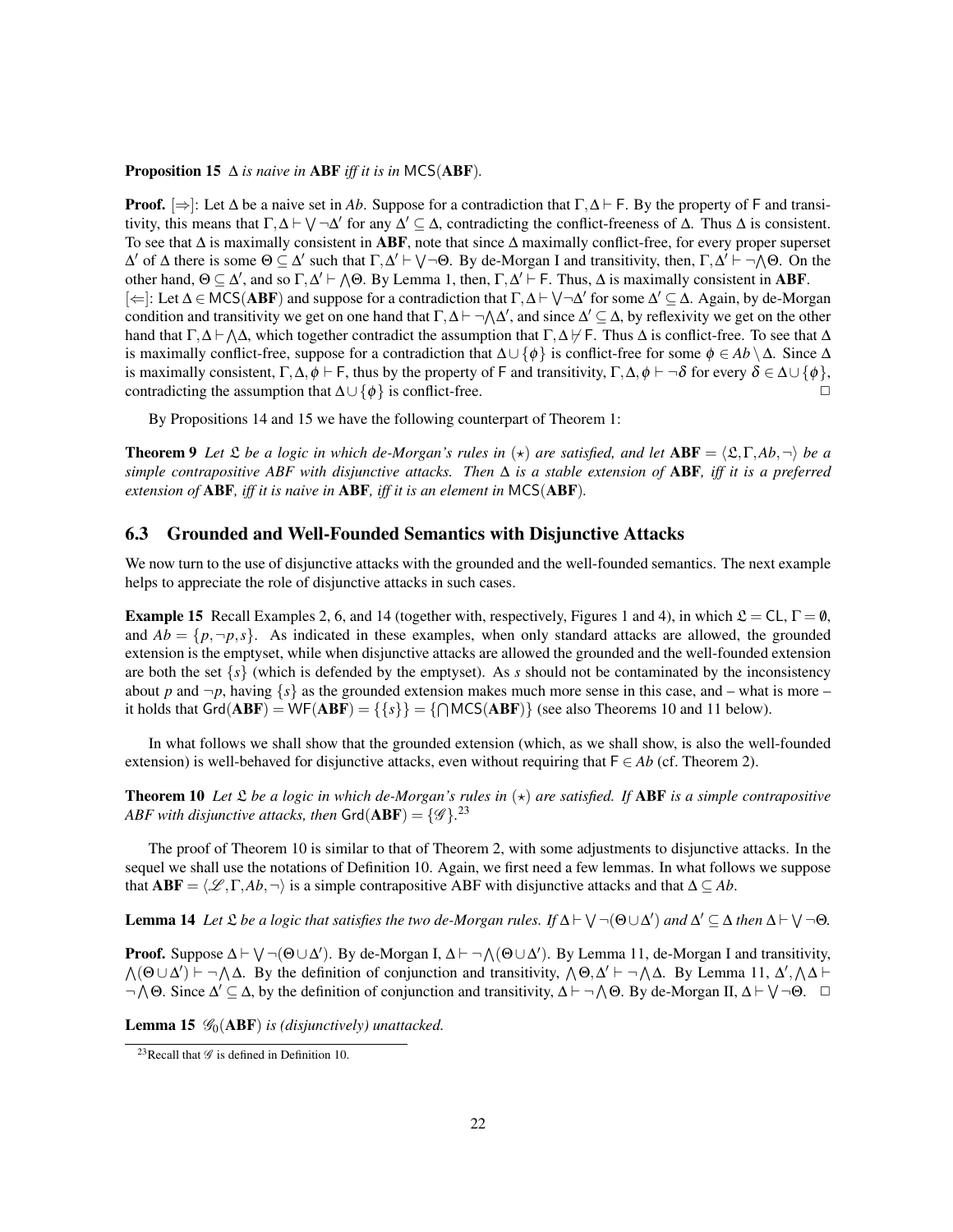**Proof.** Suppose for a contradiction that there is some  $\Theta \subseteq \mathcal{G}_0(\mathbf{ABF})$  and some  $\Delta \subseteq Ab$  such that  $\Delta$  attacks  $\Theta$ , i.e.,  $\Gamma, \Delta \vdash \bigvee \neg \Theta$ . By de-Morgan I and definition of conjunction,  $\Gamma, \Delta \vdash \neg \Delta \Theta$ . By contraposition,  $\Gamma, \Delta \Theta \vdash \neg \Delta \Delta$ . By definition of conjunction and transitivity,  $\Gamma, \Theta \vdash \neg \Lambda \Delta$ . Again by contraposition, definition of conjunction and transitivity,  $\Gamma, \Delta, \Theta \setminus \phi \vdash \neg \phi$  for any  $\phi \in \Theta$ . However, since  $\phi \in \mathcal{G}_0(\mathbf{ABF})$ , by Definition 10  $\phi$  cannot be (pointed) attacked.  $\Box$ 

**Lemma 16** *If*  $\mathcal{G}_1$  *attacks a closed set*  $\Theta$  *then*  $\mathcal{G}_0$  *also attacks*  $\Theta$ *.* 

**Proof.** Suppose that  $\mathscr{G}_1$  attacks a closed set  $\Theta$  and assume for a contradiction that  $\mathscr{G}_0$ ,  $\Gamma \nvdash \vee \neg \Theta'$  for any  $\Theta' \subseteq \Theta$ . Since  $\mathscr{G}_1$  attacks  $\Theta$ , there is a  $\Theta' \subseteq \Theta$  s.t.  $\Gamma, \mathscr{G}_1 \vdash \bigvee \neg \Theta'$ . Suppose first that  $\Gamma, \mathscr{G}_0 \cup \mathscr{G}_1 \vdash \bigvee \neg \Theta'$ . In that case, by de-Morgan I and transitivity,  $\Gamma$ ,  $(\mathscr{G}_1 \cup \mathscr{G}_0) \vdash \neg \Lambda \Theta'$ . By contraposition and Lemma 9,  $\Gamma$ ,  $((\mathscr{G}_1 \cup \mathscr{G}_0) \setminus \{\delta\})$ ,  $\Theta' \vdash \neg \delta$ for any  $\delta \in \mathscr{G}_0$ , thus  $\mathscr{G}_0$  is attacked, in a contradiction to Lemma 15.

Thus,  $\Gamma$ ,  $(\mathscr{G}_1 \setminus \mathscr{G}_0) \vdash \bigvee \neg \Theta'$ . By de-Morgan I and transitivity,  $\Gamma$ ,  $(\mathscr{G}_1 \setminus \mathscr{G}_0) \vdash \neg \Lambda \Theta'$ . Now, by contraposition,  $\Gamma,(\mathscr{G}_1 \setminus \mathscr{G}_0) \cup \{\psi\}, \bigwedge \Theta' \vdash \neg \psi$  for every  $\psi \in \mathscr{G}_1$ . Let  $\psi_1 \in \mathscr{G}_1$  be such a formula. Since  $\psi_1 \in \mathscr{G}_1 \setminus \mathscr{G}_0$ ,  $\psi_1$  is defended by  $\mathscr{G}_0$ , there is a  $\Lambda \subseteq Cn(\Gamma \cup ((\mathscr{G}_1 \setminus (\mathscr{G}_0 \cup {\{\psi_1\}})) \cup \Theta') \cap Ab$  such that  $\Gamma, \mathscr{G}_0 \vdash \bigvee \neg \Lambda$ . By Lemma  $9, \Gamma, \Lambda \mathscr{G}_0 \vdash \bigvee \neg \Lambda$ . By de-Morgan I and contraposition,  $\Gamma, \Lambda \Lambda \vdash \neg \Lambda \mathscr{G}_0$ . By de-Morgan II and Lemma 9  $\Gamma, \Lambda \vdash \bigvee \neg \mathscr{G}_0$ , contradicting the fact that  $\mathcal{G}_0$  is not attacked (Lemma 15 again).

**Lemma 17**  $\mathscr{G}_2(ABF) = \mathscr{G}_1(ABF)$ .

**Proof.** By Definition 10,  $\mathscr{G}_1(ABF) \subseteq \mathscr{G}_2(ABF)$ . To see that  $\mathscr{G}_2(ABF) \subseteq \mathscr{G}_1(ABF)$ , we have to show that every assumption that is defended by  $\mathscr{G}_1$  is also defended by  $\mathscr{G}_0$ . This follows from Lemma 16.

Corollary 8  $\mathscr{G}(ABF) = \mathscr{G}_0(ABF) \cup \mathscr{G}_1(ABF) = \mathscr{G}_1(ABF)$ .

**Proof.** Follows from Lemma 17. ◯

**Lemma 18**  $\Delta \subseteq \mathscr{G}(ABF)$  *iff*  $\Delta$  *is defended by*  $\mathscr{G}(ABF)$ *.* 

**Proof.**  $[\Rightarrow]$ : Suppose that some  $\Theta = Cn(\Theta \cup \Gamma) \cap Ab$  attacks  $\Delta \subseteq \mathscr{G}(ABF)$ . First, we assume that  $\Theta$  and  $\Delta$  are minimal, i.e., for no  $\Theta' \subset \Theta$  and no  $\Delta' \subset \Delta$ ,  $\Theta'$  attacks  $\Delta'$ . Note that since  $\Theta$  attacks  $\Delta$ , it holds that  $\Gamma, \Theta \vdash \bigvee \neg \Delta$ .

Suppose first that  $\Delta \cap \mathscr{G}_0 \neq \emptyset$ . Since  $\Gamma, \Theta \vdash \bigvee \neg \Delta$ , by Lemma 14,  $\Gamma, \Theta, \Delta \setminus \mathscr{G}_0 \vdash \bigvee \neg (\Delta \cap \mathscr{G}_0)$ . But this contradicts the fact that  $\mathcal{G}_0$  is unattacked (by Lemma 15).

We can thus suppose that  $\Delta \cap \mathscr{G}_0 = \emptyset$ . Since  $\Gamma, \Theta \vdash \bigvee \neg \Delta$ , by de-Morgan I, definition of conjunction and transitivity Γ,  $\wedge$  Θ  $\vdash$   $\neg$   $\wedge$  Δ. By contraposition, definition of conjunction and transitivity Γ, Δ  $\vdash$   $\neg$   $\wedge$  Θ. Again by contraposition, definition of conjunction and transitivity, for every  $\phi \in \Delta$  we have that  $\Gamma, \Theta, \Delta \setminus \{\phi\} \vdash \neg \phi$ . Since  $\phi \in \mathscr{G}_1 \setminus \mathscr{G}_0$ , it follows that  $\mathscr{G}_0$  defends  $\phi$  from  $\Theta \cup \Delta \setminus \{\phi\}$ . This means that for some  $\Theta' \subseteq \Theta$  and some  $\Delta' \subseteq \Delta \setminus \{\phi\}$ it holds that  $\Gamma$ ,  $\mathscr{G}_0 \vdash \bigvee \neg(\Delta' \cup \Theta')$ .

- Suppose first that  $\Delta' \neq \emptyset$ .
	- Suppose that  $\Gamma \nvdash \bigvee \neg (\Delta' \cup \Theta')$ . By de-Morgan I,  $\Gamma, \mathscr{G}_0 \vdash \neg \bigwedge (\Delta' \cup \Theta')$ . By Lemma 11, the definition of conjunction and transitivity,  $\Gamma, \Delta' \cup \Theta' \vdash \neg \wedge \mathscr{G}_0$ . By de-Morgan II,  $\Gamma, \Delta' \cup \Theta' \vdash \bigvee \neg \mathscr{G}_0$ . This contradicts that fact that  $\mathcal{G}_0$  is unattacked (Lemma 15).
	- Suppose that  $\Gamma \vdash \bigvee \neg (\Delta' \cup \Theta')$ . By Lemma 14,  $\Gamma, \Theta' \vdash \bigvee \neg \Delta'$ , in contradiction to the minimality of  $\Theta$ and ∆.
- Suppose now that  $\Delta' = \emptyset$ . In that case,  $\Gamma, \mathscr{G}_0 \vdash \bigvee \neg \Theta'$  and thus  $\Delta$  is defended by  $\mathscr{G}_0$ .

Suppose now that  $\Theta$  is not minimal, i.e., there is some  $\Theta' \subsetneq \Theta$  that attacks  $\Delta$ . Without loss of generality, we can now suppose that  $\Theta'$  is minimal, that is, for no  $\Theta'' \subset \Theta'$  does  $\Theta''$  attack  $\Delta$ . In that case, we have established above that  $\mathscr{G}_0$  attacks  $\Theta'$ . But then  $\mathscr{G}_0$  also attacks  $\Theta$ . Thus  $\Delta$  is defended by  $\mathscr{G}(ABF)$ .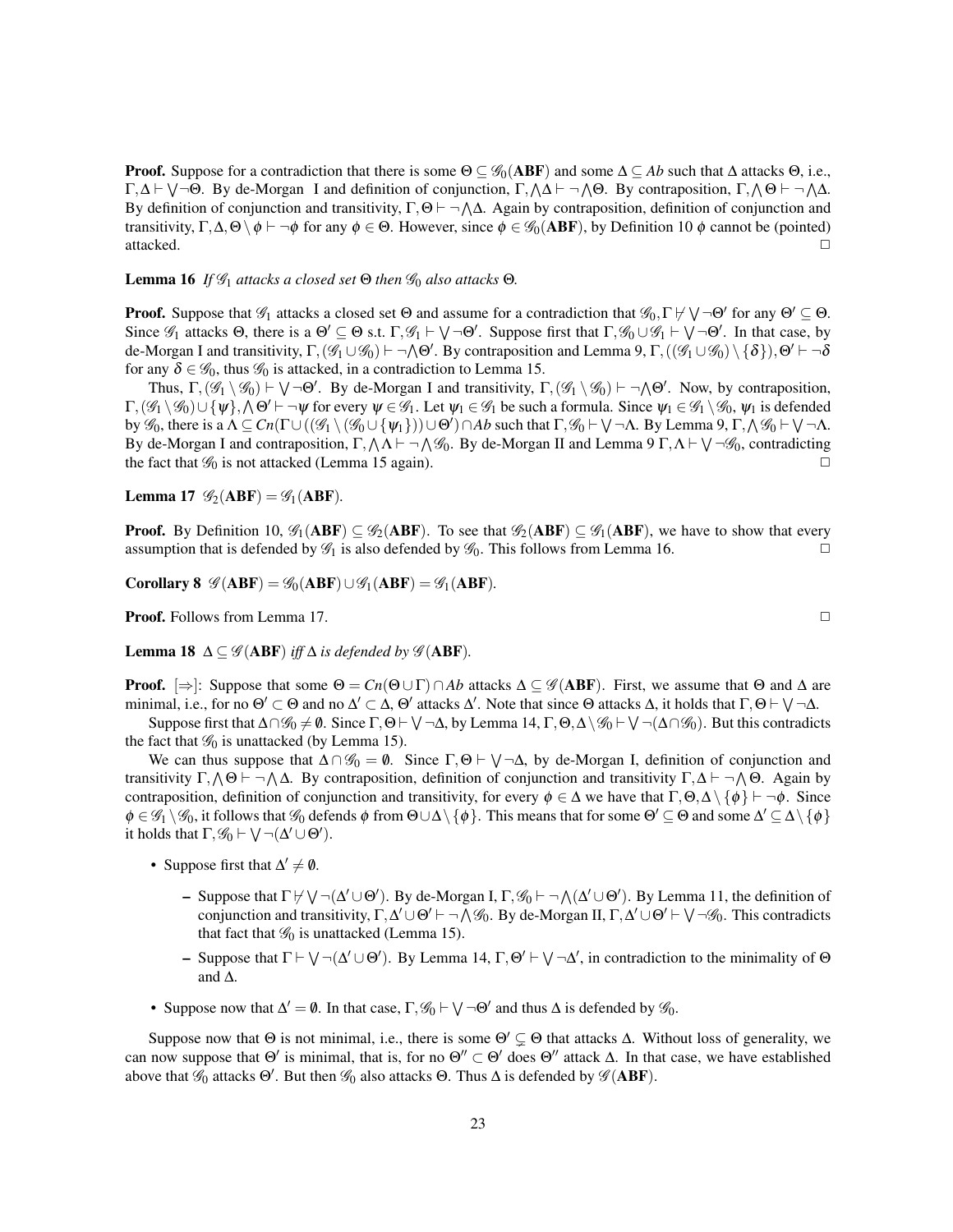Suppose finally that  $\Delta$  is not minimal, i.e., there is some  $\Delta' \subsetneq \Delta$  that is attacked by  $\Theta$ . We have already established above that we can suppose  $\Theta$  to be minimal. Without loss of generality, then, suppose that  $\Delta' \subset \Delta$  is minimal, i.e., for no  $\Delta'' \subset \Delta$  does  $\Theta$  attack  $\Delta''$ . As we have shown above,  $\mathscr{G}_0$  attacks  $\Theta$ . Thus,  $\mathscr{G}_0$  also defends  $\Delta$ from  $\Theta$ , and so, again,  $\Delta$  is defended by  $\mathscr{G}(ABF)$ .

[ $\Leftarrow$ ]: Suppose that Δ is defended by  $\mathscr{G}(ABF)$ . Then clearly every  $\delta \in \Delta$  is defended by  $\mathscr{G}(ABF)$ . But then by Definition 10, for every  $\delta \in \Delta$ ,  $\delta \in \mathscr{G}(ABF)$ . Thus,  $\Delta \subseteq \mathscr{G}(ABF)$ .

#### Lemma 19  $\mathscr G$  *is closed.*

**Proof.** Suppose for a contradiction that  $\Gamma, \mathscr{G} \vdash \phi$  for some  $\phi \in Ab \setminus \mathscr{G}$ . In particular,  $\phi \notin \mathscr{G}_0$ , thus there is some  $\Theta \subseteq Ab$  such that,  $\Gamma, \Theta \vdash \neg \phi$ . By Lemma 11 we get  $\Gamma, \phi \vdash \bigvee \neg \Theta$ . But then  $\Gamma, \mathscr{G} \vdash \bigvee \neg \Theta$  by transitivity, and so  $\mathscr{G}$ defends φ from Θ. By Lemma 18, this means that  $\phi \in \mathscr{G}$ , a contradiction.

Now we can show Theorem 10.

**Proof.** It is clear from the construction of  $\mathscr G$  that it is unique. By Lemma 18,  $\phi \in \mathscr G$  iff  $\phi$  is defended by  $\mathscr G$ , thus  $\mathscr G$  is complete. By Lemma 19,  $\mathscr G$  is closed. It therefore remains to show the minimality of  $\mathscr G$  among the complete sets of **ABF**. If  $\mathscr G$  is empty we are done. Otherwise, suppose for a contradiction that there is some complete proper subset  $\Delta$  of  $\mathscr{G}$ , and let  $\Theta \subseteq \mathscr{G} \setminus \Delta$ . If  $\Theta \subseteq \mathscr{G}_0$ , then  $\Theta$  has no attackers by Lemma 15 and consequently  $\Theta$ is (vacuously) defended by  $\Delta$ , in which case  $\Delta$  cannot be complete. Thus  $\Theta \not\subseteq \mathcal{G}_0$  and  $\mathcal{G}_0 \subseteq \Delta$ . Suppose now that  $\Theta \subseteq \mathscr{G}_1$ , i.e.,  $\Theta \subseteq \mathscr{G}_1 \setminus \mathscr{G}_0$ . By Definition 10,  $\Theta \subseteq \Xi$  for every set  $\Xi$  that is maximally defended by  $\mathscr{G}_0$ . Thus  $\Theta$  is defended by  $\mathscr{G}_0$ . But since  $\mathscr{G}_0 \subseteq \Delta$  this means that  $\Delta$  defends  $\Theta$ . Again, this contradicts the completeness of  $\Delta$ . Thus,  $\mathscr{G}_1 \subseteq \Delta$ . By Corollary 8  $\mathscr{G} = \mathscr{G}_1$ , and consequently  $\mathscr{G} \subseteq \Delta$ , contradicting the assumption that  $\Delta \subsetneq \mathscr{G}$ .  $\Box$ 

The correspondence of the grounded semantics to reasoning with maximally consistent subsets is also carried on from the standard case (cf. Theorem 3).

**Theorem 11** Let  $\mathcal{L}$  be a logic in which de-Morgan's rules in  $(\star)$  are satisfied, and let  $ABF = \langle \mathcal{L}, \Gamma, Ab, \neg \rangle$  be a simple contrapositive assumption-based framework with disjunctive attacks. Then  $\text{Grd}(ABF) = \{ \bigcap \text{MCS}(ABF) \}.$ 

**Proof.** By Theorem 10 it suffices to show that  $\mathscr{G}(ABF) = \bigcap MCS(ABF)$ .

To see that  $\mathscr{G}(ABF) \subseteq \bigcap {\mathsf{MCS}}(ABF)$ , let  $\Theta \in {\mathsf{MCS}}(ABF)$ . We show that  $\mathscr{G}(ABF) \subseteq \Theta$ , thus  $\mathscr{G}(ABF) \subseteq \Theta$  $\bigcap \text{MCS}(ABF)$ . Indeed, suppose otherwise that  $\mathscr{G} \not\subseteq \Theta$ . Then there is  $\phi \in \mathscr{G} \setminus \Theta$ , and since  $\Theta$  is stable (by Theorem 9), it attacks  $\phi$ . Since  $\phi \in \mathscr{G}$ , by Lemma 17,  $\mathscr{G}_0$  attacks  $\Theta$  (note that  $\mathscr{G} = \mathscr{G}_1$  by Corollary 8). Since obviously  $\mathscr{G}_0 \subset \Theta$ , this contradicts the fact that  $\Theta$  is conflict-free.

We now show that  $\bigcap {\sf MCS}({\bf ABF}) \subseteq \mathscr{G}({\bf ABF})$ . Indeed, suppose that  $\Delta \subseteq \bigcap {\sf MCS}({\bf ABF})$ . Suppose also that some  $\Theta \subseteq Ab$  attacks  $\Delta$ . Thus,  $\Gamma, \Theta \vdash \bigvee \neg \Delta$ . Suppose first that  $\Gamma, \Theta \not\models F$ . By de-Morgan rules, the definition of conjunction and contraposition, we have (‡):  $\Gamma, \Theta, \Delta \vdash F$ , i.e., for no consistent set of defeasible assumptions  $\Theta \subseteq Ab$ ,  $\Theta \cup \Delta \subseteq Ab$ . Since  $\Gamma, \Theta \not\vdash F$ , there is a  $\Theta' \in \text{MCS}(ABF)$  such that  $\Theta' \subseteq \Theta$ . But by (‡),  $\Delta \not\subseteq \Theta'$ , a contradiction to  $\Delta \subseteq \bigcap {\sf MCS}({\bf ABF})$ . Thus, (†): for any attacker  $\Theta$  of  $\Delta$ ,  $\Gamma, \Theta \vdash F$ . By Lemma 11, this means that  $\Gamma,\neg \mathsf{F} \vdash \bigvee \neg \Theta$ . Since  $\Gamma \vdash \neg \mathsf{F}$ , by transitivity,  $\Gamma \vdash \bigvee \neg \Theta$ . But then  $\Delta$  is defended by  $\emptyset \subseteq \mathscr{G}_0$ . We have thus shown that  $\Delta$  is defended by  $\mathscr{G}_0$  from every attacker, and so by Lemma 18 it follows that  $\Delta \subseteq \mathscr{G}$ .

We now turn to the well-founded semantics.

**Proposition 16** Let ABF be a simple contrapositive ABF with disjunctive attacks. Then  $WF(ABF) = \{ \bigcap MCS(ABF) \}$ .

**Proof.** Similar to that of Proposition 4, using Theorem 10 instead of Theorem 2.  $\Box$ 

By Theorem 11 and Proposition 16 we thus have:

Corollary 9 *Let* ABF *be a simple contrapositive ABF with disjunctive attacks. Then* WF(ABF) = Grd(ABF)*.*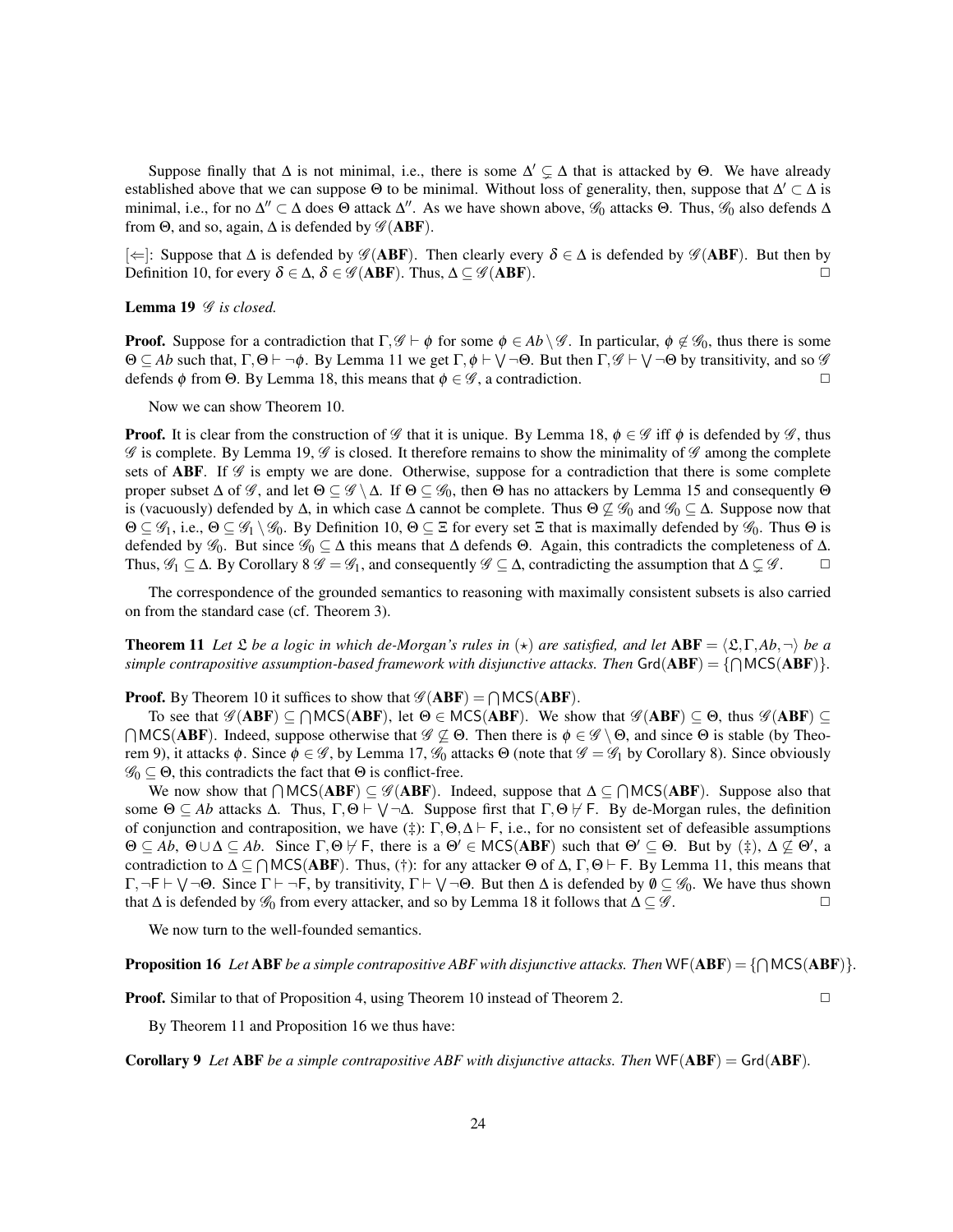## 6.4 Properties of the Induced Entailments

Given a simple contrapositive assumption-based framework  $ABF = \langle \mathfrak{L}, \Gamma, Ab, \neg \rangle$  with disjunctive attacks and a logic £ satisfying de-Morgan's rules in  $(\star)$ , most of the properties of the induced entailment relations (Definition 7) remain the same as those of the entailments that are induced from ABFs with pointed attacks. Below, we list some of them (Cf. Section 4. Since the proofs are similar to those for pointed attacks, in most case we just present the results).

#### Reasoning with MCS:

By Theorem 9, we have (cf. Corollary 1):

- ∙ ΑΒF $\mid\sim$   $_{\mathsf{Prf}}^{\cap}$   $\psi$  iff ΑΒF $\mid\sim$   $_{\mathsf{Stb}}^{\cap}$   $\psi$  iff  $\parallel$  alve $\psi$  iff ΑΒF  $\mid\sim$   $_{\mathsf{MCS}}^{\cap}$   $\psi$ .
- ∙ ΑΒF $\mid\sim_{\mathsf{Prf}}^{\cup}\psi$  iff ΑΒF $\mid\sim_{\mathsf{Stb}}^{\cup}\psi$  iff ΑΒ $\mathbf{F} \mid\sim_{\mathsf{N}\mathsf{aive}}^{\cup}\psi$  iff ΑΒF  $\mid\sim_{\mathsf{MCS}}^{\cup}\psi.$

Similarly, by Theorem 11 and Corollary 9, we have (cf. Corollary 3):

•  $\mathbf{ABF} \sim_{\mathsf{Grd}}^{\mathsf{G}} \psi$  iff  $\mathbf{ABF} \sim_{\mathsf{Grd}}^{\mathsf{U}} \psi$  iff  $\mathbf{ABF} \sim_{\mathsf{WF}}^{\mathsf{G}} \psi$  iff  $\mathbf{ABF} \sim_{\mathsf{WF}}^{\mathsf{G}} \psi$  iff  $\mathbf{ABF} \sim_{\mathsf{MCS}}^{\mathsf{G}} \psi$ .

## Cumulativity, Preferentiality and Rationality:

- $\hspace{0.1 cm}\sim\hspace{-0.1 cm}\mathbb{C}^{\cap}_{\mathsf{Sem}}$  is preferential for Sem  $\in$  {Naive, Grd, WF, Prf, Stb}.
- $\hspace{0.1 cm} \mid \hspace{0.1 cm} \cdot \hspace{0.1 cm} \mid_{\mathsf{Sem}}$  is cumulative for Sem  $\in$  {Naive, Prf, Stb}.<sup>24 25</sup>

The proof is ultimately the same as that of Theorem 4.

•  $\hspace{0.1 cm} \sim \hspace{-0.1 cm} \mid_{\mathsf{Sem}}$  is rational for Sem  $\in$  {Naive, Prf, Stb}.

The proof is similar to that of Proposition  $7<sup>26</sup>$ 

## Non-interference:

•  $\vert \sim_{\mathsf{Sem}}^{\cup}$  and  $\vert \sim_{\mathsf{Sem}}^{\cap}$  satisfy non-interference for Sem ∈ {Naive, Grd, WF, Prf, Stb}.

The proof of the last claim is similar to that of Theorem 7.

# 7 Summary and Conclusion, In View of Related Work

In this paper we have considered the main Dung-style semantics of assumption-based argumentation frameworks based on contrapositive logics. Different perspectives were considered:

- We have shown that some of the problems of Dung's semantics for structured argumentation frameworks that are reported in [1] are carried on to (simple contrapositive) ABFs. Moreover, we delineated a class of anomalies in the application of the grounded semantics for non-flat ABFs, and specified conditions under which these anomalies can be avoided. Similar phenomena are discussed in [12, 12], but to the best of our knowledge this paper is the first one<sup>27</sup> where a solution (adding  $\overline{F}$  to *Ab*) is suggested.
- Some rationality postulates are considered. The closure and consistency postulates have also been studied for certain assumption-based argumentation frameworks in [30], but this paper is the first investigation of the property of non-interference in assumption-based argumentation.

<sup>25</sup>Note that by Theorem 10,  $\overline{C}_{Grd}^{\cup} = \overline{C}_{Grd}^{\cap}$ , and so  $\overline{C}_{Grd}^{\cup}$  is not only cumulative, but also preferential. The same holds for  $\overline{C}_{WF}^{\cup}$ .

<sup>&</sup>lt;sup>24</sup>Example 10 shows that  $\vdash_{\mathsf{Sem}}^{\cup}$  is not preferential even for ABFs with standard (pointed, non-disjunctive) attacks.

<sup>&</sup>lt;sup>26</sup>Example 11 provides a counterexample for the skeptical entailments.

 $27$ Except, of-course, of the conference papers [19, 20, 21] on which this paper is based.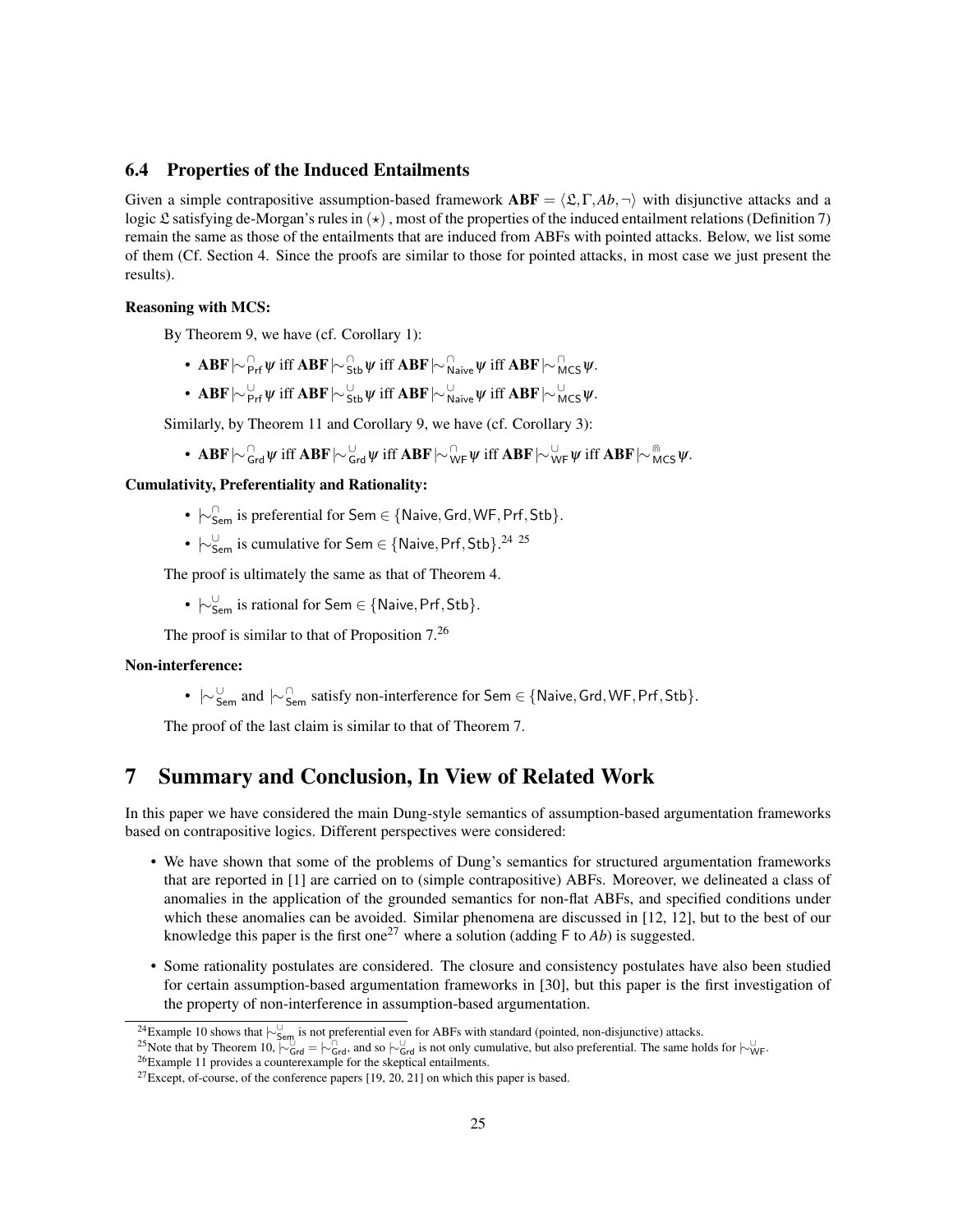- The relation between Dung's semantics for ABFs and other general patterns of non-monotonic reasoning were investigated. In particular, we have studied the connections to approaches based on maximal consistency [27] and to the KLM cumulative, preferential and rational entailments [22, 23]. While the relations between Dung-style semantics and reasoning with maximal consistency have been investigated before in, e.g., [1, 3, 11, 34], none of these works have considered ABFs. Thus, this paper closes a gap in the literature and shows the exact relation between MCS approaches, KLM semantics, and assumption-based argumentation based on contrapositive logics. Moreover, while all of these approaches give rise to an infinite number of arguments even for a finite set *Ab* of defeasible assumptions, our approach avoids this problem by considering *sets* of assumptions (as opposed to derivations of a specific conclusion) as nodes in the argumentation graph, whose size is bounded by the size of the powerset of *Ab*.
- We showed that for simple contrapositive ABFs the closure requirement from the framework's extensions is in fact redundant. As a consequence, most of the concepts that are related to such ABFs were simplified, and their computation became easier. To the best of our knowledge, this is the first time that such a question has been asked and answered for assumption-based argumentation.
- We considered a generalization of the attack relation in ABFs, called disjunctive attacks. The use of these kind of attacks guarantees some desirable properties of the grounded semantics without the extra-condition that is required when standard attacks are used (see the first item in this list). Concerning the other types of semantics, we have shown that (as in the case of ordinary attacks), preferential and stable semantics are reducible to naive semantics.
- We have shown that the entailment relations induced from the generalized ABFs still correspond to reasoning with maximal consistency. They are proved preferential for skeptical reasoning, and cumulative and rational for credulous reasoning. For both of these kinds of entailments the property of non-interference is satisfied. These results again resemble similar findings concerning other forms of structured argumentation, presented e.g. in [2, 3]. Since our formalism preserves consistency and the correspondence to maximal consistencybased reasoning even when using disjunctive attacks, it avoids some of the long-standing problems that were reported by [11] for other logic-based argumentation formalisms using disjunctive attacks.

Future work includes, among others, the incorporation of more expressive languages, involving preferences among arguments, and the introduction of other kinds of contrariness operators as well as further forms of attacks.

# Acknowledgments

We thank the reviewers for their helpful comments. This work is supported by the Israel Science Foundation (grant numbers 817/15 and 550/19). The first author was also supported by the Sofja Kovalevskaja award of the Alexander von Humboldt Foundation, funded by the German Ministry for Education and Research and the DFG.

# References

- [1] Leila Amgoud and Philippe Besnard. A formal characterization of the outcomes of rule-based argumentation systems. In *Proc. SUM'2013*, pages 78–91, 2013.
- [2] Ofer Arieli, AnneMarie Borg, and Jesse Heyninck. A review of the relations between logical argumentation and reasoning with maximal consistency. *Annals of Mathematics and Artificial Intelligence*, 87(3):187–226, 2019.
- [3] Ofer Arieli, AnneMarie Borg, and Christian Straßer. Reasoning with maximal consistency by argumentative approaches. *Journal of Logic and Computation*, 28(7):1523–1563, 2018.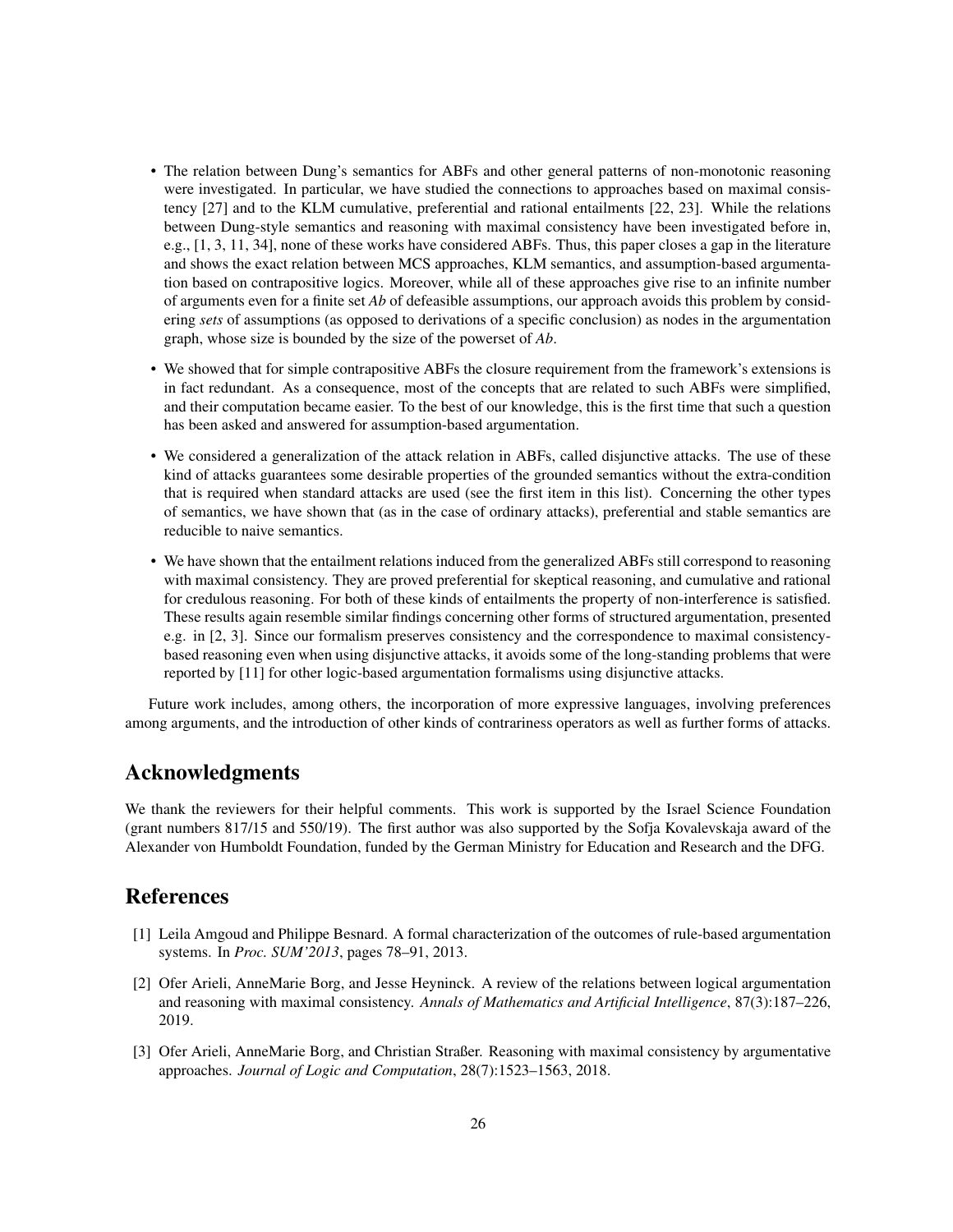- [4] Ofer Arieli and Christian Straßer. Sequent-based logical argumentation. *Journal of Argument and Computation*, 6(1):73–99, 2015.
- [5] Salem Benferhat, Claudette Cayrol, Didier Dubois, Jrme Lang, and Henri Prade. Inconsistency management and prioritized syntax-based entailment. In *Proc. IJCAI93*, pages 640–645, 1993.
- [6] Salem Benferhat, Didier Dubois, and Henri Prade. Some syntactic approaches to the handling of inconsistent knowledge bases: A comparative study part 1: The flat case. *Studia Logica*, 58(1):17–45, 1997.
- [7] Philippe Besnard and Anthony Hunter. A logic-based theory of deductive arguments. *Artificial Intelligence*, 128(1):203–235, 2001.
- [8] Philippe Besnard and Anthony Hunter. *Argumentation based on classical logic*, pages 133–152. Springer, 2009.
- [9] Andrei Bondarenko, Phan Minh Dung, Robert Kowalski, and Francesca Toni. An abstract, argumentationtheoretic approach to default reasoning. *Artificial Intelligence*, 93(1):63–101, 1997.
- [10] Martin Caminada, Walter Carnielli, and Paul Dunne. Semi-stable semantics. *Journal of Logic and Computation*, 22(5):1207–1254, 2011.
- [11] Claudette Cayrol. On the relation between argumentation and non-monotonic coherence-based entailment. In *Proc. IJCAI'95*, pages 1443–1448, 1995.
- [12] Kristijonas Čyras, Xiuyi Fan, Claudia Schulz, and Francesca Toni. Assumption-based argumentation: Disputes, explanations, preferences. *Handbook of Formal Argumentation*, pages 2407–2456, 2018.
- [13] Kristijonas Čyras and Francesca Toni. Non-nonotonic inference properties for assumption-based argumentation. In *Proc. TAFA'15*, volume 9524 of *Lecture Notes in Computer Science*, pages 92–111. Springer, 2015.
- [14] Kristijonas Čyras and Francesca Toni. ABA<sup>+</sup>: Assumption-based argumentation with preferences. In *Proc. KR'16*, pages 553–556, 2016.
- [15] Kristijonas Cyras and Francesca Toni. Properties of ABA ˇ <sup>+</sup> for non-monotonic reasoning. *arXiv preprint arXiv:1603.08714*, 2016.
- [16] Phan Minh Dung. On the acceptability of arguments and its fundamental role in nonmonotonic reasoning, logic programming and n-person games. *Artificial Intelligence*, 77:321–358, 1995.
- [17] Phan Minh Dung, Robert A Kowalski, and Francesca Toni. Dialectic proof procedures for assumption-based, admissible argumentation. *Artificial Intelligence*, 170(2):114–159, 2006.
- [18] Alejandro J García and Guillermo R Simari. Defeasible logic programming: An argumentative approach. *TPLP*, 4(1+ 2):95–138, 2004.
- [19] Jesse Heyninck and Ofer Arieli. On the semantics of simple contrapositive assumption-based argumentation frameworks. In *Proc. COMMA'18*, volume 305 of *Frontiers in Artificial Intelligence and Applications*, pages 9–20. IOS Press, 2018.
- [20] Jesse Heyninck and Ofer Arieli. Simple contrapositive assumption-based frameworks. In *Proc. LPNMR'19*, volume 11481 of *Lecture Notes in Computer Science*, pages 75–88. Springer, 2019.
- [21] Jesse Heyninck and Ofer Arieli. Simple contrapositive assumption-based frameworks (extended abstract). In *Proc. AAMAS'19*, pages 2018–2020. IFAAMS, 2019.